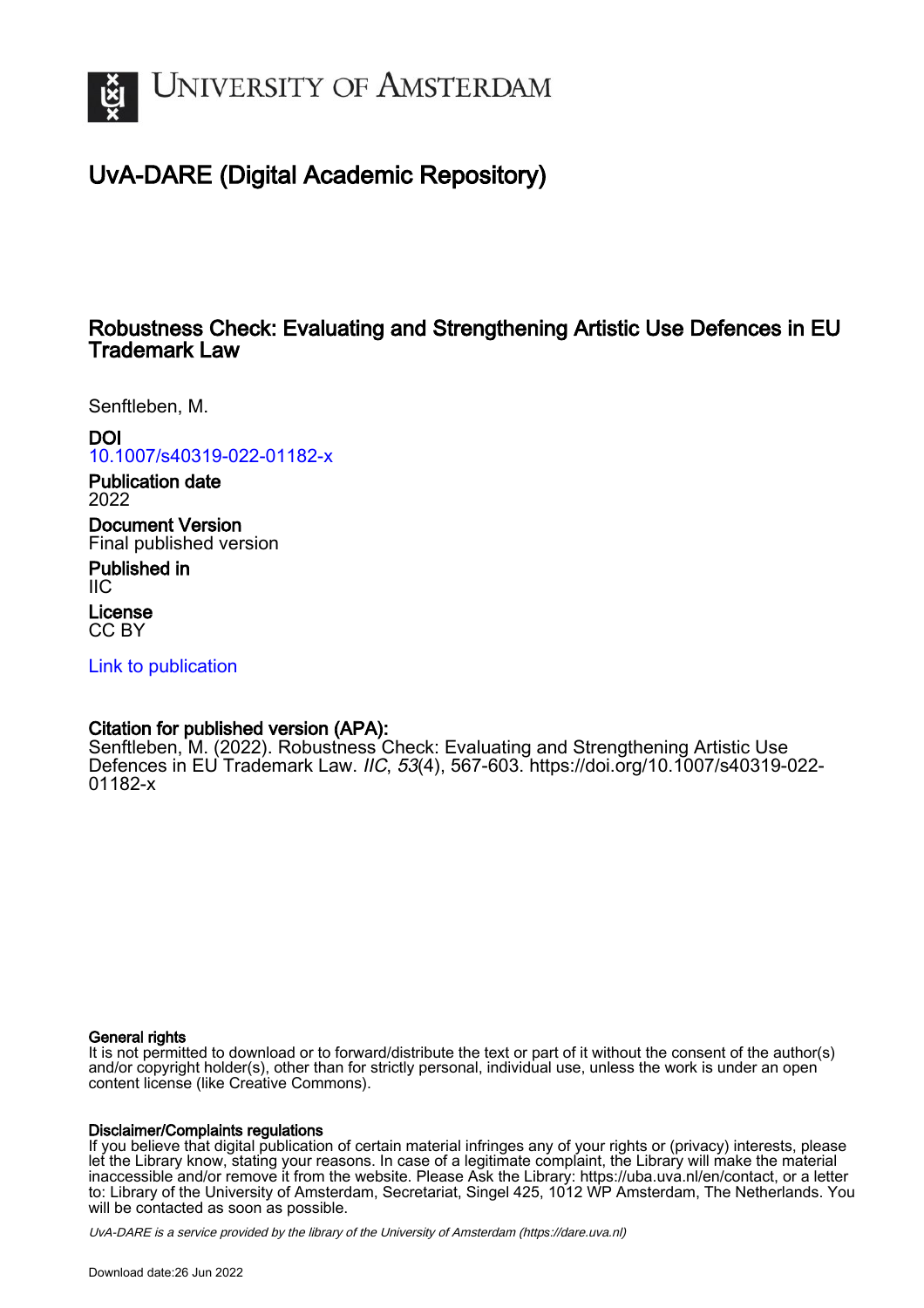ARTICLE



## Robustness Check: Evaluating and Strengthening Artistic Use Defences in EU Trademark Law

Martin Senftleben

Accepted: 24 March 2022 / Published online: 7 April 2022 © The Author(s) 2022

Abstract The 2015 EU trademark law reform introduced a peculiar rule for reconciling trademark rights with freedom of artistic expression. According to Recital 21 EUTMR and Recital 27 TMD, artistic use can be deemed fair as long as the artist ensures compliance with ''honest practices in industrial and commercial matters''. The honest practices proviso forges a link with the provisions on limitations of trademark rights. Article 14(1) EUTMR and Art. 14(1) TMD exempt from the control of trademark proprietors several types of use that can allow for artistic use. All these limitations, however, apply only when the use satisfies the test of honest practices. Confirming the obligation to comply with honest practices in industrial and commercial matters, the fairness rule of Recital 21 EUTMR and Recital 27 TMD turns out to be a double-edged sword. Instead of readily immunizing artistic use against trademark claims, it obliges artists to rely on limitations of trademark rights and furnish corresponding proof. Moreover, artists are expected to align their artistic activity with behavioural standards in the field of industry and commerce – a realm that is alien to the artistic community. Evidently, this approach endangers artistic autonomy. To avoid detrimental effects on artistic expression, it is advisable to strengthen the position of artists and develop a legal solution that resembles the measures taken in Art. 9(3)(f) EUTMR and Art. 10(3)(f) TMD with regard to freedom of commercial expression. Drawing inspiration from cultural sciences and case law on both sides of the Atlantic, the analysis explores avenues for achieving this goal.

M. Senftleben  $(\boxtimes)$ 

Ph.D., Professor of Intellectual Property Law and Director, Institute for Information Law (IViR), Amsterdam Law School, University of Amsterdam; Of Counsel, Bird & Bird, The Hague, The Netherlands

e-mail: m.r.f.senftleben@uva.nl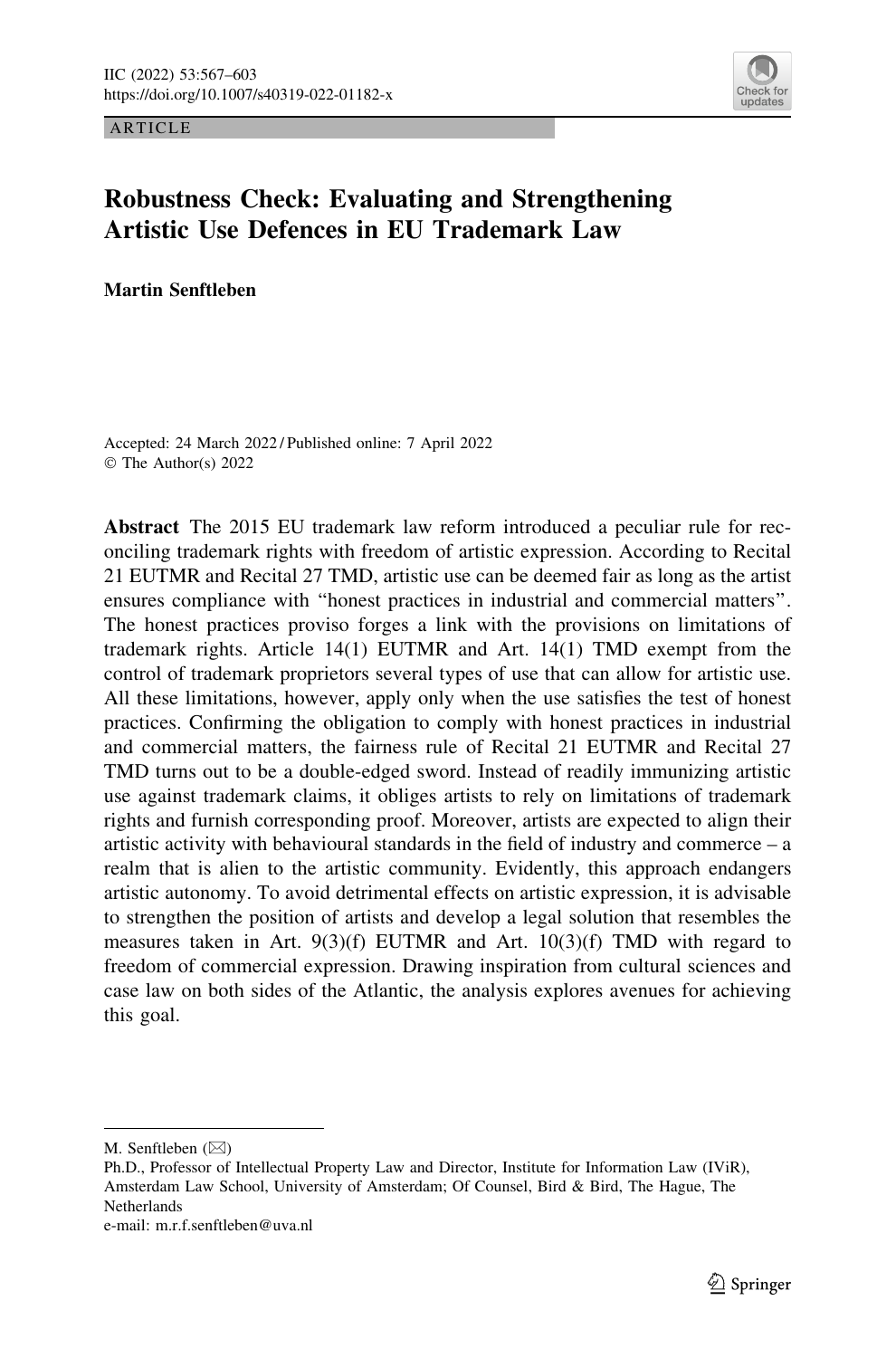Keywords Trademark law · Freedom of expression · Freedom of art · Fairness · Honest practices  $\cdot$  Descriptive use  $\cdot$  Non-distinctive use  $\cdot$  Referential use  $\cdot$  Use as a trademark

#### 1 Introduction

In the EU, trademark examiners and judges must find the right balance between trademark protection on the one hand, and freedom of expression on the other. Legislative developments and the jurisprudence of the Court of Justice of the European Union (CJEU) leave no doubt about this overarching task.<sup>1</sup> In *Constantin* Film Produktion/EUIPO ("Fack Ju Göhte"), the General Court expressed the view that there was, ''in the field of art, culture and literature, a constant concern to preserve freedom of expression that does not exist in the field of trade marks".<sup>2</sup> The CJEU corrected this statement by pointing out that:

contrary to the General Court's finding […], freedom of expression, enshrined in Article 11 of the Charter of Fundamental Rights of the European Union, must […] be taken into account when applying Article 7(1)(f) of Regulation No 207/2009.<sup>3</sup>

The CJEU added that, more generally, EU trademark law had to be applied ''in such a way as to ensure full respect for fundamental rights and freedoms, in particular freedom of expression''.<sup>4</sup>

The Court was able to derive this insight from legislative developments. In the framework of the 2015 trademark law reform,<sup>5</sup> several new rules have been introduced that regulate the relationship between trademark protection and specific forms of freedom of expression. With regard to comparative advertising – a specific form of commercial expression  $-$  Art. 9(3)(f) of the European Union Trade Mark Regulation (EUTMR)<sup>6</sup> and Art. 10(3)(f) of the Trade Mark Directive (TMD)<sup>7</sup>

 $<sup>4</sup>$  CJEU, *id.*, para. 56.</sup>

 $<sup>1</sup>$  As to the literature discussion on the need to strike a proper balance between trademark rights and</sup> freedom of expression, see Senftleben [\(2020](#page-37-0)), pp. 135–138; Izyumenko ([2020\)](#page-36-0), pp. 440–446; Bohaczewski ([2020\)](#page-34-0), p. 856; Zelechowski ([2018](#page-37-0)), pp. 115–135; Jacques [\(2016](#page-36-0)), p. 479; Senftleben ([2015\)](#page-37-0), p. 354; Ramsey and Schovsbo [\(2013](#page-37-0)), p. 671; Simon Fhima ([2013\)](#page-37-0), p. 293; Sakulin ([2010\)](#page-37-0), pp. 247–282; Geiger ([2010\)](#page-35-0), p. 163; Burrell and Gangjee ([2010\)](#page-34-0), p. 544; Nasser [\(2009](#page-36-0)), p. 188; Assaf ([2008\)](#page-34-0), p. 56; Geiger ([2007\)](#page-35-0), p. 317; Ramsey [\(2010\)](#page-37-0), p. 405; Weckström [\(2007](#page-37-0)), p. 671; Gulasekaram ([2005\)](#page-36-0), p. 887; Leval ([2004\)](#page-36-0), p. 187; Dreyfuss [\(1990](#page-35-0)), pp. 415–418.

 $2$  GCEU, 24 January 2018, case T-69/17, Constantin Film Produktion v. EUIPO ("Fack Ju Göhte"), para. 29.

 $3$  CJEU, 27 February 2020, case C-240/18P, Constantin Film v. EUIPO ("Fack Ju Göhte"), para. 56.

 $<sup>5</sup>$  At the end of 2015, the reform led to the trademark norms enshrined in the current versions of the</sup> EUTMR and the TMD. As to the underlying preparatory work in the area of limitations of trademark rights, see Knaak et al. ([2011\)](#page-36-0), pp. 117–124.

<sup>6</sup> Regulation (EU) 2017/1001 of the European Parliament and of the Council of 14 June 2017 on the European Union Trade Mark (codification), OJ 2017 L 154, p. 1.

<sup>7</sup> Directive (EU) 2015/2436 of the European Parliament and of the Council of 16 December 2015 to approximate the laws of the Member States relating to trade marks, OJ 2015 L 336, p. 1.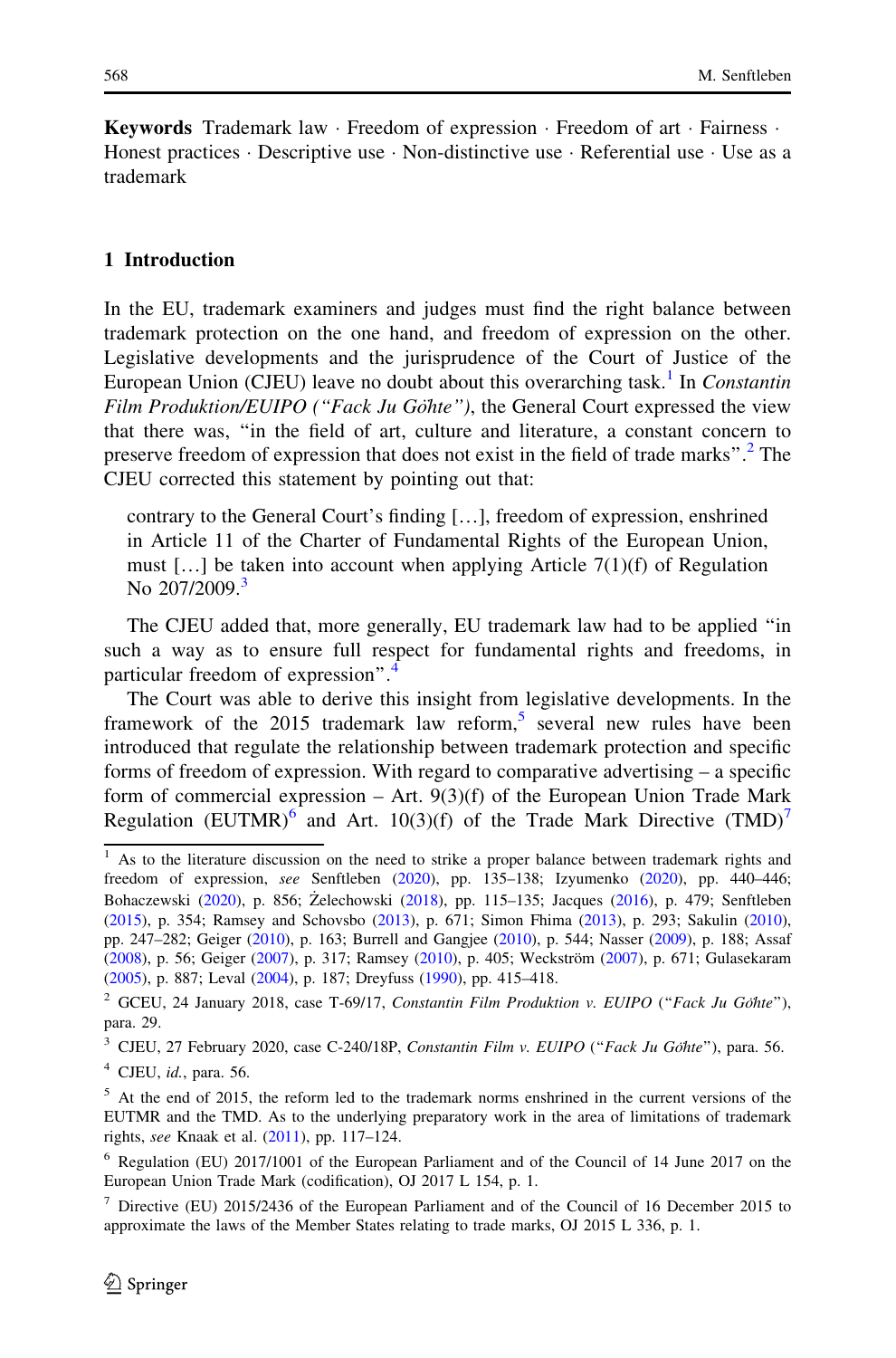provide for a particularly robust solution that makes infringement claims against legitimate forms of comparative advertising futile from the outset. Stipulating that unauthorized use in comparative advertising is only actionable if it is contrary to the rules laid down in the Directive on Misleading and Comparative Advertising  $(MCAD)$ , Art. 9(3)(f) EUTMR and Art. 10(3)(f) TMD impose the burden of proving non-compliance with one of the advertising requirements on the trademark proprietor.<sup>9</sup> If the trademark owner fails to produce sufficient evidence, it will be unable to establish *prima facie* infringement. The claim will thus be dismissed without there being any need for the advertiser to invoke a limitation of trademark protection. This regulatory design can be seen as a corollary of the freedom of lawful comparative advertising that the CJEU recognized in O2/Hutchison and L'Oréal/Bellure.<sup>10</sup> In line with these decisions, use in comparative advertising that fulfils the MCAD requirements is exempted from the control of the trademark proprietor altogether.

If EU trademark law achieves this robust result in respect of a specific form of commercial expression, one might expect similar measures with regard to freedom of artistic expression. In the human rights analysis following from the jurisprudence of the European Court of Human Rights,  $\frac{11}{11}$  freedom of commercial expression carries less weight than freedom of artistic or political expression.<sup>12</sup> Therefore, measures to safeguard artistic expression should be at least as effective as those adopted to allow for commercial freedom of expression.<sup>13</sup> As the burden of proof rests on the trademark owner in the case of comparative advertising, it would be consistent to take the same step with regard to artistic activities that involve trademarks.

Unfortunately, however, things are less clear in the area of artistic expression. Instead of equipping artists with a solid shield against allegations of trademark infringement, the 2015 law reform only led to the adoption of a peculiar guideline for reconciling trademark protection with freedom of artistic expression. Recital 21 EUTMR and Recital 27 TMD stipulate that:

<sup>8</sup> Directive 2006/114/EC of the European Parliament and of the Council of 12 December 2006 Concerning Misleading and Comparative Advertising (codified version), OJ 2006 L 376, p. 21.

 $9$  Kur and Senftleben ([2017](#page-36-0)), paras. 5.308–5.309.

<sup>&</sup>lt;sup>10</sup> CJEU, 12 June 2008, case C-533/06, O2 v. Hutchison, para. 45; CJEU, 18 June 2009, case C-487/07, L'Oréal v. Bellure, para. 54. Cf. Kur and Senftleben [\(2017](#page-36-0)), para. 5.308.

 $11$  For an overview of criteria and the interplay between CJEU and ECtHR jurisprudence, see Geiger and Izyumenko [\(2020](#page-35-0)), pp. 292–302.

 $12$  As to the recognition of the fundamental freedom of expression with regard to commercial speech, see ECtHR, 22 May 1990, app. No. 12726/87, Autronic v. Switzerland, para. 47. With regard to the wider margin of appreciation in cases concerning commercial freedom of expression, see ECtHR, 20 November 1989, app. No. 10572/83, Markt Intern Verlag GmbH and Klaus Beermann v. Germany, paras. 26 and 32–38.

<sup>&</sup>lt;sup>13</sup> As to the elevated status of freedom of artistic expression, see Geiger and Izyumenko ([2020\)](#page-35-0), pp. 293-294. Cf. ECtHR, 24 May 1988, app. No. 10737/84, Müller and Others v. Switzerland, para. 27; ECtHR, 8 July 1999, app. No. 23168/94, Karataş v. Turkey, paras. 49–52; CJEU, 29 July 2019, case C-476/17, Pelham and Others, para. 34.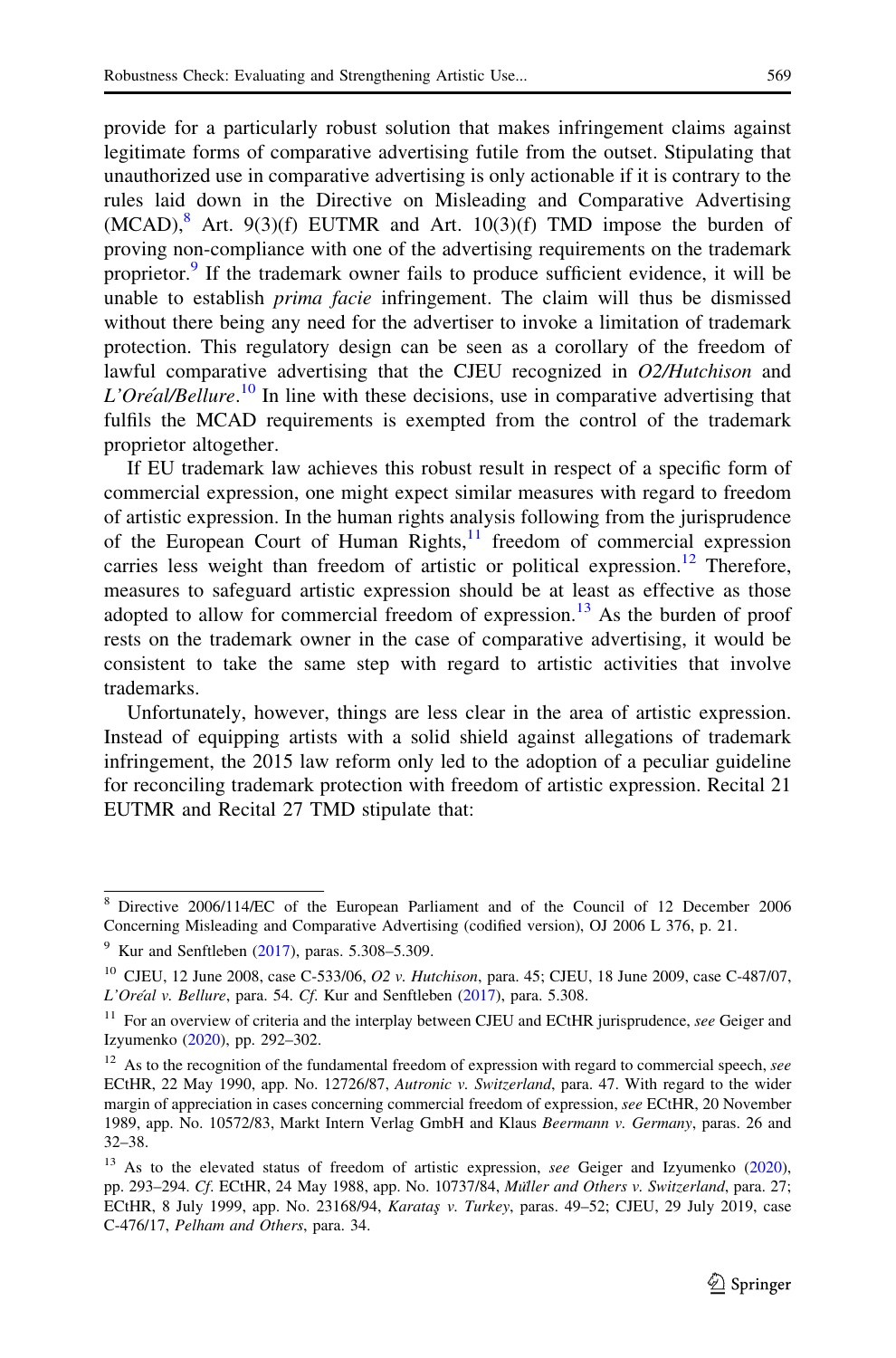[u]se of a trade mark by third parties for the purpose of artistic expression should be considered as being fair as long as it is at the same time in accordance with honest practices in industrial and commercial matters.

Considering the reference to ''honest practices in industrial and commercial matters'', this fairness rule seems to supplement the provisions on limitations of trademark rights. Article 14(1) EUTMR and Art. 14(1) TMD exempt several types of use from the control of trademark proprietors, including forms of use that may become relevant in the context of artistic expression. Article 14(1)(c) EUTMR and Art. 14(1)(c) TMD permit so-called "referential use" without prior authorization of the trademark owner. Article  $14(1)(b)$  EUTMR and Art.  $14(1)(b)$  TMD prevent the trademark owner from invoking trademark rights against descriptive use and nondistinctive use. All these limitations of trademark rights, however, apply only when the use complies with the general requirement of ''honest practices in industrial or commercial matters''. This horizontal requirement is laid down in Art. 14(2) EUTMR and Art. 14(2) TMD.

Evidently, the EU legislator found it unnecessary to adopt a rule that, like Art.  $9(3)(f)$  EUTMR and Art.  $10(3)(f)$  TMD in the area of comparative advertising, immunizes artistic forms of expression from the outset by making it particularly difficult for trademark owners to establish prima facie infringement. Instead of imposing the burden on trademark proprietors to demonstrate non-compliance with standards of fairness and honesty in the field of art and culture, the guideline given in Recital 21 EUTMR and Recital 27 TMD seems to reflect the opposite approach: the artist is forced into a defensive position and obliged to prove compliance with standards of honesty in industrial and commercial matters.

Putting artists and artistic expression at a disadvantage compared with advertisers and commercial expression, EU trademark law raises several questions that need to be inspected more closely. First, it is conceivable that, in the case of artistic use, trademark owners will hardly ever be able to build a valid prima facie case of infringement anyway.<sup>14</sup> If this were true, there would be no need to develop a specific rule shielding artists from infringement claims. However, an analysis of central gatekeeper criteria that could thwart infringement claims from the outset, in particular use "in the course of trade" and "in relation to goods or services",<sup>15</sup> shows that artists seek sufficient legal certainty  $-$  in the sense of a major obstacle to trademark actions – in vain (Sect. [2](#page-5-0) below). Considering this result, it is important to clarify, as a second step, whether defences ensuing from the limitation of trademark rights with regard to referential, descriptive and non-distinctive use can be deemed sufficiently robust while artists must ensure compliance with honest practices in industrial and commercial matters (Sect. [3](#page-15-0)). As the honest practices proviso poses several practical difficulties and forces artists to align their creative choices with behavioural standards in the field of industry and commerce, the answer to this question can hardly be in the affirmative (Sect. [4\)](#page-22-0). Third, it must therefore be clarified whether the guideline given in Recital 21 EUTMR and Recital 27 TMD

<sup>14</sup> Bohaczewski [\(2020\)](#page-34-0), pp. 864–867; Ohly ([2019\)](#page-36-0), p. 334; Kur [\(2017](#page-36-0)), p. 1086; Loughlan [\(2000\)](#page-36-0), p. 328.

 $15$  Article 9(2) EUTMR; Art. 10(2) TMD.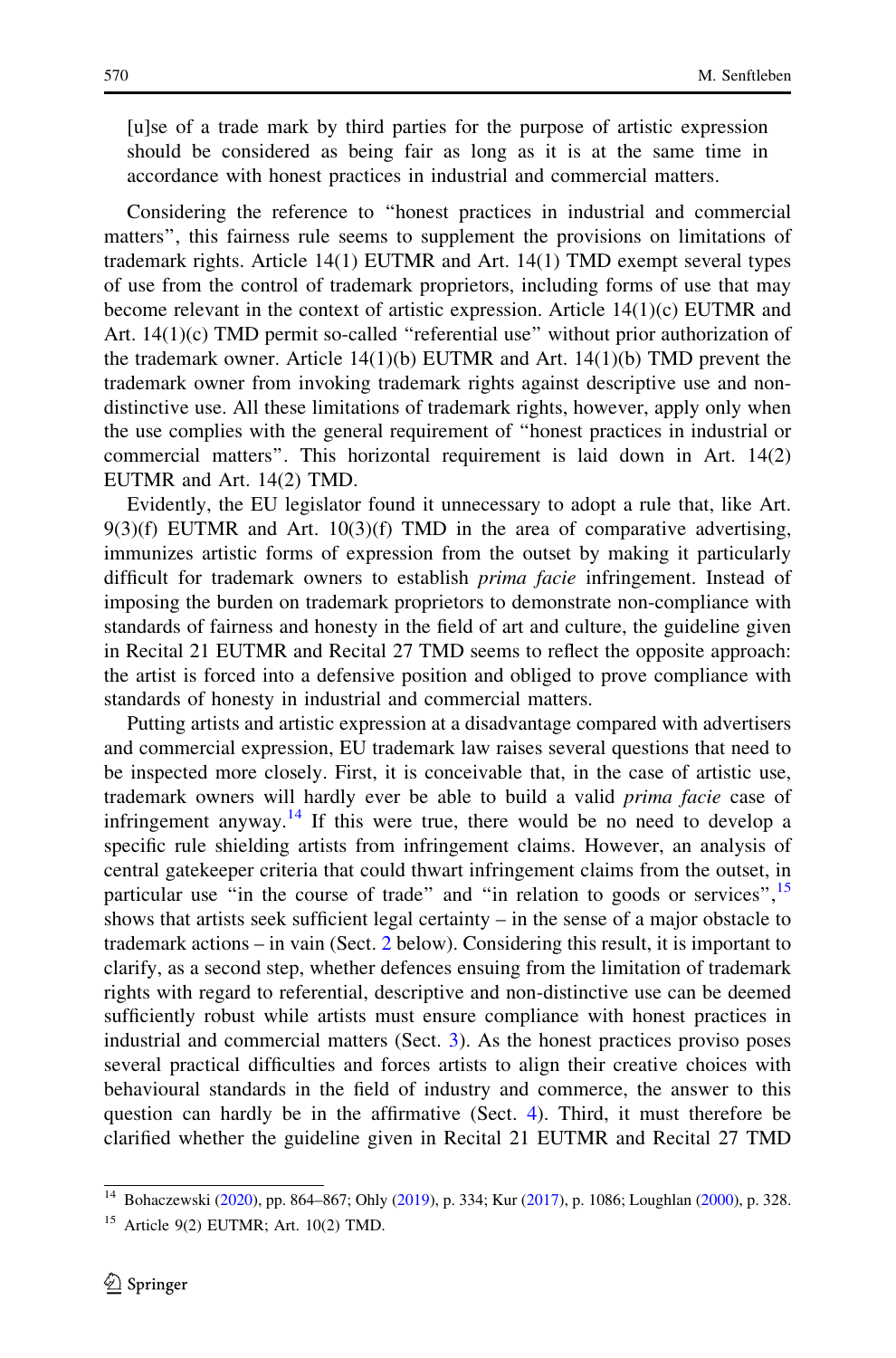<span id="page-5-0"></span>with regard to the fairness and permissibility of artistic use can be construed in a way that removes disadvantages for artists and offers them a legal position that is comparable with the robust position of advertisers that comply with MCAD rules (Sect. [5\)](#page-26-0). The discussion of these questions will lead to the insight that a bias in favour of artistic expression – in the sense of a legal presumption of noninfringement that the trademark owner must rebut – should be introduced into EU trademark law (concluding Sect.  $6$ ).

#### 2 Gatekeeper Requirements for Infringement Claims

In the absence of a rule that explicitly shifts the burden of proof in favour of artists, like Art.  $9(3)(f)$  EUTMR and Art.  $10(3)(f)$  TMD in the area of comparative advertising, general infringement criteria may still have a comparable immunizing effect against trademark infringement claims. In particular, gatekeeper requirements, such as use in the course of trade (Sect. 2.1) and in relation to goods or services (Sect. [2.2\)](#page-7-0), could thwart trademark actions from the outset when they are applied in a way that makes it particularly difficult for trademark owners to demonstrate an actionable form of use in the case of artistic expression.<sup>16</sup> Unfortunately, however, under the *aegis* of the CJEU, the gatekeeper requirements in EU trademark law have lost their potential to put an end to infringement actions at an early stage (Sect. [2.3\)](#page-10-0). As a result of this development, artists are exposed to infringement claims that cannot readily be dismissed as invalid (Sect. [2.4\)](#page-12-0).

#### 2.1 Use in the Course of Trade

The exclusive rights granted in EU trademark law are confined to use ''in the course of trade''.<sup>17</sup> Therefore, use is actionable only where it occurs ''in the context of commercial activity with a view to economic advantage and not as a private matter".<sup>18</sup> This formula developed by the CJEU leads to a distinction between private and commercial spheres. The condition of use in the course of trade draws an important boundary line between the private exclusive rights of the trademark proprietor on the one hand, and the entitlement of the general public to freely use protected marks in non-commercial contexts on the other. It confines EU trademark rights to use that takes place in a commercial context. The use of a trademark for the purposes of private study, political debate, teaching or academic research is unlikely to constitute use in the course of trade as long as it does not have a commercial background. If use for cultural purposes, such as the creation of an artwork that includes elements protected by trademark law, does not enter the commercial sphere, any interference with artistic expression is thus unlikely.<sup>19</sup>

<sup>16</sup> Bohaczewski [\(2020\)](#page-34-0), pp. 864–867; Ohly ([2019\)](#page-36-0), p. 334; Kur [\(2017](#page-36-0)), p. 1086; Loughlan [\(2000\)](#page-36-0), p. 328.

<sup>&</sup>lt;sup>17</sup> Article 9(2) EUTMR and Art. 10(2) TMD.

<sup>&</sup>lt;sup>18</sup> CJEU, 23 March 2010, cases C-236/08 to 238/08, Google France and Google, para. 50; CJEU, 12 November 2002, case C-206/01, Arsenal v. Reed, para. 40.

 $19$  Żelechowski ([2018\)](#page-37-0), pp. 118–119.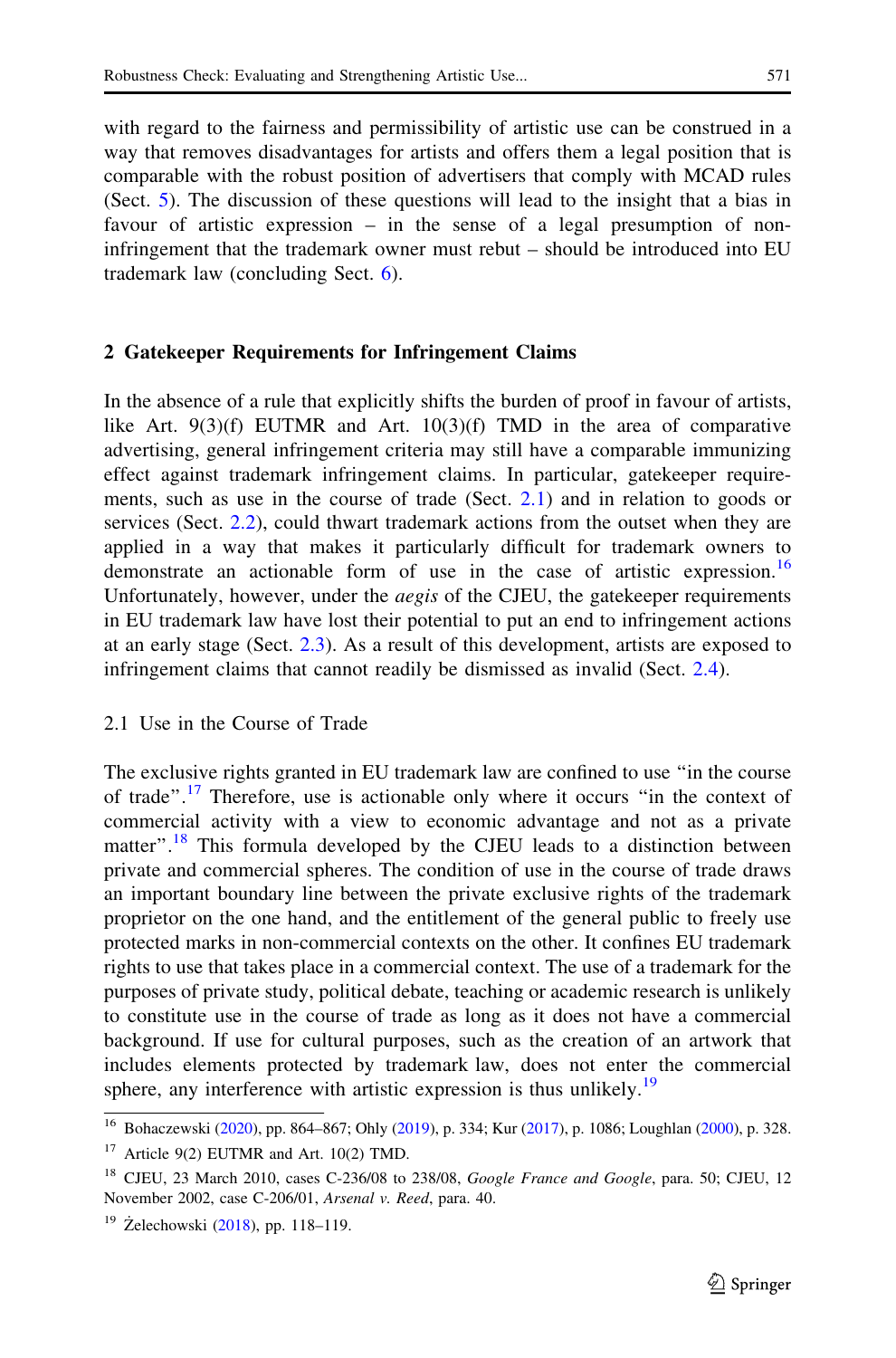Given the elasticity of the formula of use ''in the context of commercial activity with a view to economic advantage and not as a private matter",  $^{20}$  however, the test of use in the course of trade constitutes a low threshold. Use of a trademark in a cultural context will be qualified as use in trade the moment it is combined with a commercial activity.<sup>21</sup> Case law concerning the marketing of T-shirts or postcards with statements critical of trademarked products or policies of the trademark proprietor can serve as examples.<sup>22</sup> New developments in the artistic field, such as the use of fashion items enjoying trademark protection in non-fungible token (NFT) artworks<sup>23</sup> or "upcycling" projects,<sup>24</sup> provide further illustrations. The moment a cultural sign is placed in a commercial context, the assumption of use in the course of trade will be inescapable. Surveying similar developments in the U.S., Katya Assaf concludes that ''even types of speech traditionally considered non-commercial, such as magazines, books, movies and stand-up comedies, often become subject to scrutiny and restriction because of violation of trademark rights".<sup>25</sup>

Cultural activities, however, require not only freedom to create new works on the basis of pre-existing material, but also freedom to bring these new works to the attention of the public and create a market for them. In this vein, it is recognized, in the context of the fundamental guarantee of freedom of expression and freedom of art, that sufficient scope must be provided not only for the creation of art but also for its marketing. In Germany, for instance, it is established case law of the Federal Constitutional Court that the freedom of art

protects artistic activity itself (the ''work produced'' [''Werkbereich'']), but also the presentation and dissemination of the artwork, which are essential in

<sup>&</sup>lt;sup>20</sup> CJEU, C-236/08-238/08, Google France and Google, para. 50; CJEU, C-206/01, Arsenal v. Reed, para. 40.

<sup>&</sup>lt;sup>21</sup> Cf. Izyumenko ([2020\)](#page-36-0), pp. 415–416; Bohaczewski [\(2020](#page-34-0)), p. 861; Żelechowski ([2018](#page-37-0)), pp. 119–120.

 $22$  For instance, see German Federal Supreme Court, 3 February 2005, case I ZR 159/02, Lila Postkarte, GRUR 2005, p. 583; French Supreme Court, 8 April 2008, case 06-10961, Greenpeace v. Esso; French Supreme Court, 8 April 2008, case 07-11251, Greenpeace v. Areva. For commentary, see Kur and Senftleben [\(2017](#page-36-0)), paras. 6.59–6.70; Jacques ([2016\)](#page-36-0), pp. 471–472 and 479; Geiger [\(2007\)](#page-35-0), p. 317.

<sup>&</sup>lt;sup>23</sup> For example, see the NFT artwork "Baby Birkin" by Mason Rothschild and Eric Ramirez, available at [https://basic.space/auctions/baby-birkin,](https://basic.space/auctions/baby-birkin) which led to allegations of trademark infringement. See [https://](https://brandwrites.law/hermes-accuses-artist-of-infringing-trade-mark-over-metabirkins/) [brandwrites.law/hermes-accuses-artist-of-infringing-trade-mark-over-metabirkins/](https://brandwrites.law/hermes-accuses-artist-of-infringing-trade-mark-over-metabirkins/) and (last visited: 15 March 2022).

<sup>&</sup>lt;sup>24</sup> "Upcycling" refers to "the process of transforming by-products, waste materials, useless, or unwanted products into new materials or products perceived to be of greater quality, such as artistic value or environmental value". See [https://en.wikipedia.org/wiki/Upcycling.](https://en.wikipedia.org/wiki/Upcycling) In a trademark context, upcycling that uses second hand (luxury) garments as raw materials for new artistic creations is of particular relevance. Transforming used pieces of clothing into new fashion products that may become even more luxurious and sought-after than the source material, the process of artistic fashion upcycling adds value to used garments instead of merely recycling them. For example, see the creations by Duran Lantink, available at <https://duranlantink.com/ssaw21> (last visited: 15 March 2022). For a more detailed discussion of trademark implications, cf. Kur ([2021](#page-36-0)), pp. 228–236.

 $25$  Assaf [\(2008](#page-34-0)), p. 56.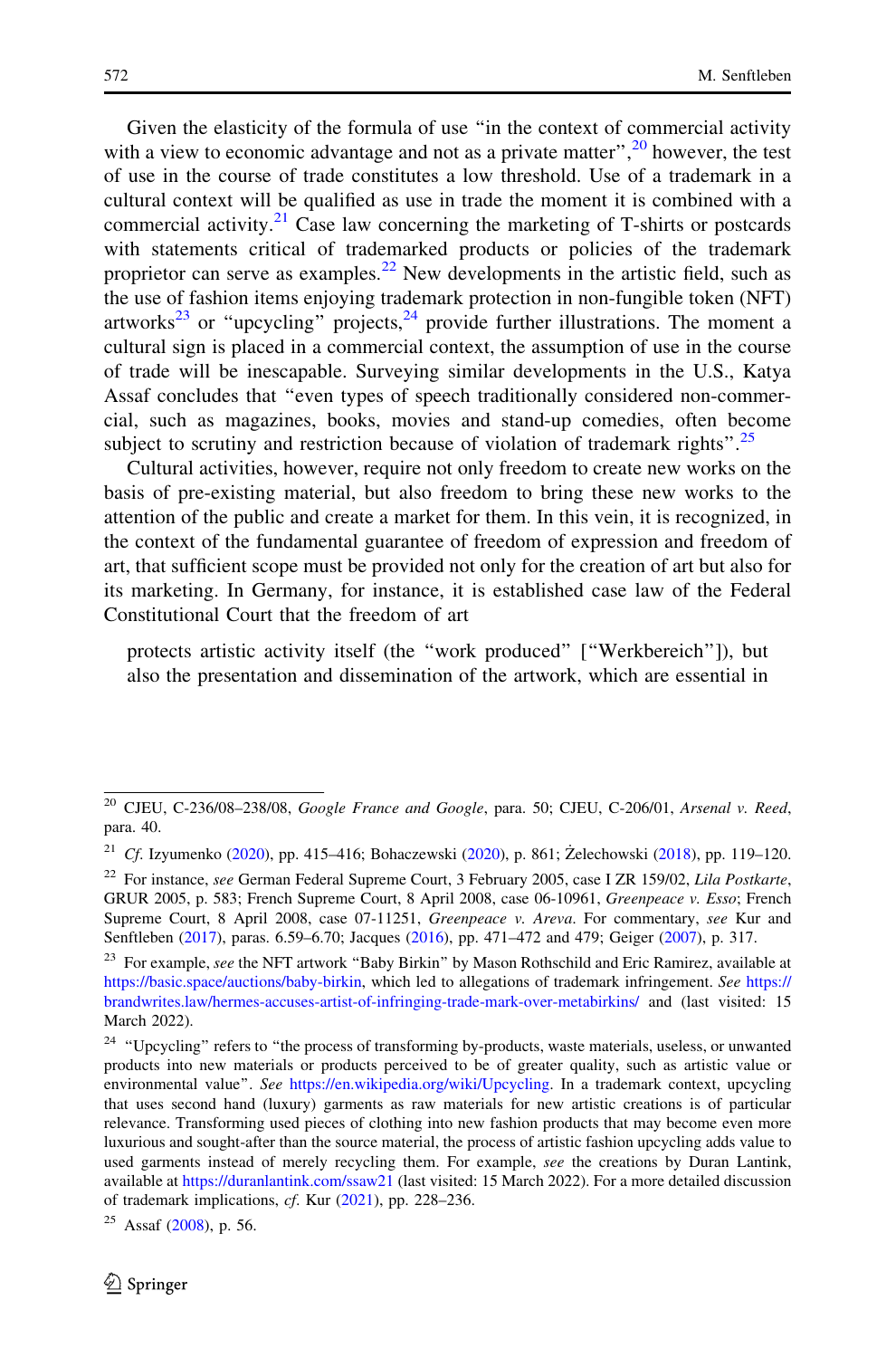<span id="page-7-0"></span>order for the public to encounter the work (the ''effect produced'' [''Werkbereich"]).<sup>26</sup> (original German words inside square brackets added)

Hence, it would be wrong to confine the debate on the potential impediment of artistic expression to the creation of literary and artistic works. It is not sufficient that artists enjoy the freedom of using trademarked material in their ateliers or studios. The guarantee of freedom of expression and freedom of art requires that artists also be free to sell and promote their artwork.<sup>27</sup> This, in turn, implies that the boundary line between non-actionable private use and actionable use in the course of trade is not sufficient to dispel concerns about an encroachment upon artistic expression. The basic infringement criterion of ''use in the course of trade'' does not constitute a strong enough safeguard to declare trademark rights unproblematic in an artistic context.

#### 2.2 Use as a Trademark

In addition to the general infringement requirement of ''use in the course of trade'', EU trademark law also requires use "in relation to goods or services".<sup>28</sup> In principle, this further prerequisite for protection could be understood to require ''use as a trademark''. It may be applied to confine the scope of trademark rights to instances where another's trademark is employed as an identifier of commercial source in relation to one's own goods or services. $2<sup>9</sup>$  Following this approach, access to trademark protection could be contained from the outset.<sup>30</sup> The gatekeeper requirement of use ''in relation to goods or services'' – understood in the sense of ''use as a trademark'' – would serve as a filter to exclude claims that are unrelated to the identification and distinction of goods and services.

When seeking to prevent trademark rights from posing an obstacle to artistic expression, this approach to the requirement of use in relation to goods or services can play a crucial role. $31$  In a cultural context, a sign is used for the purpose of expressing thoughts and ideas. Normally, the public will not perceive individual artistic expression as an indication of commercial source aiming at the identification and distinction of goods and services. As the decision of the Higher Court of Appeals of Dresden in Johann Sebastian Bach shows, this line of reasoning – based

<sup>&</sup>lt;sup>26</sup> German Federal Constitutional Court, 31 May 2016, case 1 BvR 1585/13, "Sampling", para. 68. English translation available at: [https://www.bundesverfassungsgericht.de/e/rs20160531\\_1bvr158513en.](https://www.bundesverfassungsgericht.de/e/rs20160531_1bvr158513en.html) [html.](https://www.bundesverfassungsgericht.de/e/rs20160531_1bvr158513en.html) The same point is made in German Federal Constitutional Court, 13 June 2007, case 1 BvR 1783/05, "Roman Esra", BVerfGE 119, pp. 1 (21-22); German Federal Constitutional Court, 17 July 1984, case 1 BvR 816/82, ''Anachronistischer Zug'', BVerfGE 67, p. 213 (224); German Federal Supreme Court, 21 February 2019, case I ZR 98/17, "HHole (for Mannheim)", GRUR 2019, p. 609, para. 35.

<sup>&</sup>lt;sup>27</sup> Cf. Peukert ([2016\)](#page-37-0), pp. 424–425.

 $28$  Article 9(2) EUTMR and Art. 10(2) TMD.

<sup>&</sup>lt;sup>29</sup> CJEU, 25 January 2007, case C-48/05, Opel v. Autec, para. 24, pointed in this direction. The course adopted in this judgment, however, was not followed in further decisions.

<sup>30</sup> Dinwoodie and Janis [\(2007](#page-35-0)), pp. 1599–1600; Dogan and Lemley [\(2004](#page-35-0)), pp. 809–811.

<sup>31</sup> Bohaczewski [\(2020\)](#page-34-0), pp. 864–867; Ohly ([2019\)](#page-36-0), p. 334; Kur [\(2017](#page-36-0)), p. 1086; Loughlan [\(2000\)](#page-36-0), p. 328.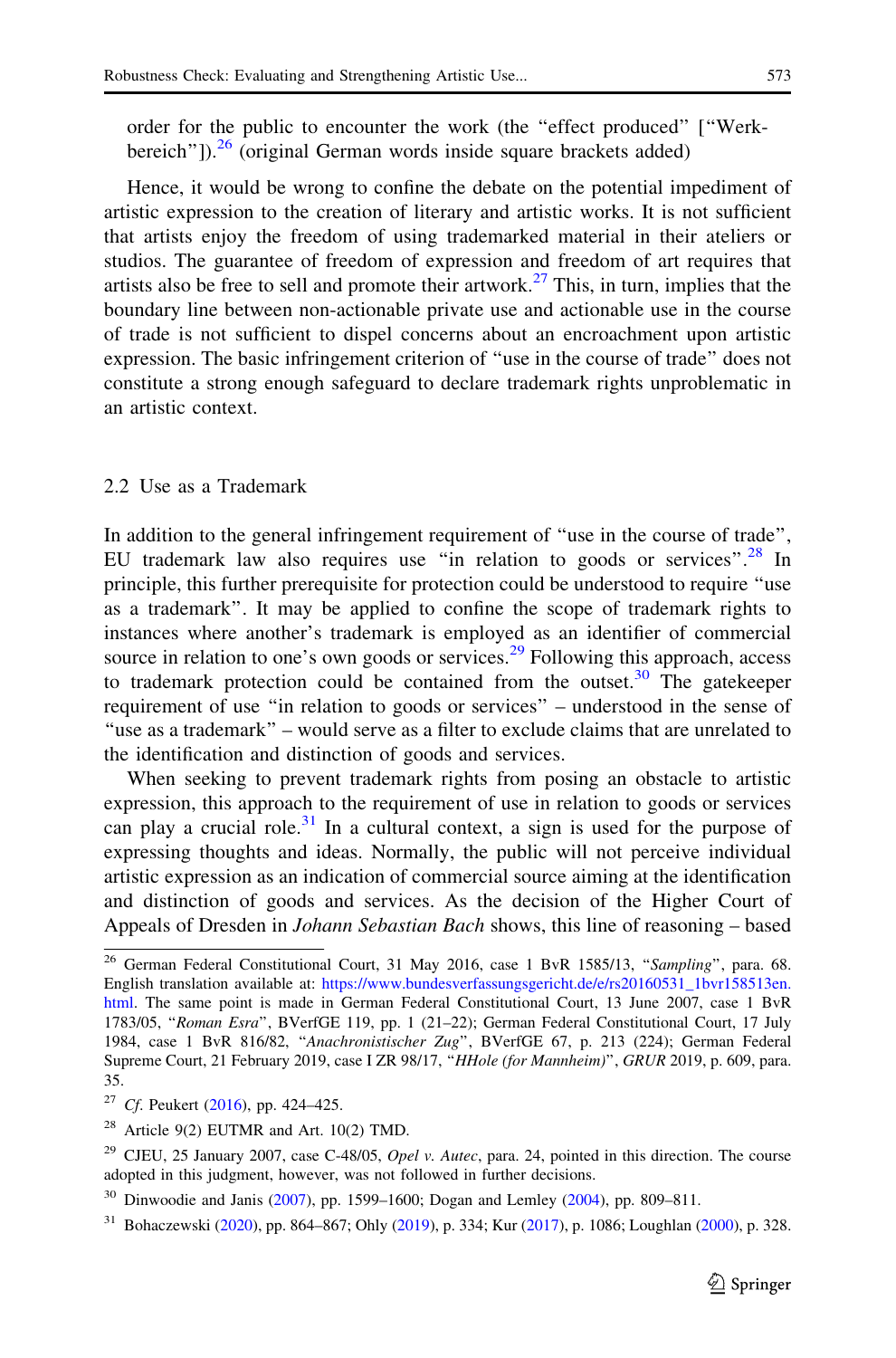on a strict requirement of ''use as a trademark'' – allows courts to create considerable breathing space for the use of trademarked signs in an artistic context.

The case concerned the registration of the name and portrait of Johann Sebastian Bach as a trademark for various goods and services, including glassware, porcelain and crockery.<sup>32</sup> While the trademark proprietor had not commenced using the sign itself, it systematically asserted its trademark rights against users referring to Johann Sebastian Bach. $33$  As the trademark registration had not been obtained until 1999, it seems to have been the trademark owner's intention to exploit Bach's name and portrait during the anniversary year 2000 (Bach died on 28 July 1750). In addition to the Johann Sebastian Bach registration, the trademark proprietor had also registered signs relating to Michelangelo, Leonardo da Vinci, Paul Gauguin and Paul Cézanne.<sup>34</sup> Given this portfolio of cultural signs, there were clear indications of an exploitation strategy based on ''cultural heritage grabbing''.

The case decided by the Higher Court of Appeals of Dresden, however, was not brought by the owner of the Johann Sebastian Bach trademarks. Instead, the Meissen porcelain manufactory sought a declaration that the trademark proprietor was not entitled to prevent Meissen from using Bach's name and portrait as decorative elements on glassware, porcelain and crockery. Having received a ceaseand-desist letter, the Meissen factory wanted clarity about the scope of the trademark rights that had been asserted against product lines that referred to the famous composer. Considering the facts of the case, the Court saw clear indications that the signs concerning Johann Sebastian Bach had been registered for the sole purpose of using the legal position ensuing from the grant of trademark rights to prevent use by others and forcing the latter to enter into licensing agreements – without any true intention on the part of the trademark owner to use the signs as source identifiers itself.<sup>35</sup> Nonetheless, the Court felt that there was no room for assuming an abuse of rights. Regardless of clear indications that the Bach trademarks were owned by a trademark ''troll'', the fact remained that the German Patent and Trade Mark Office had registered the name and portrait of the composer and had granted trademark rights. As the trademark had been registered in 1999 and the case was decided in 2000, an obligation to put the trademarks to genuine use had not arisen yet. Instead, the trademark proprietor could rely on the possibility of acquiring trademark rights in the EU on the basis of mere registration – with the requirement of genuine use becoming an issue only five years after completion of the registration procedure.<sup>36</sup> The fact that the trademark owner had not developed plans for the use of the Bach signs to create or preserve an ''outlet for the goods or services<sup>"37</sup> was thus insufficient to justify the verdict of abuse of

 $\overline{32}$  Higher Court of Appeals of Dresden, 4 April 2000, case 14 U 3611/99, "Johann Sebastian Bach", NJW 2001, p. 615 (616).

 $33$  Götting [\(2001](#page-35-0)), p. 615, refers to parallel cases where the plaintiff sought to prohibit the sale of a Johann Sebastian Bach anniversary champagne and Johann Sebastian Bach souvenir articles.

 $34$  Götting ([2001\)](#page-35-0), p. 615.

<sup>&</sup>lt;sup>35</sup> Higher Court of Appeals of Dresden, id., p. 617.

 $36$  Article 15(1) EUTMR; Art. 16(1) TMD.

 $37$  CJEU, 11 March 2003, case C-40/01, Ansul v. Ajax, para. 37.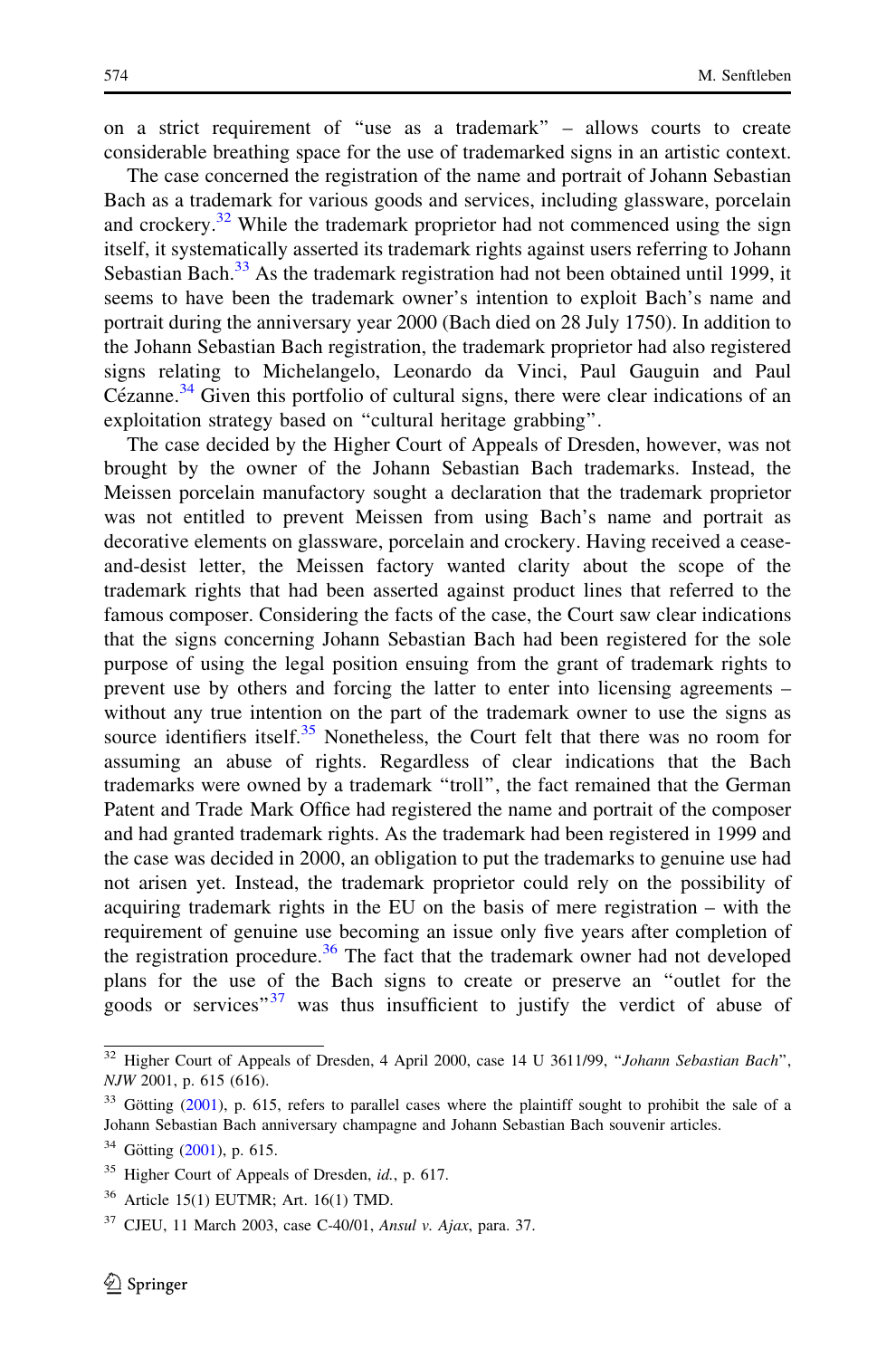rights.<sup>38</sup> Instead, the Higher Court of Appeals of Dresden was bound by the registration decision taken by the German Patent and Trade Mark Office.<sup>39</sup>

Against this background, the case had to be solved on the basis of the applicable infringement criteria. As already indicated, the general requirement of use in relation to goods or services – understood in the sense of use as a trademark – played a decisive role in this context. The Court held that, insofar as the Meissen porcelain manufactory dealt with the composer Johann Sebastian Bach in an artistic manner, the basic requirement of use as a trademark was not fulfilled and the use did not amount to infringement.<sup>40</sup> The Court based this conclusion on the assumption that use as a trademark required the attachment of Bach's name or portrait to goods for the purpose of distinguishing them from others of a different commercial origin. In the case of an artistic discussion of historical events or historical persons, however, the name or portrait would not be used – in the Court's view – to identify the commercial source of goods. Hence, the use would not serve the purpose of distinguishing them from other goods with a different origin and would not amount to actionable use as a trademark. By contrast, a risk of confusion could be ruled out. In an artistic context, the consuming public would not perceive the Bach name and portrait as trademarks used to distinguish goods or services.<sup>41</sup>

The Higher Court of Appeals of Dresden thus created room for artistic use by relying on the requirement of use as a trademark and interpreting this requirement strictly – in the sense of a requirement of use for the purpose of indicating the commercial origin of goods. The Court did not address other trademark functions that the CJEU recognized later.<sup>42</sup> As the decision in *Johann Sebastian Bach* dates back to the year 2000, it is not surprising that the Dresden Court did not include communication, investment and advertising functions in its assessment of ''use as a trademark".<sup>43</sup> Instead, the Court added normative considerations. It stated that trademark law should not be employed in an inconsistent manner to prevent an artistic discussion of the person of Johann Sebastian Bach, who had become part of the universal cultural heritage because of his musical works. Moreover, the protection of trademarks should not lead to a ''re-monopolization'' of public domain works, such as the Bach portrait painted by Elias Gottlob Haussmann.<sup>44</sup>

<sup>&</sup>lt;sup>38</sup> In Sky, the CJEU confirmed in the context of the bad faith analysis that trademark applicants were not required ''to indicate or even to know precisely'' what use they would make of the mark in the five-year period following registration. See CJEU, 29 January 2020, case C-371/18, Sky and Others, para. 76. Cf. Senftleben [\(2020](#page-37-0)), pp. 407–410.

<sup>&</sup>lt;sup>39</sup> Higher Court of Appeals of Dresden, id., pp. 617–618.

<sup>40</sup> Higher Court of Appeals of Dresden, id., p. 616.

<sup>&</sup>lt;sup>41</sup> Higher Court of Appeals of Dresden, id., p. 616.

<sup>&</sup>lt;sup>42</sup> CJEU, 18 June 2009, case C-487/07, L'Oréal v. Bellure, para. 58.

 $43$  These accessory trademark functions have been recognized in later CJEU decisions. See in particular CJEU, 18 June 2009, case C-487/07, L'Oréal v. Bellure, para. 58.

<sup>&</sup>lt;sup>44</sup> Higher Court of Appeals of Dresden,  $id.$ , p. 616.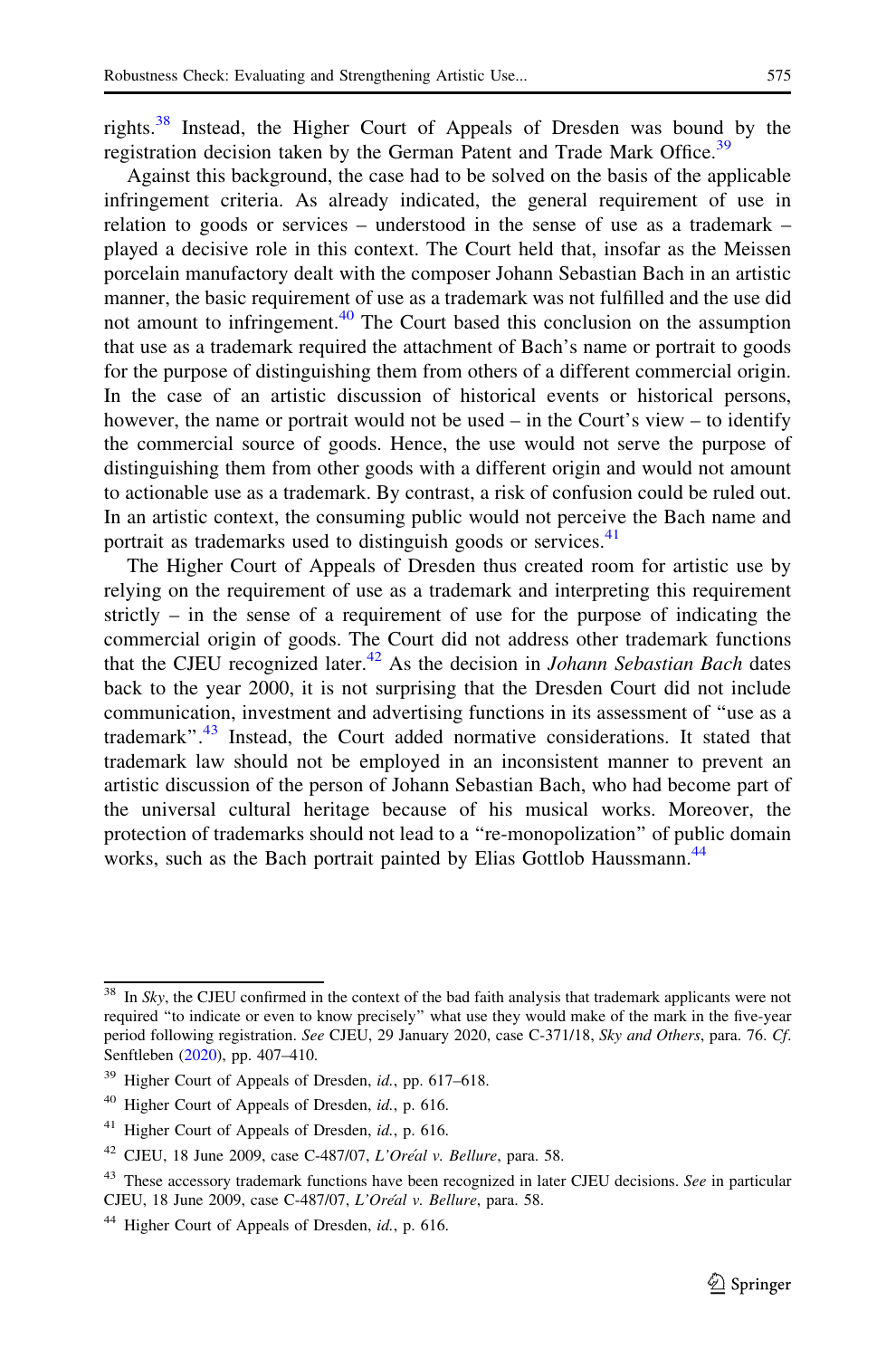#### <span id="page-10-0"></span>2.3 Erosion of Gatekeeper Requirements in CJEU Jurisprudence

However, the resoluteness of the Higher Court of Appeals of Dresden in Johann Sebastian Bach must not conceal the fact that the strict interpretation applied of the requirement of use as a trademark – in the sense of use for the purpose of distinguishing goods of the alleged infringer from others of a different commercial origin – has not been confirmed in subsequent CJEU jurisprudence. Therefore, it would be wrong to conclude on the basis of the *Johann Sebastian Bach* decision that the basic infringement criterion of ''use as a trademark'' eliminates the risk of an impediment to artistic expression from the outset because use in an artistic context will hardly ever be qualified as actionable trademark use.

At the time of the Johann Sebastian Bach decision, the status and scope of the requirement of use as a trademark was unclear at EU level. The adoption of the first Trade Mark Directive 89/104/EEC and the Community Trade Mark Regulation 40/94 had harmonized EU trademark law. However, the CJEU had not been given the opportunity to draw the conceptual contours of ''use as a trademark'' prior to the Johann Sebastian Bach judgment. Discussing this vacuum, the Higher Court of Appeals of Dresden mentioned that it was not entirely clear whether the traditional, strict understanding of use as a trademark in Germany (in the sense of use to distinguish goods and services of the alleged infringer) had to be abandoned under the harmonized rules of EU trademark law. Nonetheless, the Court was confident that, in principle, the traditional requirement of use as a trademark, as interpreted and applied in Johann Sebastian Bach, had survived the harmonization of trademark  $law.<sup>45</sup>$ 

This assumption, however, was premature. EU trademark law does not explicitly state that, for an infringement claim to be successful, the allegedly infringing use must constitute use for the purpose of distinguishing the alleged infringer's own goods. The CJEU could have deduced this strict trademark use requirement from the statutory criterion of use ''in relation to goods or services'' laid down in Art. 9(2) EUTMR and Art. 10(2) TMD.<sup>46</sup> Arguably, the statutory criterion of use in relation to goods or services can be understood to require use of a conflicting sign for the purpose of identifying and distinguishing the goods and services of the alleged infringer. Following this approach, the CJEU could have established a strict trademark use requirement which, as demonstrated in Johann Sebastian Bach, could have served as a safeguard to prevent trademark rights from being asserted against use in an artistic context. At the same time, the development of a strict trademark use requirement would have led to a boundary line between trademark actions falling under harmonized trademark law and additional protection against ''use of a

<sup>45</sup> Higher Court of Appeals of Dresden, id., p. 616.

<sup>&</sup>lt;sup>46</sup> The gatekeeper requirement of use in relation to goods and services has remained unchanged since the adoption of the first harmonized trademark legislation in the EU. Cf. Article 9 of Council Regulation (EC) No. 207/2009 of 26 February 2009 on the Community Trade Mark (codified version), OJ 2009 L 78, p. 1, and Art. 5 of Directive 2008/95/EC of the European Parliament and of the Council of 22 October 2008, to approximate the laws of the Member States relating to trade marks (codified version), OJ 2008 L 299, p. 25 (TMD 2008), which repealed earlier Directive 89/104/EEC of the Council of 21 December 1988 without changing the requirement of use in relation to goods and services.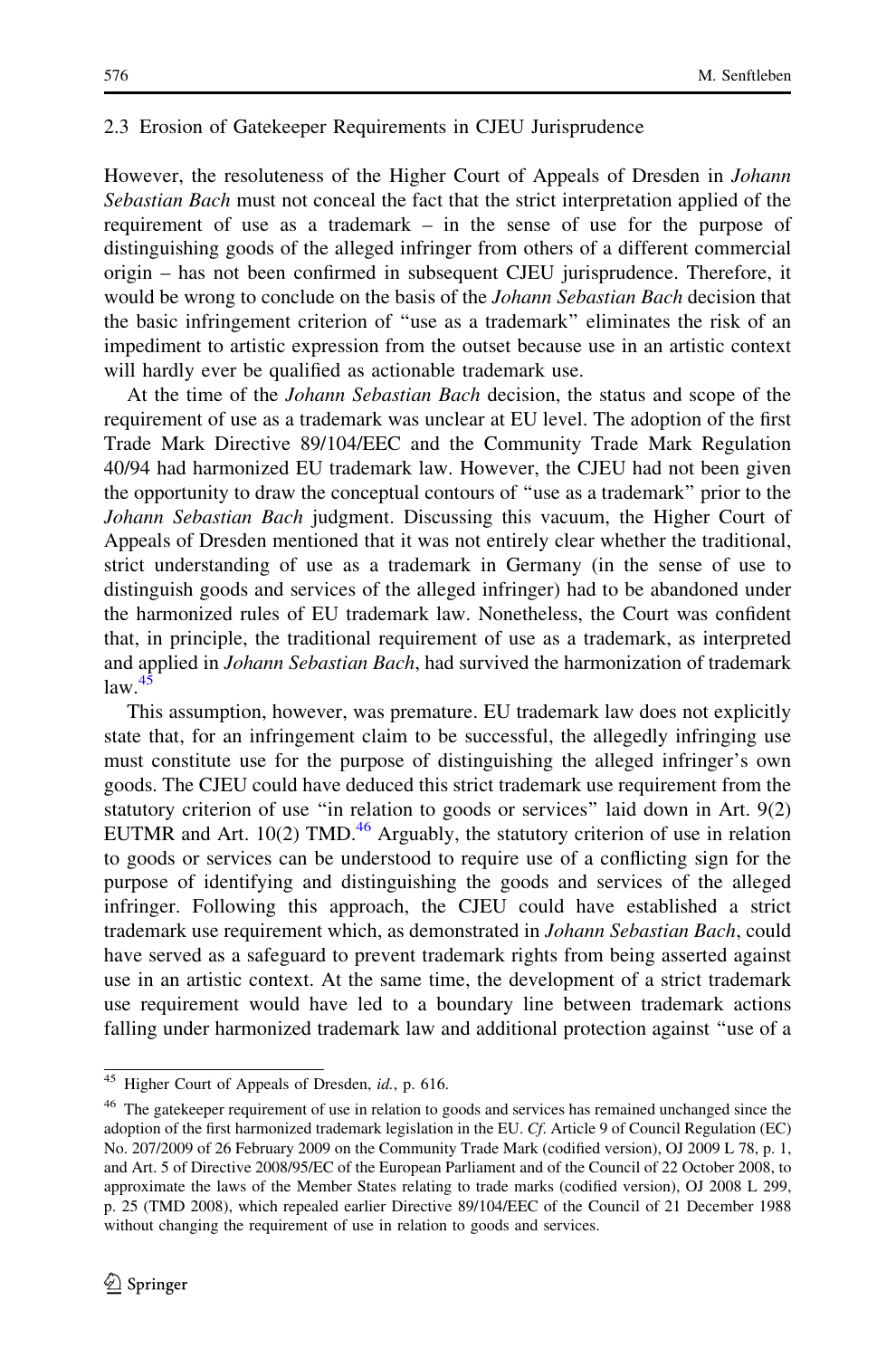sign other than use for the purposes of distinguishing goods or services'', which EU law leaves to the discretion of EU Member States in accordance with Art. 10(6)  $TMD<sup>47</sup>$ 

Instead of drawing these boundary lines, however, the CJEU opted for a much more flexible application of the gatekeeper criterion of use in relation to goods or services.<sup>48</sup> The Court refrained from sharpening the conceptual contours of use in relation to goods or services in the way described. It did not establish a strict requirement of ''use as a trademark.'' Instead, the CJEU constantly weakened this general protection requirement. Prior to the German Johann Sebastian Bach decision, the CJEU had already found in *BMW/Deenik* that use for the purpose of informing the public about repair and maintenance services offered with regard to trademarked products satisfied the criterion of use in relation to goods or services – even though Deenik had not used the trademark BMW to pass off his second-hand cars and repair services as offers stemming from BMW. Deenik had merely referred to BMW as the owner of the car brand that was central to his own activities.<sup>49</sup>

The CJEU also qualified use in comparative advertising as use in relation to goods or services on the ground that the advertiser made use of a competitor's trademark to distinguish its own products from those of the competitor.<sup>50</sup> Summarizing the notion of use ''in relation to goods or services,'' the Court held that, to satisfy this precondition for an infringement action, it was sufficient that a link be established with goods or services. This formula can be found in the  $C \ell line$ decision where, with regard to the interface between trademark and trade name rights, the Court held that, once a link was established between the company, trade or shop name and the goods or services offered by the alleged infringer, trademark use in relation to goods or services could no longer be denied – even where the name was not affixed to marketed goods as such.<sup>51</sup> The formula of a link with goods or services, then, became established case law in later decisions dealing with keyword advertising. In Google France and Google, the CJEU confirmed that relevant use in relation to goods or services existed ''in any event'' where a third party used a conflicting sign in such a way that a link was established between that sign and the goods or services offered by the third party.<sup>52</sup> In  $L'Oreál/eBay$ , the Court found that the criterion of a link was satisfied because eBay's advertisements

 $\overline{47}$  Article 10(6) TMD. As to this boundary line between harmonized trademark law and room for national approaches, see CJEU, 21 November 2002, case C-23/01, Robelco, paras. 30–31 and 34; CJEU, 16 November 2004, case C-245/02, Anheuser-Busch, paras. 62 and 64. Cf. Kur and Senftleben [\(2017\)](#page-36-0), paras. 5.361–5.379; Henning-Bodewig ([2008\)](#page-36-0), pp. 306–309.

 $48$  Cf. Ohly [\(2019](#page-36-0)), p. 335. For an overview of developments in this area, see Kur ([2008](#page-36-0)), p. 11.

 $49$  See CJEU, 23 February 1999, case C-63/97, BMW v. Deenik, para. 42.

 $50$  See CJEU, 12 June 2008, case C-533/06, O2 v. Hutchison, paras. 35–36. As to keyword advertising on the basis of services offered by a search engine, use of a competitor's trademark as a keyword for a sponsored link with one's own advertising has been found to constitute trademark use on similar grounds. See CJEU, 23 March 2010, cases C-236/08 to 238/08, Google v. Louis Vuitton et al., para. 71.

 $51$  CJEU, 11 September 2007, case C-17/06, Celine, para. 23.

<sup>52</sup> CJEU, 23 March 2010, C-236/08–238/08, Google France and Google, para. 72; CJEU, 12 July 2011, case C-324/09, L'Oréal v. eBay, para. 92; CJEU, 19 February 2009, C-62/08, UDV North America, paras. 47–48.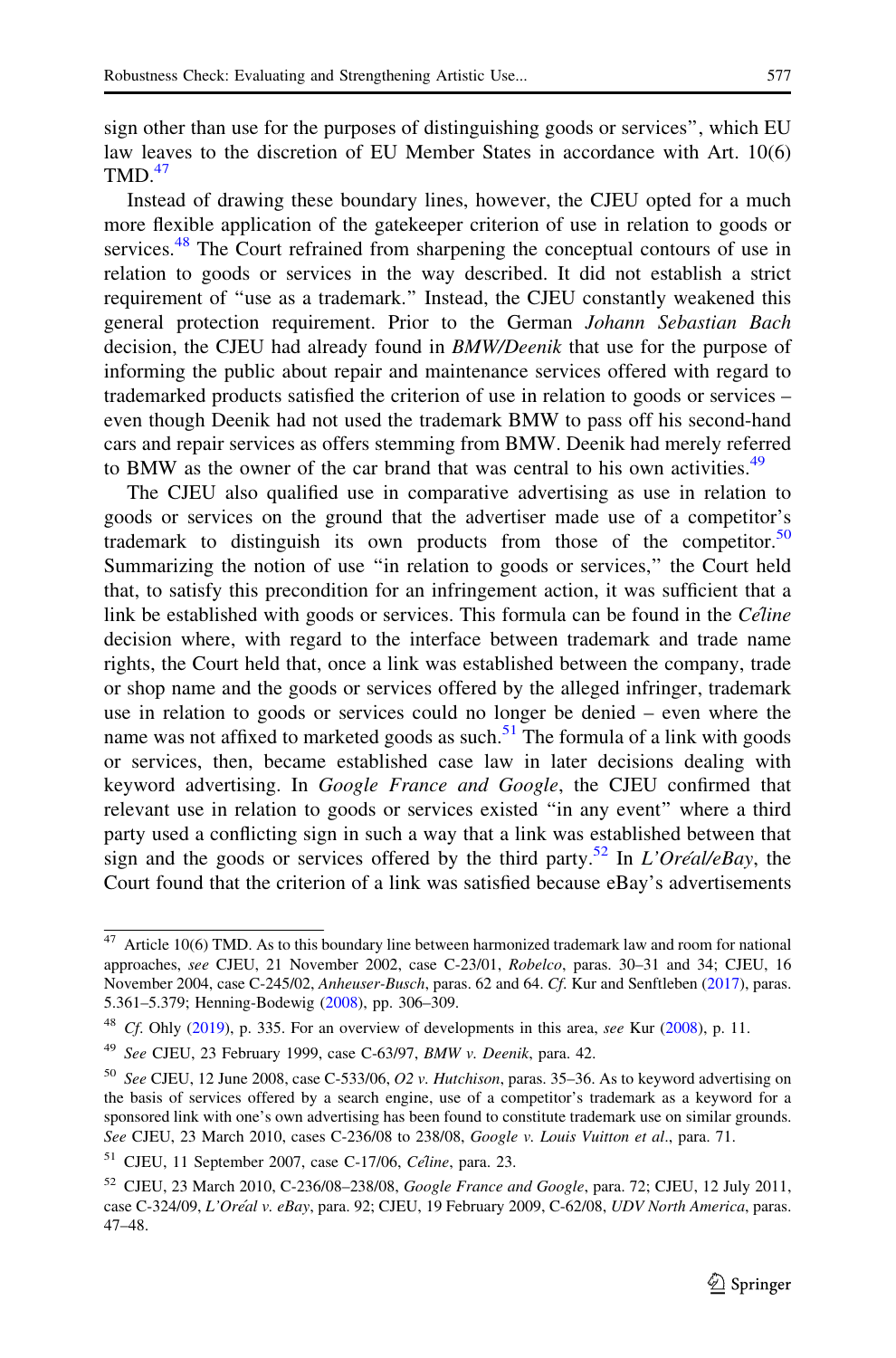<span id="page-12-0"></span>created ''an obvious association between the trade-marked goods which are mentioned in the advertisements and the possibility of buying those goods through eBay".<sup>53</sup> Besides extending the trademark use concept to referential use that designates the goods or services of the trademark owner, the CJEU thus also adopted a low threshold requirement with regard to the connection with goods or services as such: a mere " $\lim k$ " or "association" is sufficient.<sup>54</sup>

#### 2.4 Full Exposure of Artists to Infringement Claims

As a result, the gatekeeper criterion of use ''in relation to goods or services'' does not prevent a trademark claim against references to the trademark that are made only to identify goods or services as those of the trademark owner and are not perceived by the public as indications of commercial source. The strict test of use as a trademark that the Higher Court of Appeals of Dresden applied in Johann Sebastian Bach has not been confirmed at EU level. By contrast, the CJEU brought several forms of referential use – references to the trademark as the distinctive sign of the trademark owner – within the scope of EU trademark rights.<sup>55</sup>

In contrast to the approach taken in *Johann Sebastian Bach*, this elastic interpretation of the trademark use requirement at EU level can have a deep impact on use in a cultural context. If a mere link with goods or services is sufficient to bring unauthorized use within the scope of trademark rights, there is no clear boundary between non-actionable use for artistic expression and actionable use as a trademark. This development can be placed in the context of the extension of EU trademark protection to a mark's economic and communication value.<sup>56</sup> The CJEU explicitly recognized a trademark's communication, investment and advertising functions in  $L'Or\acute{e}al/Bellure.$ <sup>57</sup> Once trademark law is employed as a vehicle to protect not only the traditional origin function but also these accessory functions, the broadening of the concept of use in relation to goods or services is almost inevitable. A trademark's economic and communication value may be damaged in contexts that do not involve confusion about commercial source. A biting Mickey Mouse parody, for example, is unlikely to mislead the public into believing that it stems from Disney. Nonetheless, it may have a negative effect on the perception of the Mickey Mouse trademark and its brand value. Hence, the Court's elastic interpretation of the threshold requirement of use in relation to goods or services can be regarded as a corollary of the broad function theory that recognizes communication, investment and advertising functions in addition to the traditional origin function.<sup>58</sup>

<sup>53</sup> CJEU, 12 July 2011, case C-324/09, L'Oréal v. eBay, para. 93.

 $54$  As to the debate on this development, see the summary in Knaak, Kur and von Mühlendahl 2011, para. 2.178.

<sup>55</sup> Cf. Ohly [\(2019](#page-36-0)), p. 335; Kur and Senftleben ([2017](#page-36-0)), paras. 5.50–5.54.

<sup>56</sup> Cf. Gangjee [\(2013\)](#page-35-0), pp. 47–51.

 $57$  CJEU, 18 June 2009, case C-487/07, L'Oréal v. Bellure, para. 58.

<sup>&</sup>lt;sup>58</sup> As to the evolution of the function theory in CJEU jurisprudence, see Kur and Senftleben ([2017\)](#page-36-0), paras. 1.12–1.39.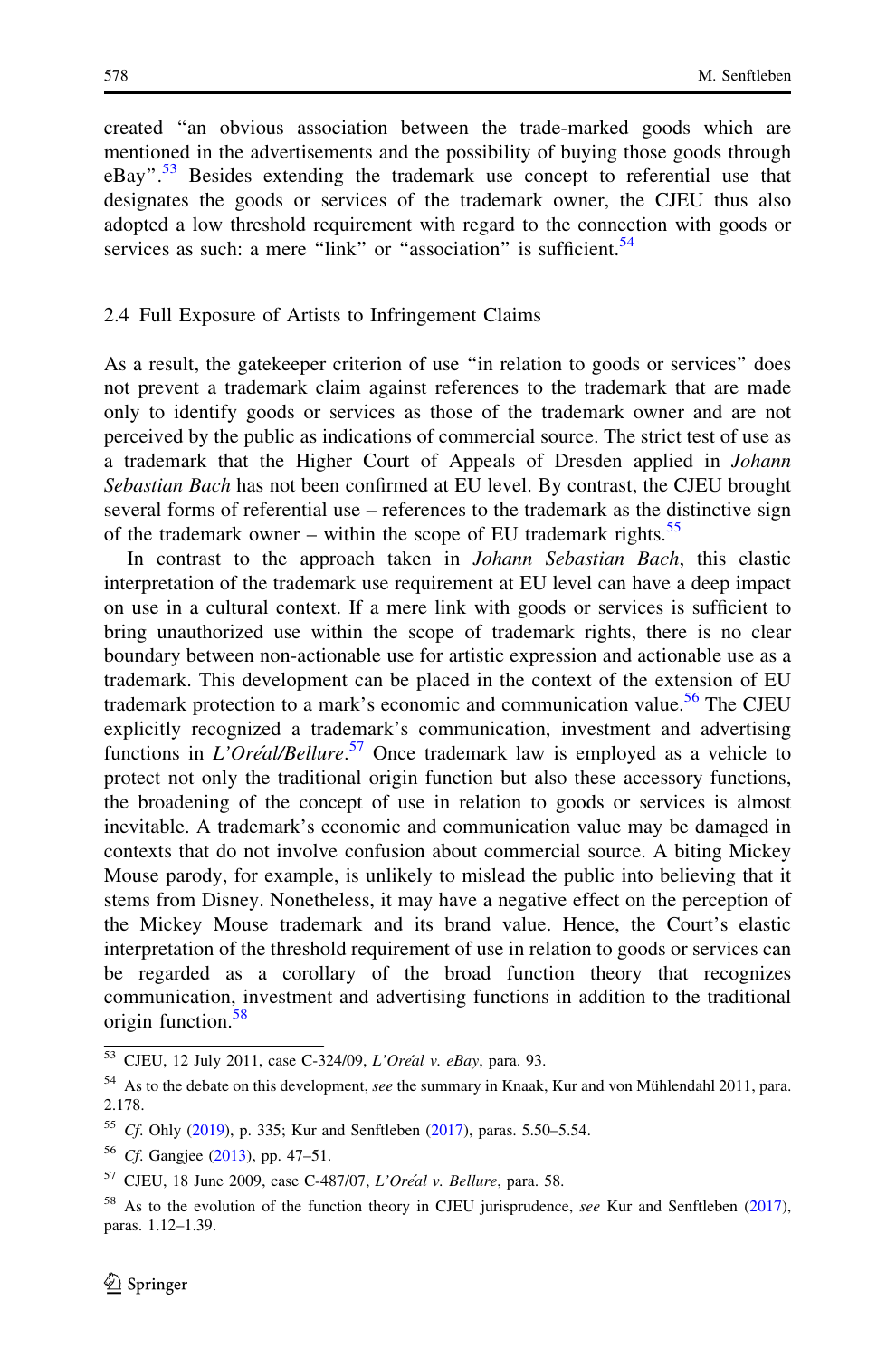In practice, the evolution of this elastic concept of use in relation to goods or services brings about a remarkable change in the climate surrounding the use of protected signs in a cultural context. In the absence of a strict requirement of use as a trademark – understood in the sense of use for the purpose of identifying and distinguishing the goods or services of the alleged infringer – the threshold criterion of use in relation to goods or services loses its gatekeeper function.<sup>59</sup> With jurisprudence encouraging the inclusion of mere references to protected signs, the CJEU has opened the doors to trademark protection wide. A trademark claim can no longer be excluded from the outset if reference is made to protected signs in an artistic context. The mere use of a trademark in some relation to goods or services can serve as a starting point for an infringement claim.  $60$  In line with CJEU jurisprudence, a mere reference to the trademark and a mere link with goods or services may be sufficient to trigger an infringement action.<sup>61</sup> In the light of the elastic standard developed by the CJEU, even decorative use of a trademark may amount to actionable trademark use.<sup>62</sup> Not only references in comparative and keyword advertising, but also references for artistic purposes, such as the use of a trademark in a parody, may thus fall within the scope of the exclusive rights awarded under EU trademark law.

Again, it is remarkable that the reaction of EU policymakers to this development differs substantially when comparing artistic and commercial expression. While the inclusion of referential use in the canon of actionable trademark use led to the adoption of Art.  $9(3)(f)$  EUTMR and Art.  $10(3)(f)$  TMD, which explicitly immunize comparative advertising against trademark infringement claims, no comparable safeguard has been adopted in favour of artistic use. This difference is even more surprising when it is considered that advertisers are commercial parties involved in the fight for market share and are used to corresponding lawsuits. Artists, by contrast, are not commercial entities and are far less used to legal uncertainty and allegations of trademark infringement. In fact, there is evidence that artists are riskaverse. Mere exposure to a trademark action is likely to have a deterrent effect on artists even if judges do not rule in favour of trademark proprietors in the end.<sup>63</sup> In

 $\frac{59}{59}$  Kur and Senftleben [\(2017](#page-36-0)), paras. 5.14–5.15 and 5.49–5.56. As to the discussion on the cultivation of the requirement of "use as a trademark", see Peukert [\(2012](#page-37-0)), pp. 96-107; Senftleben [\(2011](#page-37-0)), p. 39; Yap ([2009\)](#page-37-0), pp. 86–87; Kur [\(2008](#page-36-0)), p. 11; Dogan and Lemley [\(2008](#page-35-0)), p. 542; Dinwoodie and Janis ([2007\)](#page-35-0), pp. 1657–1658; Davison and Di Giantomasso [\(2009](#page-35-0)), p. 443; McKenna [\(2009](#page-36-0)), p. 773; Simon Fhima ([2005\)](#page-37-0), p. 401; Loughlan [\(2000](#page-36-0)), p. 328.

 $60$  Cf. Derclaye and Leistner ([2011](#page-35-0)), p. 328; Simon Fhima ([2006](#page-37-0)), p. 321. The risk of creating an automatism of property claims ("Eigentumslogik") is also recognized by proponents of an elastic notion of trademark use. See Kur ([2008\)](#page-36-0), p. 12.

<sup>61</sup> CJEU, 23 October 2003, case C-408/01, Adidas v. Fitnessworld, para. 39; CJEU, 10 April 2008, case C-102/07, Adidas v. Marca, para. 41; CJEU, 11 September 2007, case C-17/06, Celine, para. 23.

 $62$  For a more detailed discussion of this point, see Senftleben ([2020\)](#page-37-0), pp. 426-427; Simon Fhima ([2006\)](#page-37-0), p. 321. See CJEU, 23 October 2003, case C-408/01, Adidas v. Fitnessworld, paras. 39–41, where the Court established an ambiguous test by holding that ''[t]he fact that a sign is viewed as an embellishment by the relevant section of the public is not, in itself, an obstacle to the protection conferred by Article 5(2) of the Directive where the degree of similarity is none the less such that the relevant section of the public establishes a link between the sign and the mark''.

 $63$  Cf. Lemley and McKenna [\(2010\)](#page-36-0), pp. 418–422 and 443; Calboli [\(2014a\)](#page-35-0), p. 31.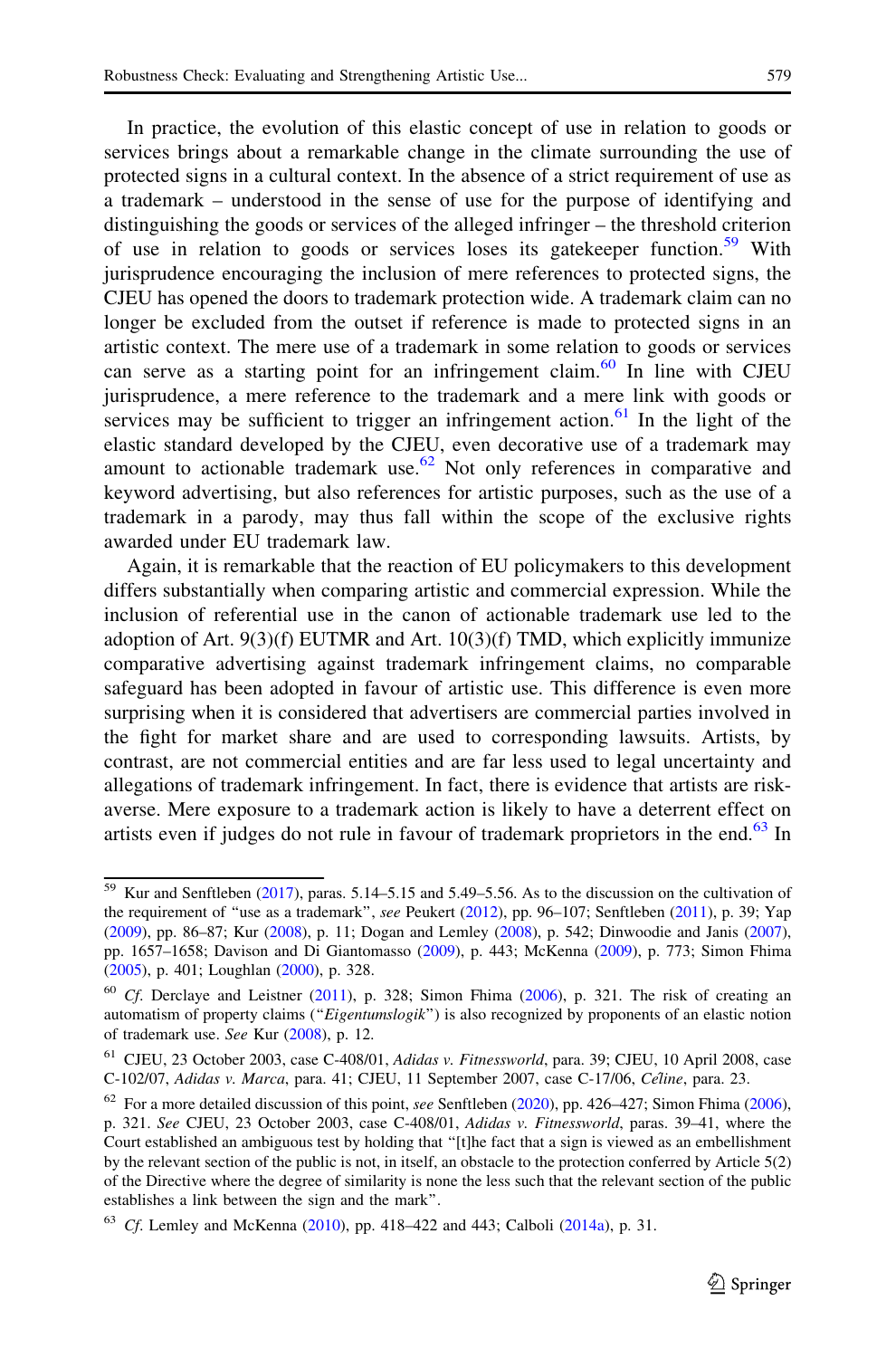various areas of creative activity, concerns have been articulated about artists' growing fear of being sued for intellectual property infringement.<sup>64</sup> These fears can have a chilling effect on creativity and cultural diversity. A cease-and-desist letter will be sufficient in many cases to frustrate use of trademarked symbols in an artistic context. An artist seeking to avoid potential lawsuits will refrain from the creation of works based on protected pre-existing material or limit takings to an absolute minimum.<sup>65</sup> Artists cannot be expected to have sufficient confidence and financial resources to take the risk of a lengthy lawsuit.<sup>66</sup> Discussing the impact of trademark claims on artistic activity, Florian Cramer gives the following example:

Recently the Rotterdam art platform Roodkapje [Little Red Riding Hood] received mail from a lawyer. The content: a steep bill. For their annual programme ''Roodkapje Radicals'' the curators advertised with an armed jihad fighter on a fake H&M poster. It was intended as a literal representation of the concept of radical chic, as a playful relativization of their own programme. But for H&M this was a violation of trademark law. When Roodkapje received the invoice from the H&M lawyer, they withdrew the poster. This is not a special event. Artists are regularly confronted with lawsuits.<sup>67</sup> (explanation within brackets added)

Hence, the legal uncertainty arising from the elastic application of gatekeeper criteria, such as use in the course of trade and use in relation to goods or services, in the jurisprudence of the CJEU leads to a climate that is not conducive to artistic expression. Instead, it is likely to stifle and impoverish artistic productions.

<sup>64</sup> Ramsey ([2018\)](#page-37-0), p. 427; Schovsbo [\(2018](#page-37-0)), p. 562; Adler ([2016\)](#page-34-0), p. 566; Cramer [\(2015](#page-35-0)); Aufderheide et al. [\(2014](#page-34-0)), p. 5; Frosio ([2014\)](#page-35-0), pp. 378–380; Calboli ([2014a](#page-35-0)), pp. 31–32; Lemley and McKenna ([2010\)](#page-36-0), pp. 418–422 and 443; Banerjee [\(2012](#page-34-0)), p. 564; Sakulin [\(2010](#page-37-0)), pp. 292–293; McGeveran ([2008\)](#page-36-0), pp. 1206–1207 and 1224–1225; Morrison ([2008\)](#page-36-0), pp. 131–136; Hofrichter [\(2007](#page-36-0)), p. 1926; Gibson ([2007\)](#page-35-0), p. 913; Cohen [\(2006](#page-35-0)), pp. 154–156; Aufderheide and Jaszi [\(2004](#page-34-0)), pp. 29–30; Lessig ([2004\)](#page-36-0), pp. 185–188; Coombe ([2003\)](#page-35-0), p. 1174; Amabile [\(1996\)](#page-34-0), pp. 115–120 and 231–232.

<sup>&</sup>lt;sup>65</sup> German Federal Constitutional Court, 31 May 2016, case 1 BvR 1585/13, "Sampling", para. 100. Cf. Adler ([2016\)](#page-34-0), 566, who stresses the chilling effect of legal uncertainty in the field of copyright: "the disparate results in these cases, not to mention the high costs of litigating against a backdrop of uncertainty, help explain why a climate of ''self-censorship'' has taken hold in the art world.'' The same conclusion is drawn by Aufderheide et al. ([2014\)](#page-34-0), p. 5, pointing out that artists ''pay a high price for copyright confusion and misunderstanding. Their work is constrained and censored, most powerfully by themselves, because of that confusion and the resulting fear and anxiety.''

<sup>&</sup>lt;sup>66</sup> For a more detailed discussion of the chilling effect of cease-and-desist strategies, see Ramsey ([2018\)](#page-37-0), p. 427; Schovsbo ([2018\)](#page-37-0), p. 562; Dogan [\(2016\)](#page-35-0), p. 1293; Greener ([2015\)](#page-35-0), p. 598; Calboli [\(2014a\)](#page-35-0), pp. 31–32; Lemley and McKenna [\(2010](#page-36-0)), pp. 418–422 and 443; McGeveran [\(2008](#page-36-0)), pp. 1206–1207; Lessig [\(2004\)](#page-36-0), pp. 185–188.

<sup>&</sup>lt;sup>67</sup> Cramer [\(2015\)](#page-35-0): "Onlangs kreeg het Rotterdamse kunstpodium Roodkapje post van een advocaat. De inhoud: een gepeperde rekening. Voor hun jaarprogramma ''Roodkapje Radicals'' adverteerden de curatoren met een bewapende jihadstrijder op een nepaffiche van H&M. Het was bedoeld als een letterlijke verbeelding van het begrip radical chic, als speelse relativering van hun eigen programma. Maar voor H&M was dit schending van het merkrecht. Toen Roodkapje de factuur van de H&M-advocaat kreeg, trokken zij het affiche in. Dit is geen bijzondere gebeurtenis. Geregeld krijgen kunstenaars rechtszaken aan hun broek.'' (translation from Dutch into English by Martin Senftleben).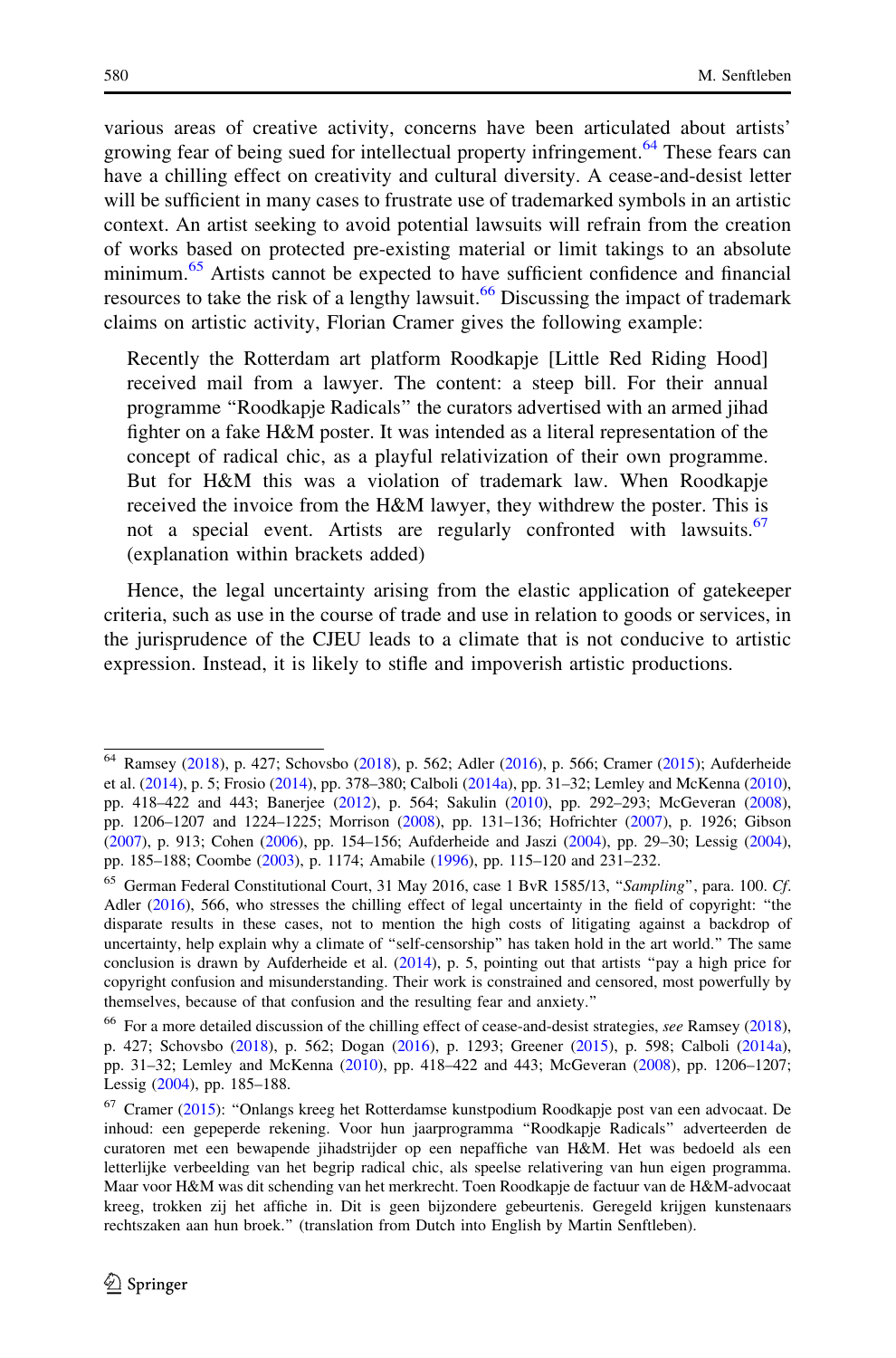#### <span id="page-15-0"></span>3 Limitations of Trademark Rights

As gatekeeper criteria, such as use in the course of trade and use in relation to goods or services, do not have an immunizing effect similar to the effect of the statutory comparative advertising rule enshrined in Art. 9(3)(f) EUTMR and Art. 10(3)(f) TMD, the question arises whether defences are available in EU trademark law that offer support for artistic expression – in the sense of providing sufficiently robust arguments to refute infringement claims. A survey of limitations of trademark rights shows that several limitations of trademark rights, in particular the referential use defence (Sect.  $3.1$ ), the descriptive use defence (Sect.  $3.2$ ) and the non-distinctive use defence (Sect. [3.3](#page-20-0)), are capable of covering artistic forms of use.

#### 3.1 Referential Use Defence

Artists using trademarked source material for their creative work may invoke the defence of referential use that is laid down in Art. 14(1)(c) EUTMR and Art.  $14(1)(c)$  TMD. These provisions define referential use as use "for the purpose of identifying or referring to goods or services as those of the proprietor of that trade mark''. A parody using a trademark to symbolize and criticize policies of the trademark proprietor may fall within the scope of this referential use concept. Prior to the 2015 trademark law reform, EU law only exempted the unauthorized use of trademarks to "indicate the intended purpose of a product or service".<sup>68</sup> The law reform broadened the referential use concept substantially.<sup>69</sup> As indicated, the current version of the provision seems capable of offering breathing space for artistic forms of use, such as use for the purposes of parody.

The potential of the broadened referential use defence to cover artistic use, however, has hardly ever been tested in practice. Nonetheless, it seems possible to illustrate its ambit of operation in light of case scenarios that predate the trademark law reform. The German Federal Supreme Court's 2005 case Lila Postkarte, for instance, concerned the marketing of postcards that alluded ironically to trademarks and advertising campaigns of the chocolate producer Milka. On purple background corresponding to Milka's abstract colour mark, the postcard sought to ridicule the nature idyll with cows and mountains that is evoked in Milka advertising. It showed the following poem attributed to ''Rainer Maria Milka'':

Uber allen Wipfeln ist Ruh,

<sup>68</sup> Article 6(1)(c) TMD 2008. Cf. CJEU, 17 March 2005, case C-228/03, Gillette v. LA-Laboratories, para. 30.

<sup>69</sup> As to the considerations underlying the broadening of the referential use concept as a result of the trademark law reform, see Kur and Senftleben ([2017\)](#page-36-0), paras. 6.39–6.41.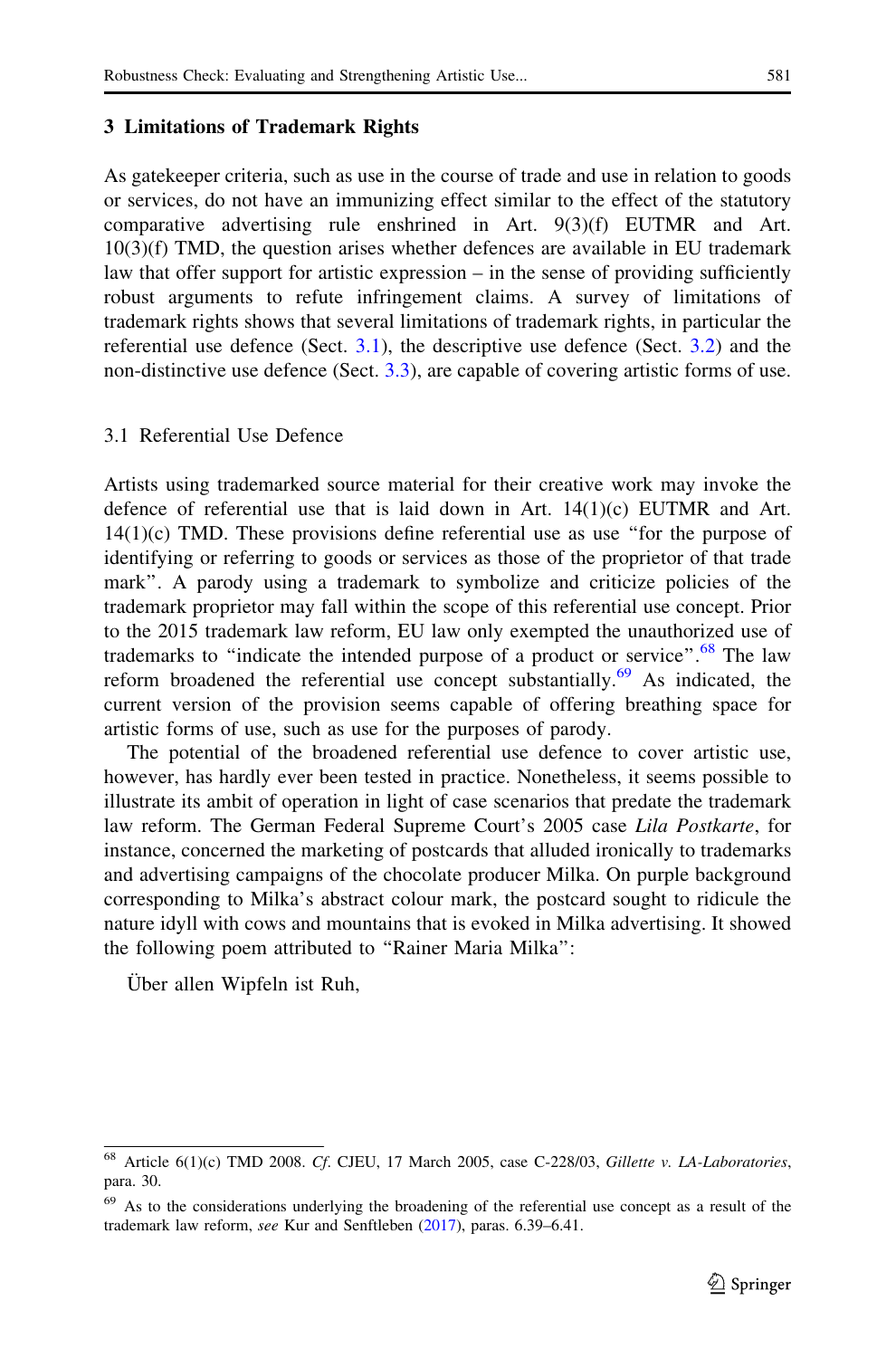irgendwo blökt eine Kuh.

 $M<sub>11</sub>h<sup>70</sup>$ 

Discussing this ironic play with Milka insignia, the German Federal Supreme Court applied a broad notion of actionable use as a trademark in light of CJEU jurisprudence.<sup>71</sup> Following this approach, the fact that the postcard producer merely referred to Milka trademarks (without employing the Milka trademarks as indications of origin) was sufficient to meet the threshold requirement of use in relation to goods or services.<sup>72</sup> The German Federal Supreme Court deemed it sufficient that the postcard called to mind the well-known Milka signs.<sup>73</sup> Accordingly, the Court embarked on a scrutiny of the trademark parody in light of the dilution criteria of detriment to distinctive character or repute, and the taking of unfair advantage.<sup>74</sup> Weighing Milka's concerns about a disparagement of the trademarks against the fundamental guarantee of freedom of the arts, however, the Court finally concluded that freedom of art had to prevail in light of the ironic statement made by the postcard.<sup>75</sup> The use of Milka trademarks was found to have taken place with "due cause" in the sense of Art.  $10(2)(c)$  TMD.<sup>76</sup> At the time of the decision, the inherent limitation of dilution claims in the EU to uses ''without due cause"<sup>77</sup> constituted the only defence argument for artistic users. Arguably, the case scenario underlying the *Lila Postkarte* lawsuit would nowadays also allow the referential use defence ensuing from Art.  $14(1)(c)$  TMD and Art.  $14(1)(c)$  EUTMR to be successfully invoked.<sup>78</sup>

Cf. Vanovermeire [\(2009\)](#page-37-0), pp. 187–188.

 $70$  "It is calm above the tree tops, somewhere a cow is bellowing. Moo!" The attribution to "Rainer Maria Rilke'' is an allusion to the famous German writer Rainer Maria Rilke. See German Federal Supreme Court, 3 February 2005, case I ZR 159/02, Lila Postkarte, GRUR 2005, 583. Cf. Born ([2006\)](#page-34-0), p. 192.

<sup>71</sup> See the reference to CJEU, 23 October 2003, case C-408/01, Adidas v. Fitnessworld, para. 39, in the German Federal Supreme Court's Lila Postkarte decision, id., p. 584. With regard to the qualification of decorative use as relevant trademark use, see also Kur [\(2008](#page-36-0)), pp. 5–6.

 $72$  For this general prerequisite for trademark infringement actions in the EU, see Art. 9(2) EUTMR and Art. 10(2) TMD. Cf. Kur and Senftleben [\(2017](#page-36-0)), paras. 5.49–5.56.

<sup>73</sup> German Federal Supreme Court, id., p. 584.

<sup>&</sup>lt;sup>74</sup> Article 10(2)(c) TMD; Art. 9(2)(c) TMD.

<sup>&</sup>lt;sup>75</sup> German Federal Supreme Court, *id.*, pp. 584–585. For a further case in which freedom of speech prevailed over trademark protection, see German Federal Supreme Court, 11 March 2008, case VI ZR 7/07, ''Gen-Milch'', Neue Juristische Wochenschrift 2008, p. 2110.

<sup>76</sup> German Federal Supreme Court, 3 February 2005, case I ZR 159/02, GRUR 2005, p. 583 (585). As to the defence of due cause, see CJEU, 22 September 2011, case C-323/09, Interflora v. Marks & Spencer, para. 91; CJEU, 6 February 2014, case C-65/12, Leidseplein Beheer v. Red Bull, paras. 54–58.

<sup>77</sup> Article 10(2)(c) TMD; Art. 9(2)(c) EUTMR. Cf. Kur and Senftleben ([2017\)](#page-36-0), paras. 5.265–5.268 and 6.59–6.63; Di Cataldo [\(2011](#page-35-0)), p. 833.

 $78$  For a more detailed discussion of the scope of the referential use defence in current EU trademark law, see Senftleben [\(2020](#page-37-0)), pp. 507–509.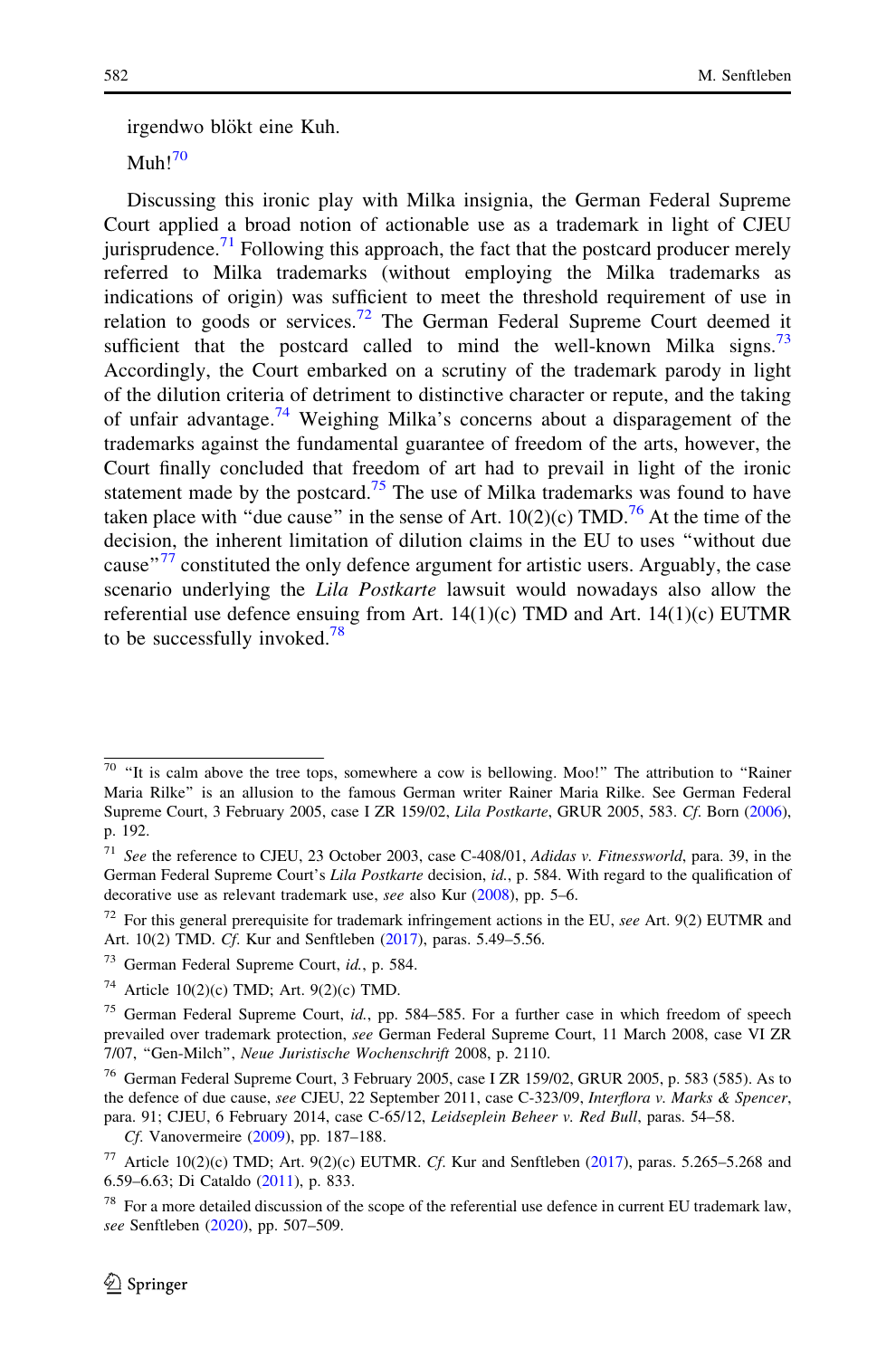#### 3.2 Descriptive Use Defence

A further example of a defence argument that can support artistic expression is the defence of descriptive use. In line with Art. 17 TRIPS which explicitly refers to "fair use of descriptive terms", Art.  $14(1)(b)$  EUTMR and Art.  $14(1)(b)$  TMD permit the unauthorized use of ''signs or indications which […] concern the kind, quality, quantity, intended purpose, value, geographical origin, the time of production of goods or of rendering of the service, or other characteristics of the goods or services''. This limitation of trademark rights can play an important role when work titles or other signs with cultural significance are registered as trademarks. In the *Marlene Dietrich* decision – concerning an attempt to register a portrait photograph of the famous actress as a trademark – the German Federal Supreme Court held that a photograph of Marlene Dietrich constituted a descriptive indication of product characteristics in respect of books, magazines, photographs, posters, CDs, DVDs, musical performances and film productions.<sup>79</sup> On the basis of the descriptive use defence, use of the portrait photograph as an indication of film, book or poster characteristics thus remains permissible even if trademark rights are acquired through use in trade.<sup>80</sup>

However, the concept of descriptive use has its limits. Use of a trademarked Marlene Dietrich portrait in a parody or in appropriation art, for instance, is unlikely to constitute permissible descriptive use. It incorporates the trademark itself – in this case a portrait of the actress – in the product. In contrast to a label that is merely attached to the product (and may indicate certain product features), the portrait becomes a central element of the very contents of the product. Decorative use of this nature is unlikely to fall within the scope of the descriptive use concept.  $81$  As the CJEU concluded in Adidas/Marca, the purely decorative use of a two-stripe motif on sports clothing ''is not intended to give an indication concerning one of the characteristics of those goods". $82$  Constituting design features, the stripes were not intended to indicate characteristics of the sports and leisure garments. $83$  Similarly, the Court denied descriptive use in *Opel/Autec* on the ground that the faithful reproduction of the Opel logo on a scale model car could not be regarded as an indication of product characteristics. Instead, the logo became part of the product itself:

However, the affixing of a sign which is identical to a trade mark registered, inter alia, in respect of motor vehicles to scale models of that make of vehicle in order to reproduce those vehicles faithfully is not intended to provide an

<sup>&</sup>lt;sup>79</sup> German Federal Supreme Court, 24 April 2008, case I ZB 21/06, Marlene-Dietrich-Bildnis, paras. 12–15.

<sup>&</sup>lt;sup>80</sup> In Marlene Dietrich, the German Federal Supreme Court denied trademark protection in respect of the goods and services mentioned because of a lack of distinctive character. See German Federal Supreme Court, id., paras. 12–15. As to CJEU case law addressing the descriptive use defence, see CJEU, 7 January 2004, case C-100/02, Gerolsteiner v. Putsch, paras. 25–26.

 $81$  Kur and Senftleben ([2017](#page-36-0)), paras. 6.23-6.27.

 $82$  CJEU, 10 April 2008, case C-102/07, Adidas v. Marca, para. 48.

 $83$  CJEU, *id.*, para. 48.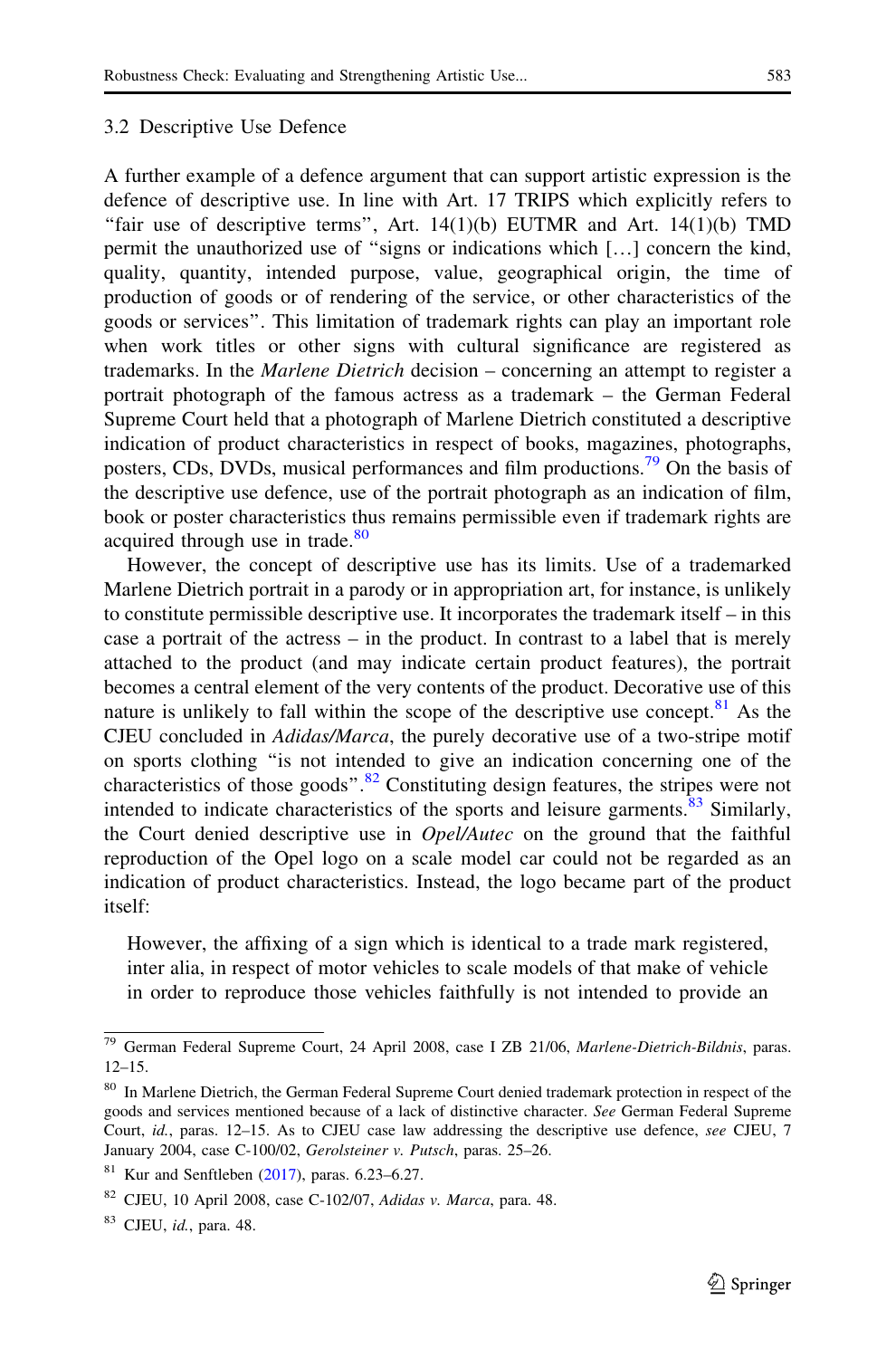indication as to a characteristic of those scale models, but is merely an element in the faithful reproduction of the original vehicles. $84$ 

#### 3.3 Non-Distinctive Use Defence

Besides the descriptive use defence, Art. 14(1)(b) EUTMR and Art. 14(1)(b) TMD also stipulate that the grant of trademark rights will not entitle the proprietor to prohibit a third party from using ''signs or indications which are not distinctive''. Evidently, this exemption of non-distinctive use constitutes an important additional defence argument. Annette Kur draws the following line between descriptive use and non-distinctive use:

Similar to descriptive signs which, even when they are registered after having acquired distinctiveness, still contain residues of their original descriptive character that others are free to make use of, inherently indistinctive signs as well will never become the "sole property" of the trademark holder, but must leave room for use by others that only relates to the sign in its original, nondistinctive capacity.<sup>85</sup>

This explanation sheds light on the important function that exempting nondistinctive use may fulfil when trademark protection is acquired with regard to literary and artistic works. In its primary state, a cultural icon, such as the ''Mona Lisa" or "The Night Watch" (De Nachtwacht), lacks the inherent distinctive character necessary to serve as an identifier of commercial source – at least in respect of literary and artistic productions. $86$  The trademark owner must actively transform the sign into a badge of origin. Regardless of the acquisition of distinctive character through use, however, a non-distinctive ''residue'' in the sense of Kur's explanation, namely the sign's original cultural meaning, always remains. Like other types of non-distinctive and descriptive signs,  $\frac{87}{2}$  a cultural sign never becomes the sole property of the trademark owner. The sign's literary and artistic character – the residue stemming from the sign's evolution in the cultural domain – is beyond reach for the trademark owner. $88$  As this cultural residue is non-distinctive in the context of literary and artistic productions, it falls outside the scope of trademark rights, which – by definition – should cover only the secondary, source-identifying

<sup>84</sup> CJEU, 25 January 2007, case C-48/05, Adam Opel v. Autec, para. 44.

<sup>85</sup> Kur ([2018\)](#page-36-0), p. 101.

<sup>&</sup>lt;sup>86</sup> Cf. German Federal Patent Court, 25 November 1997, case 24 W (pat) 188/96, Mona Lisa, GRUR 1998, pp. 1021 and 1023; Court of Appeals of The Hague, 29 August 2017, case 200.205.771/01, ECLI:NL:GHDHA:2017:2446, Chiever v. Benelux-Organisatie voor de Intellectuele Eigendom (''Nachtwacht''), para. 12.

 $87$  Kur [\(2018\)](#page-36-0), p. 103, gives the example of a shape that, as such, is non-distinctive but may acquire distinctive character through use. Notwithstanding the acquisition of distinctive character, the nondistinctive use defence may allow use of a similar product shape in packages that clearly indicate the defendant's own word mark. Arguably, this use only relates to the non-distinctive properties of the shape and the function of indicating commercial source is left to the defendant's own word mark on the packages.

<sup>88</sup> For an aesthetic functionality concept reflecting these residues of ''widely shared cognitive, psychological, or aesthetic propensities'', see Hughes ([2015\)](#page-36-0), p. 1231.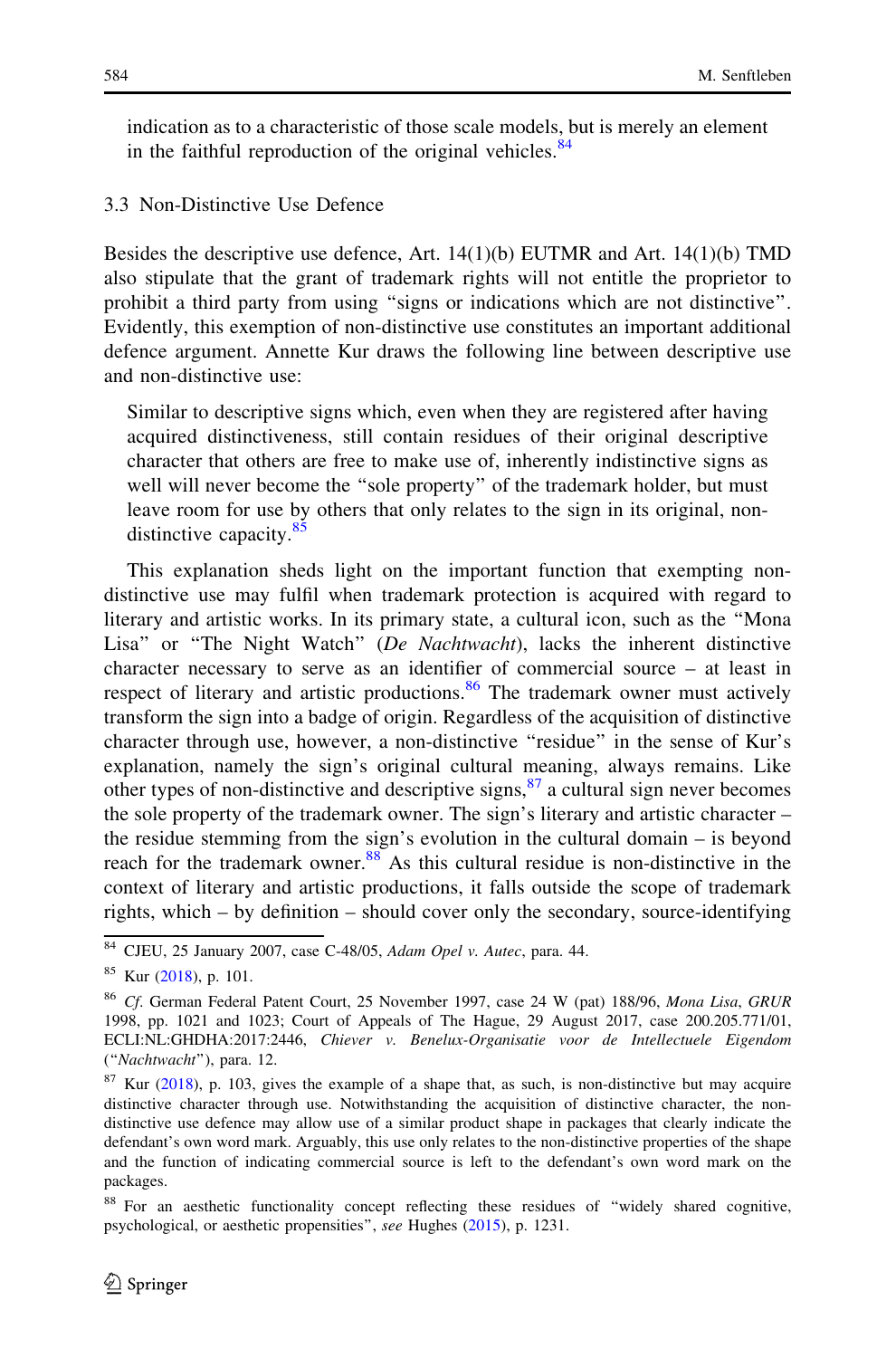meaning added by the trademark owner. Exempting use of non-distinctive signs or indications, Art.  $14(1)(b)$  EUTMR and Art.  $14(1)(b)$  TMD thus allow for artistic use that relates only to a sign in its original, cultural (and non-distinctive) capacity.<sup>89</sup> As use of a sign with cultural significance to indicate a specific artistic position is use of the sign as a non-distinctive, artistic reference point, the non-distinctive use defence can be deemed applicable. Rightly understood, Art.  $14(1)(b)$  EUTMR and Art.

 $14(1)(b)$  TMD therefore cover use of a trademarked cultural sign in an artistic way – as an indication of a cultural meaning that does not concern the sign's trademark function of indicating commercial source. $90$ 

#### 4 Test of Honest Practices

All limitations listed in Art. 14(1) EUTMR and Art. 14(1) TMD, however, are subject to the general ''honest practices'' proviso set forth in Art. 14(2) EUTMR and Art. 14(2) TMD. In line with this overarching requirement, the limitation of trademark rights in favour of referential, descriptive and non-distinctive use ''shall only apply where the use made by the third party is in accordance with honest practices in industrial or commercial matters''. With regard to artistic expression, the new fairness rule enshrined in Recital 21 EUTMR and Recital 27 TMD confirms that the honest practices test is fully applicable. The fact that artistic expression is at stake does not exempt the artist from the obligation to ensure compliance with ''honest practices in industrial and commercial matters''.

In principle, the evolution of a fairness rule for artistic expression is a positive development. It offers an important counterbalance to the expansion of trademark protection that allows trademark proprietors to threaten artists with infringement claims, $91$  and to the increasing tendency to grant trademark rights in contemporary cultural symbols and cultural heritage material, which exposes artists to trademark infringement claims when they use trademarked cultural signs as building blocks for new productions.<sup>92</sup> Given these parallel trends, the adoption of a fairness rule in

<sup>&</sup>lt;sup>89</sup> Cf. Ohly ([2019\)](#page-36-0), pp. 337–338, who also sees room for the cultivation of this defence argument in cases of remix in the artistic domain.

 $90$  For a more detailed discussion of this field of application of the non-distinctive use defence, see Senftleben [\(2020](#page-37-0)), pp. 509–512.

<sup>&</sup>lt;sup>91</sup> Cf. Senftleben [\(2020](#page-36-0)), pp. 135-138; Izyumenko ([2020\)](#page-34-0), pp. 440-446; Bohaczewski (2020), p. 856; Zelechowski ([2018](#page-37-0)), pp. 115-135; Jacques ([2016\)](#page-36-0), p. 479; Senftleben ([2015\)](#page-37-0), p. 354; Ramsey and Schovsbo ([2013\)](#page-37-0), p. 671; Simon Fhima ([2013\)](#page-37-0), p. 293; Sakulin ([2010\)](#page-37-0), pp. 247–282; Geiger ([2010\)](#page-35-0), p. 163; Burrell and Gangjee [\(2010\)](#page-34-0), p. 544; Nasser ([2009\)](#page-36-0), p. 188; Assaf ([2008\)](#page-34-0), p. 56; Geiger ([2007\)](#page-35-0), p. 317; Ramsey ([2010\)](#page-37-0), p. 405; Weckström ([2007\)](#page-37-0), p. 671; Gulasekaram [\(2005](#page-36-0)), p. 887; Leval ([2004\)](#page-36-0), p. 187; Dreyfuss [\(1990](#page-35-0)), pp. 415–418.

<sup>&</sup>lt;sup>92</sup> Cf. Senftleben [\(2020](#page-37-0)), pp. 202-205; Ramsey ([2018](#page-37-0)), p. 427; Schovsbo [\(2018\)](#page-37-0), p. 562; Adler ([2016\)](#page-34-0), p. 566; Cramer [\(2015](#page-35-0)); Aufderheide et al. ([2014\)](#page-34-0), p. 5; Frosio ([2014\)](#page-35-0), pp. 378–380; Calboli [\(2014a\)](#page-35-0), pp. 31–32; Lemley and McKenna ([2010\)](#page-36-0), pp. 418–422 and 443; Banerjee ([2012\)](#page-34-0), p. 564; Sakulin ([2010\)](#page-37-0), pp. 292–293; McGeveran ([2008](#page-36-0)), pp. 1206–1207 and 1224–1225; Morrison [\(2008\)](#page-36-0), pp. 131–136; Hofrichter ([2007\)](#page-36-0), p. 1926; Gibson [\(2007](#page-35-0)), p. 913; Cohen ([2006\)](#page-35-0), pp. 154–156; Aufderheide and Jaszi ([2004\)](#page-34-0), pp. 29–30; Lessig ([2004\)](#page-36-0), pp. 185–188; Coombe [\(2003](#page-35-0)), p. 1174; Amabile [\(1996\)](#page-34-0), pp. 115–120 and 231–232.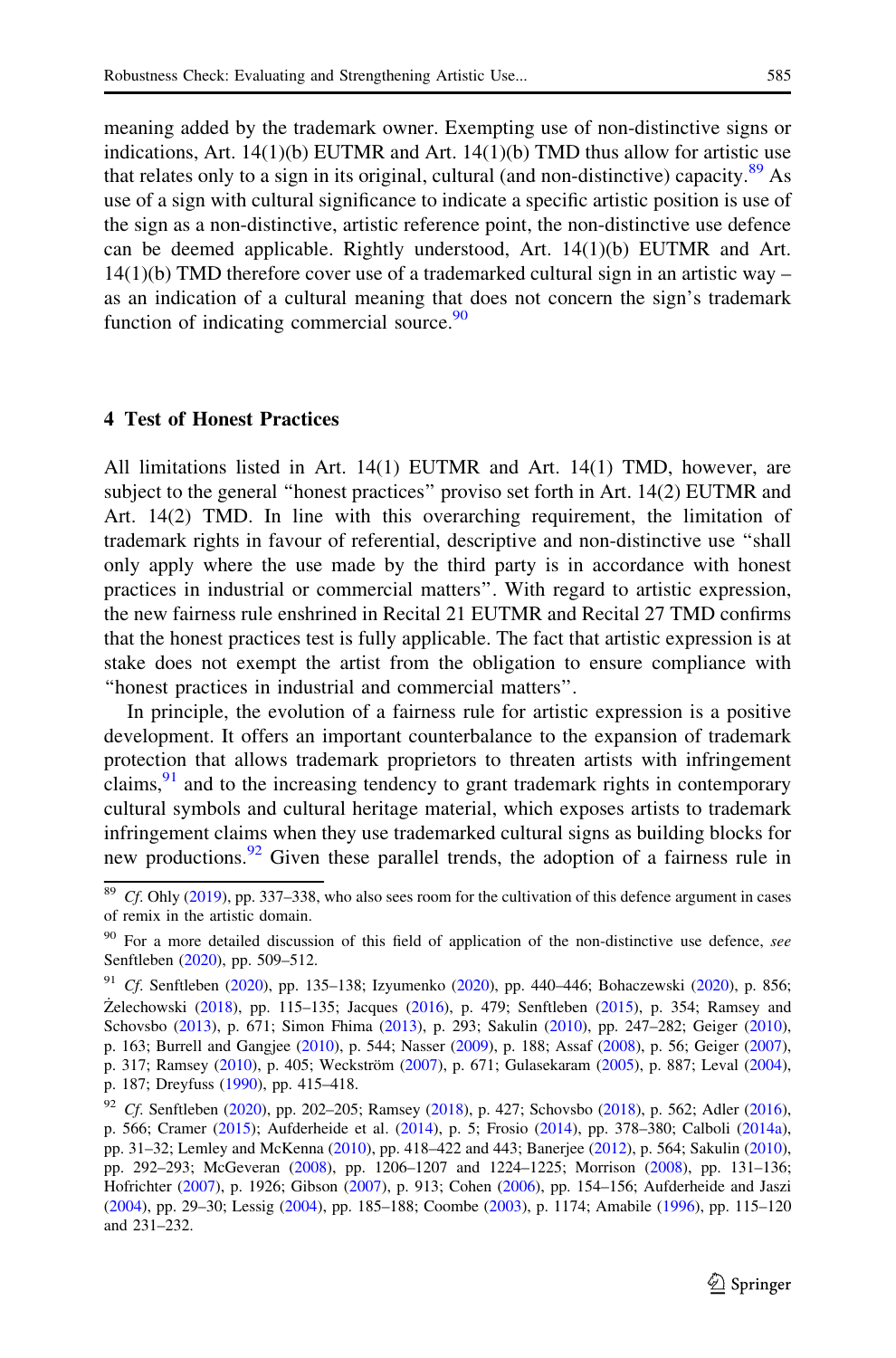<span id="page-20-0"></span>Recital 21 EUTMR and Recital 27 TMD that specifically deals with artistic expression is an important and welcome step in the right direction.

The alignment of the fairness rule with behavioural standards in industry and commerce, however, is problematic. As already explained, Recital 21 EUTMR and Recital 27 TMD allow a finding of fair use for the purpose of artistic expression only ''as long as it is at the same time in accordance with honest practices in industrial and commercial matters''. Immediately, this legislative guideline raises the question whether this standard of honesty can ever be an appropriate yardstick for the assessment of unauthorized use in an artistic context. The fair use analysis may be doomed to fail because industrial and commercial considerations are inappropriate for clarifying the legitimacy of use in the cultural domain. Practical (Sect. [4.1](#page-24-0)), socio-cultural (Sect. [4.2](#page-25-0)) and legal-doctrinal (Sect. [4.3\)](#page-26-0) considerations militate against reliance on industrial and commercial standards when artistic expression is at stake.

#### 4.1 Practical Concerns

From a practical point of view, an artist can hardly be expected to be aware of behavioural standards in industry and commerce. The proviso of honest practices in industrial and commercial matters is impractical and disadvantageous for artists because they do not have the knowledge necessary to ensure compliance with these standards. The information deficit weakens the strategic position of artists in infringement proceedings. Even if the burden of establishing dishonest practices is placed on the trademark proprietor,  $93$  the artist must ascertain which behavioural norms are applicable to successfully rebut dishonesty arguments. As a trader, the trademark owner can be expected to be well acquainted with standards of honesty in industrial and commercial matters. The artist, by contrast, must first explore applicable behavioural norms. The use of industrial and commercial standards as a yardstick for the assessment of artistic use thus causes an information imbalance that gives the trademark proprietor an advantage. In contrast to artists, trademark owners can remain in their own sector and ''play a home game''.

#### 4.2 Theoretical Concerns

Recital 21 EUTMR and Recital 27 TMD, however, also give rise to a more fundamental issue. They raise the question whether artists and artistic productions ought to be subject to industrial and commercial behavioural norms at all. The subordination of artistic expression to an industrial and commercial assessment standard is highly undesirable. It obliges artists to align their cultural work with commercial standards of fairness and honesty that are inappropriate from the outset. Cultural sociology sheds light on the serious risk of eroding art autonomy that arises from the current configuration of the fairness test for artistic expression in EU trademark law. The sociological analysis of the field of literary and artistic

 $\frac{93}{93}$  For arguments in favour of this distribution of the burden of proof, see Kur and Senftleben ([2017\)](#page-36-0), paras. 6.78–6.79.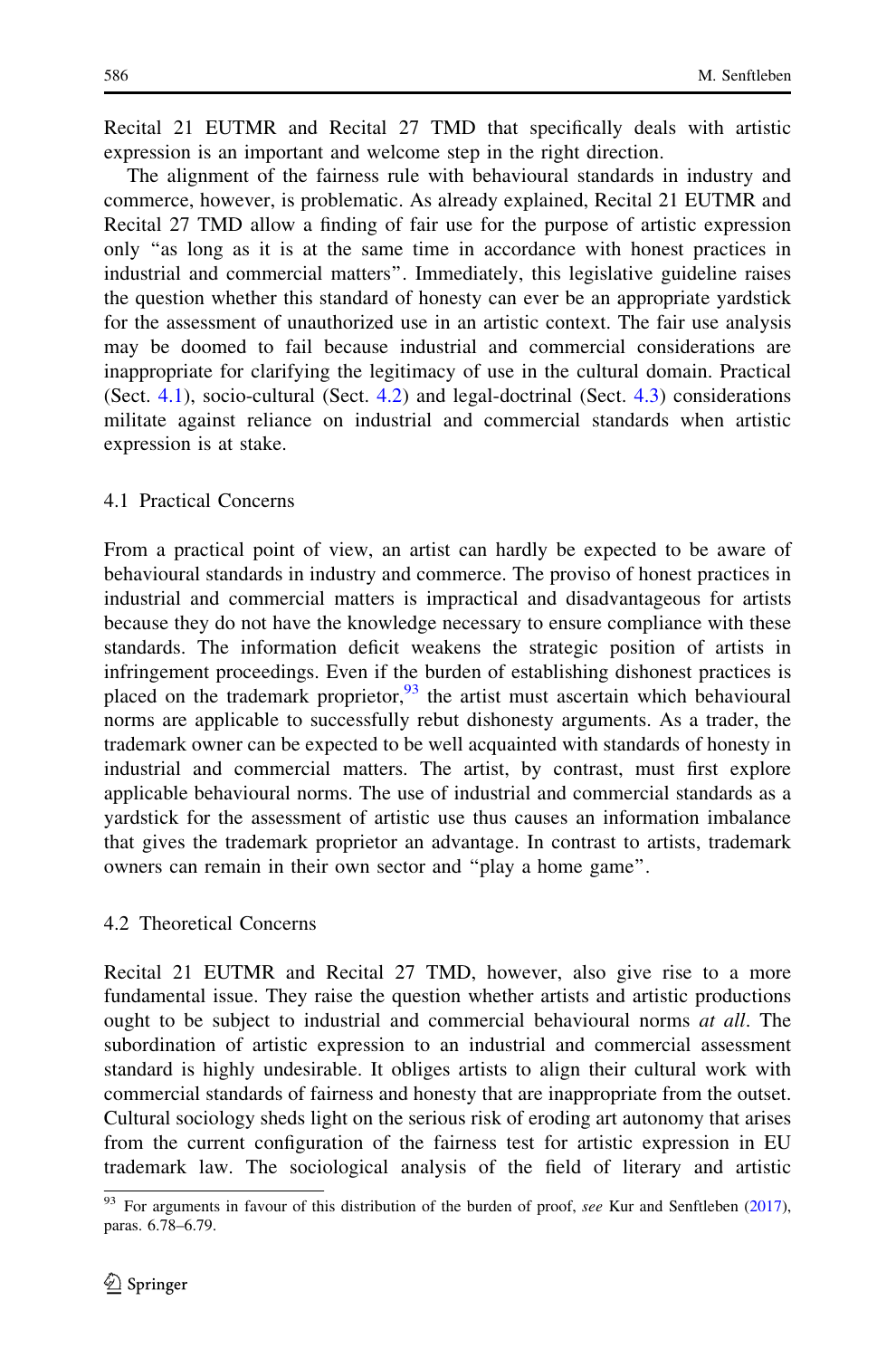production conducted by Pierre Bourdieu leaves no doubt that a thriving literary and artistic sector – capable of unmasking deficiencies in society and providing impulses for the improvement of social and political conditions<sup>94</sup> – requires artists' independence from economic and political powers.

Refining Niklas Luhmann's concept of relatively closed social systems with a distinct identity and a boundary between them and their environment,  $95$  Pierre Bourdieu developed the concept of ''fields'' in society. Although constituting an autonomous social space with individual rules, dominance structures and an established set of opinions, a field is not isolated from other social spaces and processes surrounding it. According to Bourdieu, the structure of a field results from constant internal conflict between players competing for predominance and leadership.<sup>96</sup> A field's degree of autonomy, then, depends on the extent to which external players can influence this internal conflict.<sup>97</sup> To assess the autonomy of a given field, it is thus necessary to examine its relationship with the social environment in which it is embedded at a given point in time.<sup>98</sup>

Applying this theoretical model to the field of literary and artistic production, Bourdieu assumes that the field's autonomy rests on the rejection of the capitalism of the bourgeoisie. The specific ''nomos'' of the literary and artistic field lies in its independence from economic and political powers.<sup>99</sup> Instead of aligning their work with commercial or political considerations, autonomous artists aim at internal recognition within the field. Artists emancipate themselves from the focus on commercial necessities and rewards. $100$  As a result, the consecration mechanisms in the literary and artistic field – the power to set quality standards and dominate the internal discourse – become self-referential: l'art pour l'art. The field of literature and art becomes a universe that counters the profit logic impregnating economic and political discourse in society.<sup>101</sup> The break with commercial and political powers constitutes the basis of an artist's independent, autonomous existence.<sup>102</sup> It allows artworks to critically reflect on societal conditions and pave the way for necessary reforms.<sup>103</sup>

It follows from this configuration of the field of literary and artistic production that artists must not be obliged to align their work with behavioural standards that stem from another field of society. From this perspective, it is intolerable that Recital 21 EUTMR and Recital 27 TMD put pressure on artists to observe standards of honesty in industrial and commercial matters. Recital 21 EUTMR and Recital 27

 $94$  For a more detailed discussion of these societal functions of art, see Senftleben ([2020\)](#page-37-0), pp. 54–66.

<sup>95</sup> Luhmann ([1984\)](#page-36-0), p. 31 and pp. 35–70.

<sup>96</sup> Bourdieu ([1996\)](#page-34-0), pp. 134–135; Bourdieu [\(1999](#page-34-0)), pp. 253–255 and 368.

<sup>97</sup> Bourdieu et al. ([1985\)](#page-34-0), p. 28.

<sup>&</sup>lt;sup>98</sup> Bourdieu ([1996\)](#page-34-0), p. 134.

<sup>99</sup> Bourdieu ([1999\)](#page-34-0), pp. 103–105.

<sup>100</sup> Bourdieu ([1999\)](#page-34-0), p. 344.

<sup>&</sup>lt;sup>101</sup> Cf. Peukert ([2019\)](#page-36-0), pp. 1178-1179.

<sup>102</sup> Bourdieu ([1999\)](#page-34-0), p. 105.

<sup>103</sup> Bourdieu ([1999\)](#page-34-0), p. 342.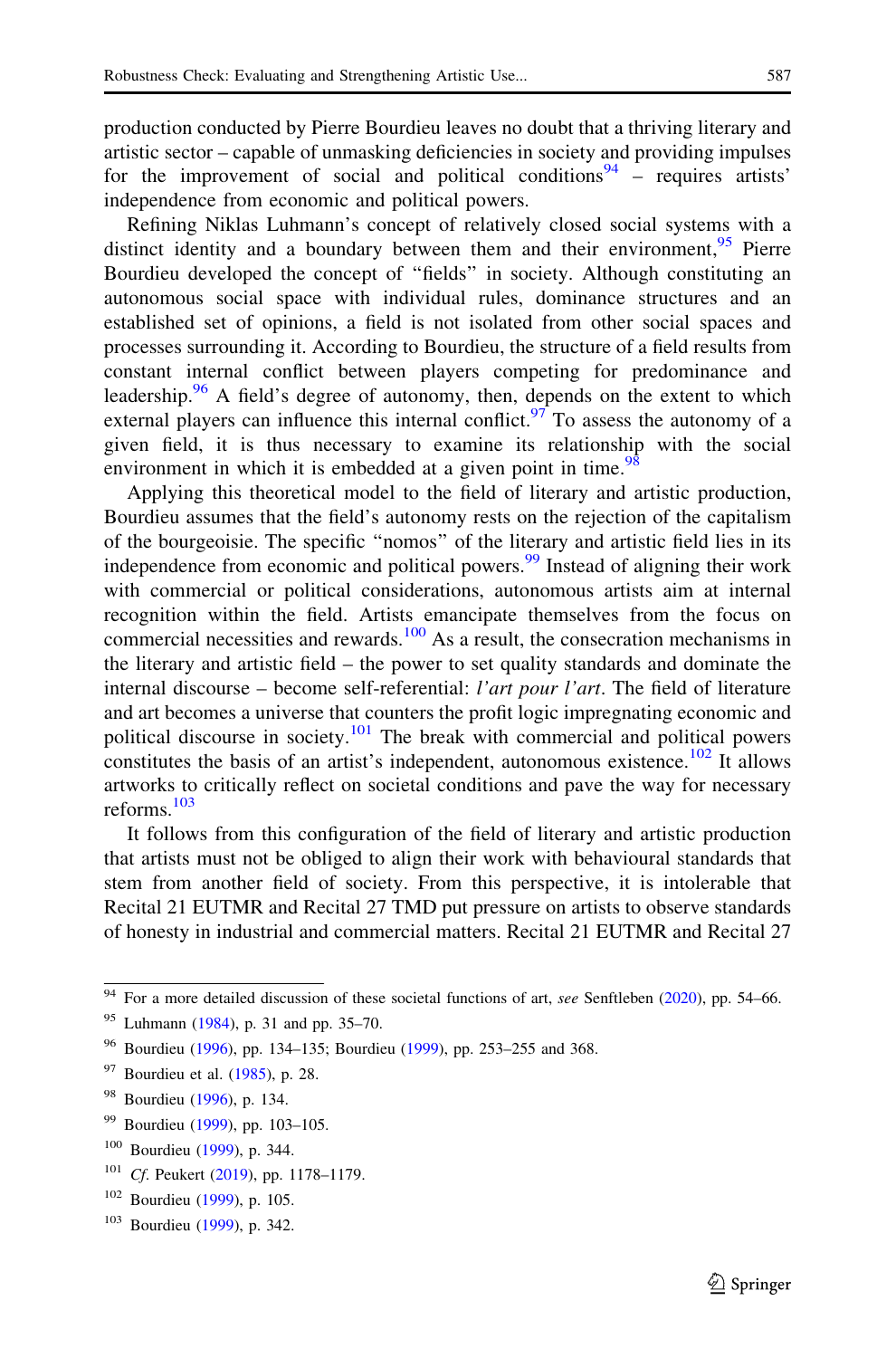<span id="page-22-0"></span>TMD appear as an institutionalized subordination of cultural productions to the predominant commercial orientation of modern capitalist societies.<sup>104</sup>

The potential corrosive effect of this legislative decision must not be underestimated. On the basis of his analysis of the power relations in the literary and artistic field, Bourdieu already painted an alarming picture of the field's degree of autonomy 30 years ago. In light of reduced state subsidies for cultural productions and the rise of culture sponsoring by enterprises, Bourdieu warned of an increasing mutual penetration of the world of art and the world of money: he saw more and more literary and artistic productions becoming subject to entrepreneurial marketing strategies and commercial pressures.<sup>105</sup> Therefore, he predicted the loss of autonomous literary and artistic productions.<sup>106</sup> Considering the growing influence of commercial players and profit rationales, he feared that commercial influences would finally suppress the critical thinking that is necessary for independent avant-garde works.<sup>107</sup>

Considering these insights from cultural sociology, it is evident that the reference point chosen in Recital 21 EUTMR and Recital 27 TMD is fundamentally wrong. The requirement of use in accordance with behavioural norms in the industrial and commercial sector cements the supremacy of trade and commerce over the field of art and culture: even if use appears fair and legitimate in the light of artistic standards, it may still amount to trademark infringement when established industrial and commercial practices point in the opposite direction. The legislator allows the logic of commerce and trade to prevail over the *l'art pour l'art* logic of culture and art – an alarming decision that encourages the erosion of the autonomy of literary and artistic productions.

#### 4.3 Legal-Doctrinal Concerns

The problem becomes even greater when legal-doctrinal developments are factored into the equation. The CJEU tends to determine compliance with honesty in industrial and commercial matters on the basis of the same criteria that inform the analysis of *prima facie* infringement in trademark confusion and dilution cases.<sup>108</sup> This jurisprudence strengthens concerns that, by examining artistic use in the light of the honest practices proviso, industrial and commercial standards will prevail and finally erode artistic autonomy. As currently applied, the inquiry into honest commercial practices is far from including values from other societal domains, such

<sup>&</sup>lt;sup>104</sup> See Fromer ([2010\)](#page-35-0), pp. 1479–1480, with regard to consumers' preference for limited newness in the area of literary and artistic works; Buccafusco et al. [\(2017](#page-34-0)), pp. 41–43, for a discussion of consumers' preference for established, known forms of literary and artistic expression, and the impact of this preference on innovation in the cultural domain.

<sup>105</sup> Bourdieu ([1999\)](#page-34-0), p. 530.

<sup>106</sup> Bourdieu ([1999\)](#page-34-0), p. 533.

<sup>107</sup> Bourdieu ([1999\)](#page-34-0), p. 531.

<sup>&</sup>lt;sup>108</sup> CJEU, 8 July 2010, C-558/08, *Portakabin*, para. 69; CJEU, 17 March 2005, case C-228/03, Gillette v. LA-Laboratories, para. 49. Cf. Kur and Senftleben [\(2017](#page-36-0)), para. 6.73; Senftleben et al. [\(2015\)](#page-37-0), p. 339; Senftleben ([2013](#page-37-0)), pp. 168–169; Simon Fhima and Jacob ([2014\)](#page-37-0), p. 274; Simon Fhima ([2012\)](#page-37-0), pp. 501–502.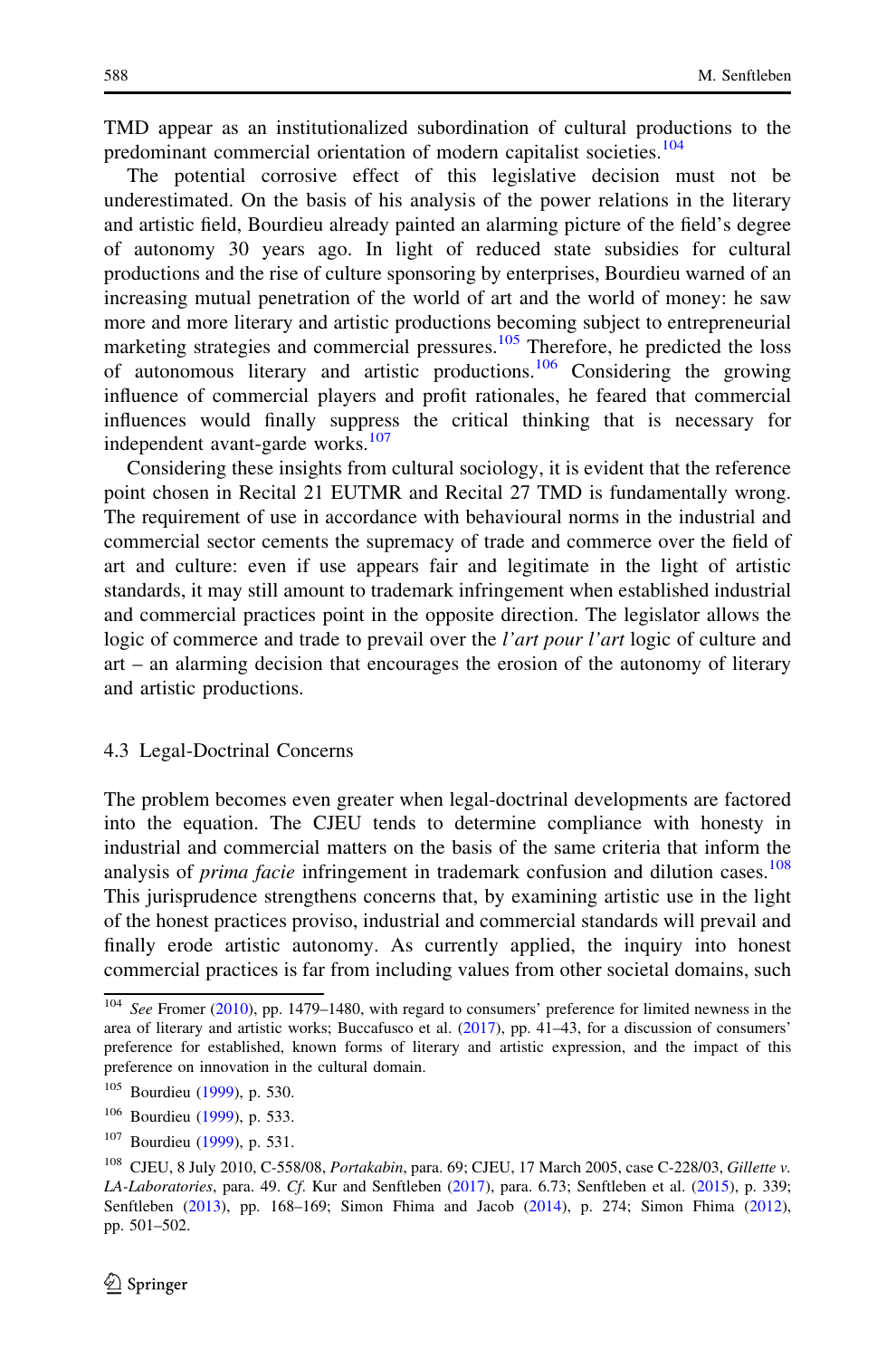as the field of literary and artistic production. Instead, the CJEU simply replicates infringement criteria that belong to the canon of standard behavioural norms in the sector of industry and commerce. In *Gillette*, the Court held that use would fail to comply with honest practices in industrial and commercial matters if, for example:

- it is done in such a manner as to give the impression that there is a commercial connection between the third party and the trade mark owner;
- it affects the value of the trade mark by taking unfair advantage of its distinctive character or repute;
- it entails the discrediting or denigration of that mark;
- or where the third party presents its product as an imitation or replica of the product bearing the trade mark of which it is not the owner.<sup>109</sup>

While some of these assessment factors can be traced back to EU legislation in the field of comparative advertising,  $\frac{110}{10}$  the prohibition of use that gives the impression of a commercial connection with the trademark owner, and the ban on use that damages or takes unfair advantage of the mark's distinctive character or repute, correspond to infringement criteria in the field of trademark protection against confusion and dilution.<sup>111</sup> The risk of circularity is obvious: by copying almost literally the criteria for establishing *prima facie* infringement, the CJEU subjects defences to additional scrutiny in light of the same criteria that enabled the trademark owner to bring the infringement claim in the first place. This circular line of reasoning may render defence arguments, such as referential, non-distinctive and descriptive use, moot in practice.<sup>112</sup> In the keyword advertising case *Portakabin*, for instance, the Court did not find it contradictory to conclude that

the circumstances under which a trade mark proprietor is, pursuant to Article 5(1) of Directive 89/104 [nowadays Article 10(2)(a) TMD], entitled to prevent an advertiser from using a sign identical with, or similar to, that trade mark as a keyword may […] easily correspond to a situation in which the advertiser cannot claim that it is acting in accordance with honest practices in industrial or commercial matters, and cannot therefore validly rely on the exception  $\dots$ <sup>113</sup> (comment inside square brackets added)

The corrosive effect of this circular approach on defence arguments that could support artistic expression is evident. Following the current CJEU approach, the same behavioural norms – stemming from the sector of industry and commerce – that have led to a finding of prima facie infringement, support a finding of dishonest practices. In consequence, the requirement of use in accordance with honest practices in industrial and commercial matters degenerates into a torpedo that the trademark proprietor can employ to neutralize limitations of trademark rights that

<sup>&</sup>lt;sup>109</sup> CJEU, 17 March 2005, case C-228/03, Gillette v. LA-Laboratories, para. 49.

<sup>&</sup>lt;sup>110</sup> Article 4(d), (f), (g) and (h) MCAD. Cf. Kur and Senftleben [\(2017](#page-36-0)), para. 6.72.

<sup>&</sup>lt;sup>111</sup> Article 9(2)(b) and (c) EUTMR; Art.  $10(2)(b)$  and (c) TMD.

<sup>&</sup>lt;sup>112</sup> Cf. Kur and Senftleben [\(2017](#page-36-0)), para. 6.73; Senftleben et al. [\(2015](#page-37-0)), p. 339; Senftleben ([2013\)](#page-37-0), pp. 168–169; Simon Fhima and Jacob [\(2014](#page-37-0)), p. 274; Simon Fhima [\(2012](#page-37-0)), pp. 501–502.

<sup>113</sup> CJEU, 8 July 2010, C-558/08, Portakabin, para. 69.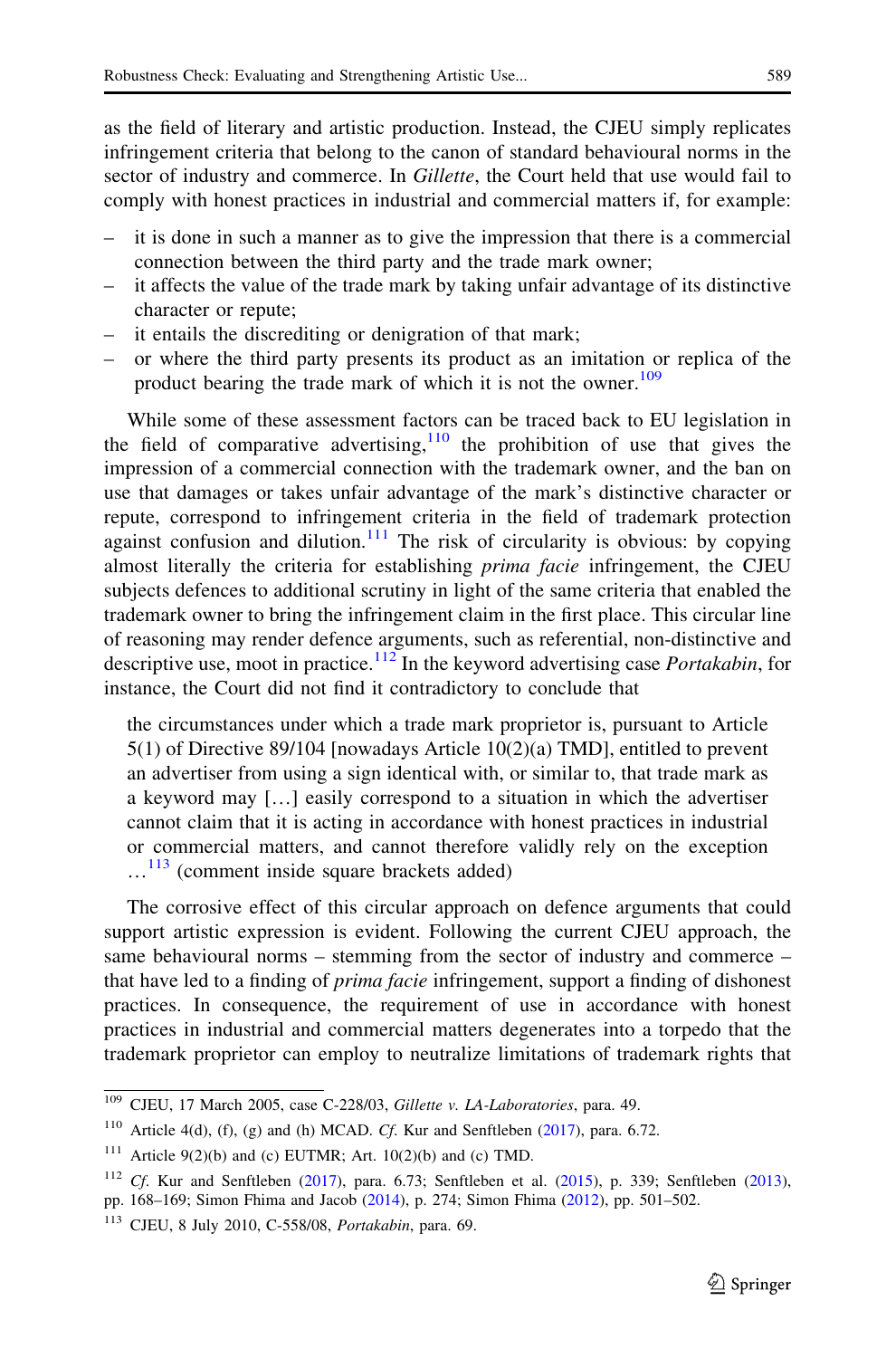<span id="page-24-0"></span>provide defence arguments for artists. The symmetry of criteria for assessing prima facie infringement and determining honesty in industrial and commercial matters can easily lead to a situation where a finding of a likelihood of confusion or dilution already foreshadows that of a lack of compliance with honest commercial practices.

#### 5 Towards an Appropriate Fairness Rule

Hence, the question arises whether, despite the approach chosen by the CJEU, it is possible to alleviate the problems arising from a fairness rule for artistic expression that is aligned with behavioural standards in the industrial and commercial domain. A first signpost for potential solutions came to light during the debate on the amendment of EU trademark law. Seeking to provide guidance for the 2015 law reform, the ''Recommendation on Measures to Safeguard Freedom of Expression and Undistorted Competition in EU Trade Mark Law"<sup>114</sup> proposed to solve the problem of circularity in the honest practices jurisprudence as follows:

The only way to make sense of the wording would be to clarify that although the basic concepts (likelihood of confusion, abuse of reputation) informing the evaluation of honest business practices are the same as those governing infringement, their application is different in that the leeway for using a basically conflicting mark is much broader where applications or limitations apply, thereby confining the proprietor's right to oppose such use to cases of disproportionate harm.<sup>115</sup>

The argument thus runs as follows: even if the assessment of honesty in industrial and commercial matters rests on the same criteria that have previously been used to establish prima facie infringement, the outcome can still be different when the criteria are applied in a more flexible way.<sup>116</sup> The required flexibility can be derived from the values underlying the adoption of limitations in EU trademark law, such as the defences for referential, non-distinctive and descriptive use. Weighing the interests of the trademark owner against the interests of the defendant, trademark judges can attach particular importance to the values that support the position of the defendant and avoid the verdict of infringement. In the balancing process, the principle of proportionality plays a central role. The scope of the trademark owner's exclusive rights should be confined to cases of disproportionate harm.

When a trademark is used for the purpose of artistic expression, these guidelines allow the artist to prevail for at least two reasons: the need to reconcile trademark protection with freedom of expression and freedom of the arts (Sect. [5.1](#page-29-0)), and the disproportionality of enforcing trademark rights even though artistic use is unlikely to imperil the essential origin function of the trademark (Sect. [5.2](#page-30-0)). As the status quo is unacceptable in light of these fundamental considerations, it is advisable to

<sup>114</sup> Senftleben et al. [\(2015\)](#page-37-0), pp. 341–343. Cf. Kur [\(2018\)](#page-36-0), p. 105; Kur and Senftleben ([2017\)](#page-36-0), para. 6.74.

<sup>115</sup> Senftleben et al. [\(2015](#page-37-0)), p. 339.

<sup>116</sup> Kur ([2018](#page-36-0)), p. 105. Cf. also Kur and Senftleben [\(2017](#page-36-0)), para. 6.74; Di Cataldo [\(2011](#page-35-0)), p. 837.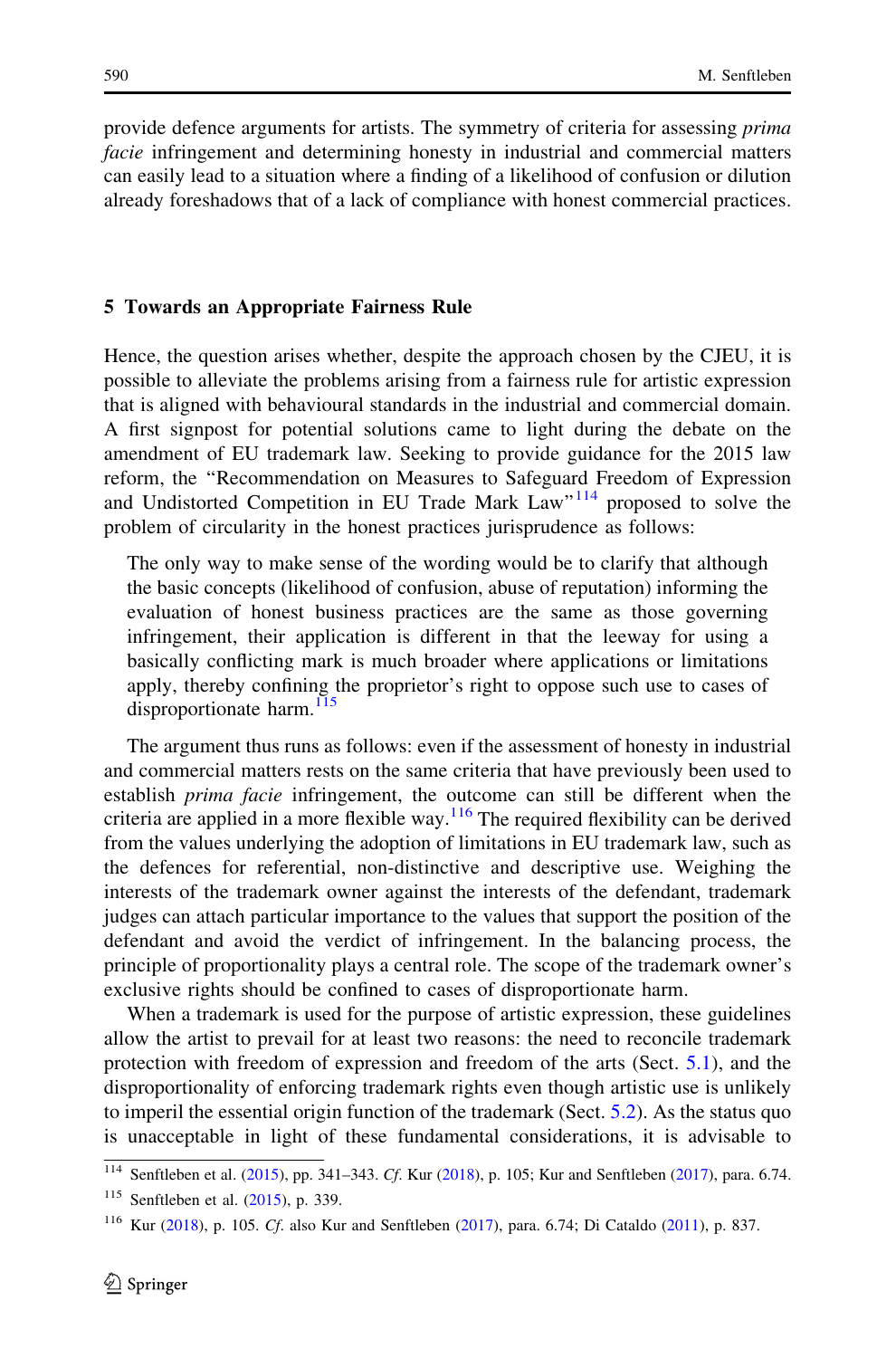<span id="page-25-0"></span>introduce a bias in favour of artists: a legal presumption of fair use (Sect. [5.3](#page-32-0)). Court decisions on both sides of the Atlantic offer support for this solution (Sect. [5.4](#page-33-0)).

#### 5.1 Fundamental Rights

Artistic expression enjoys protection on the basis of the constitutional guarantee of freedom of expression and freedom of the arts in Arts. 11 and 13 of the EU Charter of Fundamental Rights  $(CFR)$ .<sup>117</sup> The artist and the trademark proprietor thus meet at the same level. While the trademark owner can invoke the recognition of intellectual property in Art. 17(2) CFR,  $^{118}$  the artist can rely on Arts. 11 and 13 CFR. The legal position of the artist is not *a priori* weaker than the status enjoyed by the trademark owner. In copyright law, the CJEU already gave parody and quotation rules that serve freedom of expression and freedom of the arts $119$  the elevated status of "user rights".<sup>120</sup> In *Funke Medien* and *Spiegel Online*, the Court explicitly confirmed the status of user rights by pointing out that,

although Article 5 [of the Information Society Directive<sup>121</sup>] is expressly entitled ''Exceptions and limitations'', it should be noted that those exceptions or limitations do themselves confer rights on the users of works or of other subject matter.<sup>122</sup> (explanation and reference inside square brackets added)

Taking this development in EU copyright law as a reference point, it seems only a small step to draw a parallel in trademark law and recognize that, by granting freedom of referential, non-distinctive and descriptive use, Art. 14(1)(b) and (c) EUTMR and Art.  $14(1)(b)$  and (c) TMD bestow user rights upon artists.<sup>123</sup>

<sup>&</sup>lt;sup>117</sup> Charter of Fundamental Rights of the European Union, OJ 2000 C 364, p. 1.

<sup>&</sup>lt;sup>118</sup> Cf. Jongsma [\(2019](#page-36-0)), pp. 163–168; Griffiths and McDonagh [\(2013](#page-36-0)), pp. 75–93; Geiger ([2009\)](#page-35-0), pp. 113–117.

<sup>&</sup>lt;sup>119</sup> Article 5(3)(d) and (k) of the Information Society Directive, infra note 119. Cf. CJEU, 1 December 2011, case C-145/10, Painer, paras. 132–134; CJEU, 3 September 2014, case C-201/13, Deckmyn, paras. 25–27. Cf. Jongsma ([2019\)](#page-36-0), pp. 126–135. For a decision devoting specific attention to freedom of the arts, see CJEU, 29 July 2019, case C-476/17, Pelham and Others, paras. 31–35. Cf. Geiger and Izyumenko ([2020\)](#page-35-0), pp. 293–294.

 $120$  As to the influence of freedom of expression on copyright protection, cf. Geiger and Izyumenko ([2020\)](#page-35-0), pp. 292–298; Jongsma [\(2019\)](#page-36-0), pp. 195–222; Hugenholtz ([2016\)](#page-36-0), p. 242; Geiger and Izyumenko ([2014\)](#page-35-0), p. 316; Netanel [\(2008\)](#page-36-0), pp. 84–95, 107–121, 144–153 and 195–199; Geiger ([2006](#page-35-0)), p. 371; Strowel et al. ([2006\)](#page-37-0); Hugenholtz ([2002\)](#page-36-0), p. 239; Macciacchini ([2000\)](#page-36-0), Netanel [\(1996](#page-36-0)), p. 283.

<sup>&</sup>lt;sup>121</sup> Directive 2001/29/EC of the European Parliament and of the Council of 22 May 2001 on the Harmonisation of Certain Aspects of Copyright and Related Rights in the Information Society, OJ 2001 L 167, p. 10.

<sup>122</sup> CJEU, 29 July 2019, case C-516/17, Spiegel Online, para. 54; CJEU, 29 July 2019, case C-469/17, Funke Medien NRW, para. 70. For a more detailed discussion of this point, see Aplin and Bently ([2020\)](#page-34-0), pp. 75–84; Geiger and Izyumenko [\(2020\)](#page-35-0), pp. 292–298.

<sup>&</sup>lt;sup>123</sup> For a decision relying on freedom of the arts as a factor that weighs against the grant of trademark rights, see EFTA Court, 6 April 2017, case E-5/16, Municipality of Oslo (''Vigeland''), para. 65. Cf. Senftleben [\(2020](#page-37-0)), p. 342.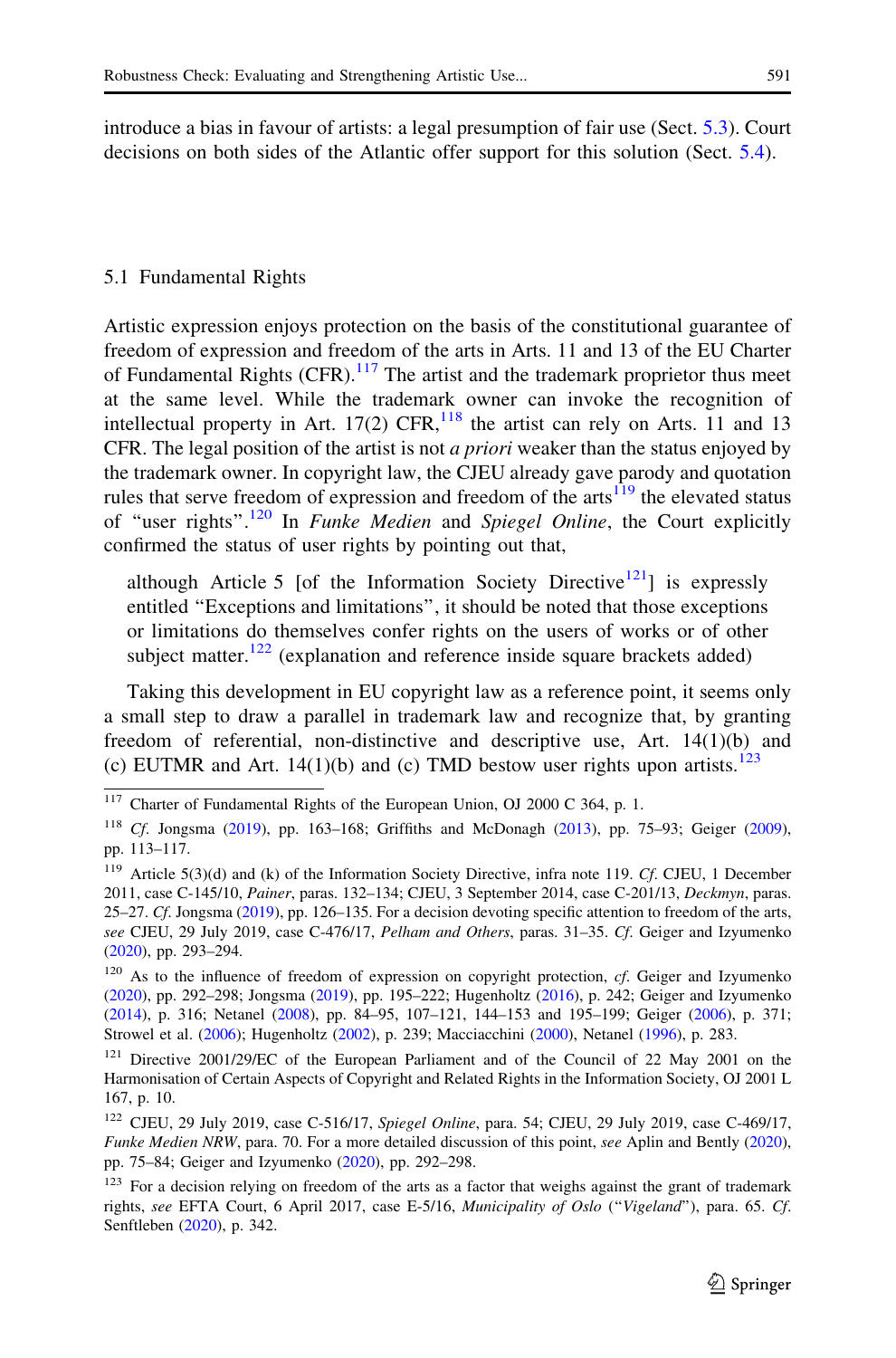#### <span id="page-26-0"></span>5.2 Proportionality

In addition, use of trademarks in an artistic setting constitutes a specific form of use. It is use in a metaphorical, non-branding<sup>124</sup> sense: the trademark is not employed as an identifier of commercial source but as a symbol of personal or societal conditions. Use of trademarks in art concerns a metaphorical play with the associations evoked by a trademark in the minds of consumers and the societal conditions that a trademark reflects.<sup>125</sup> This insight has a deep impact on the balancing exercise to be conducted in light of the principle of proportionality. As the artist does not use the trademark as a badge of origin, the detriment to the trademark proprietor is, by definition, reduced.

Artistic use may still do harm by mocking and criticizing the trademark owner, or using the trademark for a critique of societal conditions that the trademark owner finds irreconcilable with the favourable brand image the latter wishes to maintain.<sup>126</sup> Nonetheless, the fact remains that artistic use does not encroach upon the essential function of the trademark: the function of guaranteeing the commercial origin of goods or services.<sup>127</sup> From this perspective, the detriment to the trademark owner is limited from the outset.

#### 5.3 Legal Presumption of Compliance with Honest Practices

Taking the described insights together – the anchorage of artistic expression in constitutional freedoms and the proportionality of harm flowing from a metaphorical play with trademarks – it becomes possible to weave a general bias in favour of artistic expression into the fabric of the honest practices test: a legal bias in the sense of a legal presumption of fair use that allows use of a trademark for the purpose of artistic expression to routinely survive scrutiny in light of the honest practices proviso. Following this maxim, use of trademarks should be deemed fair in artistic contexts unless the trademark proprietor manages to overcome the legal presumption by presenting individualized facts<sup>128</sup> that provide proof of unusually grave trademark harm. More specifically, the trademark owner should be obliged to demonstrate that, despite the artistic setting, the use *explicitly* misleads consumers as to the commercial origin of the artwork. In the case of a trademark with a

 $124$  Dogan and Lemley ([2008\)](#page-35-0), p. 542.

<sup>&</sup>lt;sup>125</sup> Cf. Dreyfuss ([1990\)](#page-35-0), p. 418; Dogan and Lemley ([2008\)](#page-35-0), p. 542. For an example of case law recognizing this metaphorical play as a central feature of the use of trade symbols in an artistic setting, see German Federal Supreme Court, 3 February 2005, case I ZR 159/02, Lila Postkarte, GRUR 2005, pp. 584–585.

<sup>&</sup>lt;sup>126</sup> For an example of case law discussing this type of artistic expression, see District Court of The Hague, 4 May 2011, case LJN BQ3525, Nadia Plesner v. Louis Vuitton, paras. 2.1-2.8. Cf. Peukert ([2016\)](#page-37-0), p. 424; Visser ([2011\)](#page-37-0), pp. 740–742.

<sup>&</sup>lt;sup>127</sup> CJEU, 3 December 1981, case C-1/81, Pfizer v. Eurim-Pharm, para. 8; CJEU, 12 November 2002, case C-206/01, Arsenal v. Reed, para. 48. Cf. Simon Fhima ([2005\)](#page-37-0), p. 401.

<sup>128</sup> Benkler ([1999](#page-34-0)), pp. 362–363.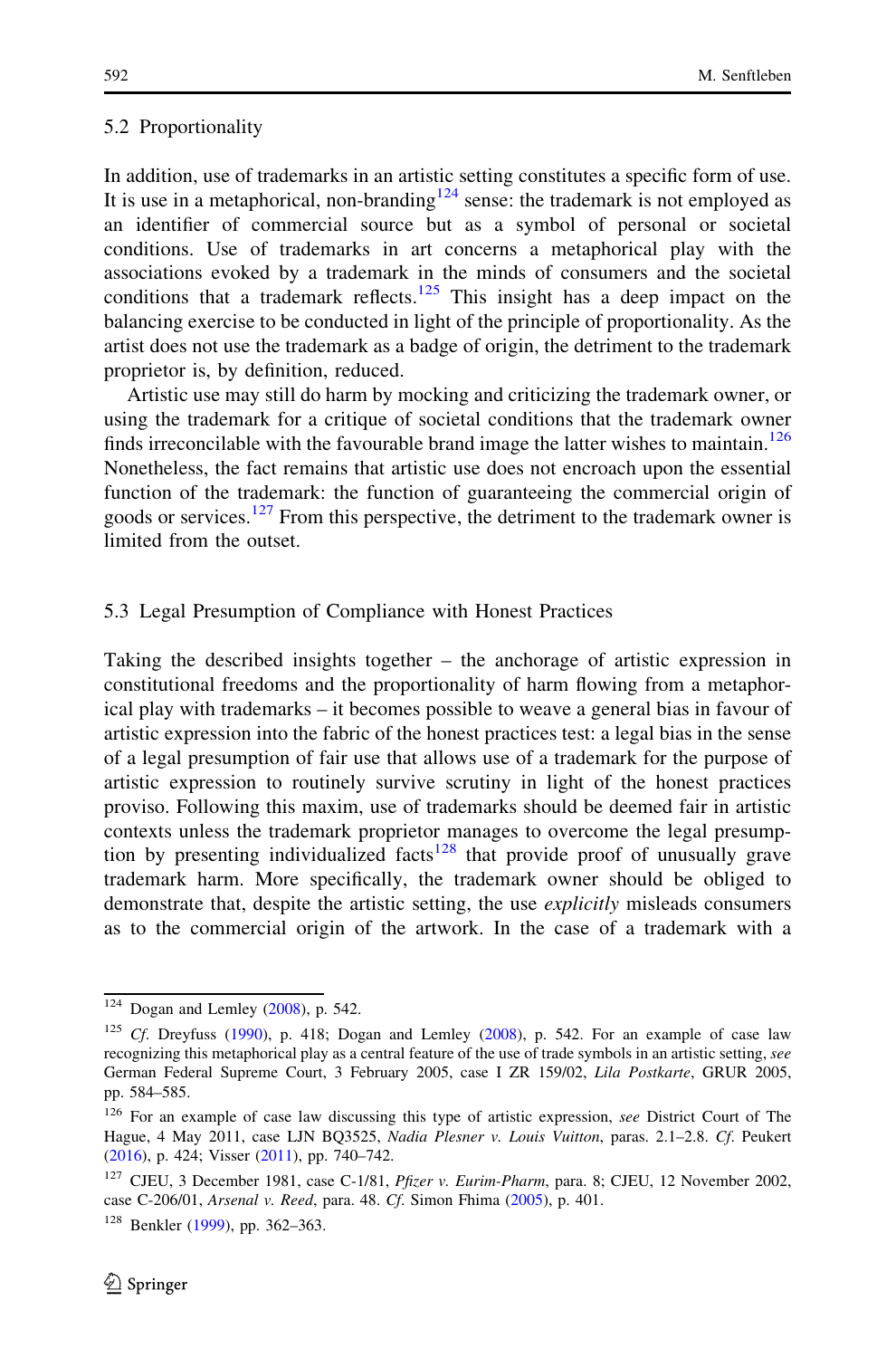reputation that enjoys protection against dilution,  $129$  the trademark owner should be obliged to show that the use *deliberately* blurs, tarnishes or exploits in an unfair manner the distinctiveness or repute of such a trademark.<sup>130</sup> As the words ''explicitly'' and ''deliberately'' indicate, the threshold for a finding of dishonest practices should thus be higher than in the regular confusion or dilution analysis. This approach is in line with the strategy described above for remedying the circularity in CJEU jurisprudence. Although assessment criteria are used that have already supported a finding of *prima facie* infringement, the outcome of the honest practices analysis can be different because the criteria are applied in a modified way – in a way that lends sufficient weight to freedom of expression and freedom of the arts.

Interestingly, this modification of the honest practices test in cases of artistic expression finds support in Recital 21 EUTMR and Recital 27 TMD themselves. As discussed, these Recitals are problematic because they endanger art autonomy by stipulating that use for the purpose of artistic expression can be deemed fair only as long as it is in accordance with honest practices in industrial and commercial matters. In addition, however, Recital 21 EUTMR and Recital 27 recall the necessity to safeguard freedom of expression:

Furthermore, this Regulation [this Directive] should be applied in a way that ensures full respect for fundamental rights and freedoms, and in particular the freedom of expression. (addition within brackets added)

As Jens Schovsbo explains, this additional reference to freedom of expression impacts the application of all individual norms of EU trademark law, including the honest practices proviso itself:

The first part of the Recital provides for limitations but only to the extent that the use by third parties is fair and in accordance with honest practices in industrial and commercial matters. The application of fundamental rights and freedoms is not, however, made subject to the ''fair and honest practices'' test. Instead, this part constitutes a freestanding test (cf. the use of the word ''furthermore''). This is also the effect of the use of the opening word – ''furthermore'' – and by the adjective ''full respect.'' It thus follows from the wording of the Recital itself that these interests should be taken into account when applying any rule or principle of trademark law […] including the definition of which uses are ''fair'' and in conformity with ''honest practices". $\frac{131}{2}$  (emphasis in the original text)

<sup>&</sup>lt;sup>129</sup> CJEU, 14 September 1999, case C-375/97, General Motors v. Yplon ("Chevy"), paras. 24-28; CJEU, 6 October 2009, case C-301/07, Pago v. Tirolmilch, paras. 29–30; CJEU, 3 September 2015, case C-125/ 14, Iron & Smith v. Unilever, paras. 28–30. Cf. Kur and Senftleben [\(2017](#page-36-0)), paras. 5.201–5.204; Senftleben [\(2009](#page-37-0)), pp. 50–55; McCarthy ([2004](#page-36-0)), p. 1163.

 $130$  As to the use of these criteria in the dilution analysis in EU trademark law, see Art. 10(2)(c) TMD; Art. 9(2)(c) EUTMR; and the distinction between three different anti-dilution actions in CJEU, 18 June 2009, case C-487/07, L'Oréal v. Bellure, paras. 39-41. Cf. Kur and Senftleben ([2017\)](#page-36-0), paras. 5.182–5.192; Senftleben [\(2013\)](#page-37-0), p. 152.

<sup>&</sup>lt;sup>131</sup> Schovsbo [\(2018](#page-37-0)), p. 568.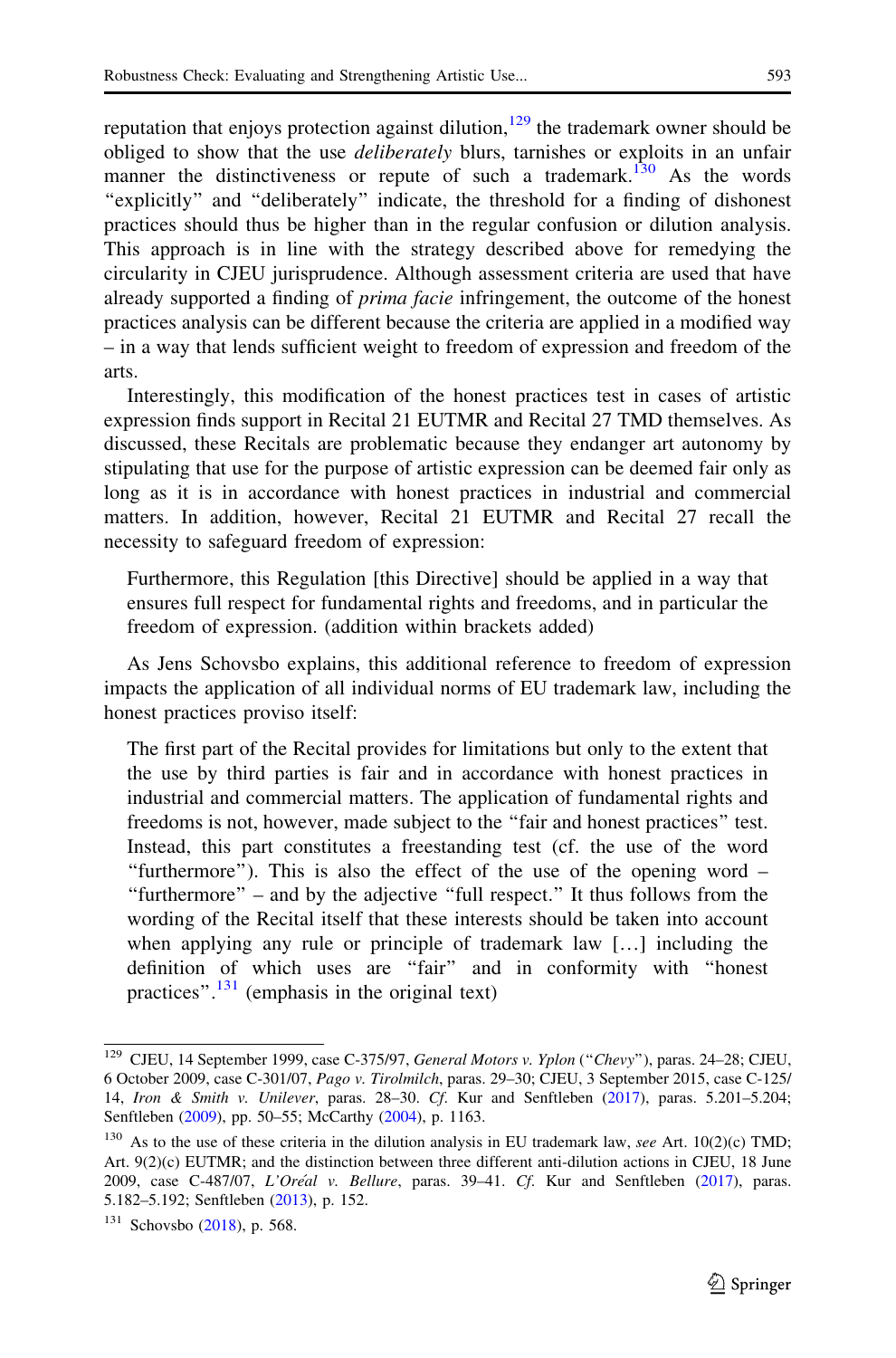Therefore, it is important to recognize that the honest practices proviso itself is subject to more thorough scrutiny in light of freedom of expression. In cases where trademarks appear in a literary and artistic context, the second part of Recital 21 EUTMR and Recital 27 TMD (the sentence starting with ''furthermore'') makes it necessary to give the honest practices proviso a meaning that ''fully'' respects freedom of expression. To achieve this goal, it is consistent to weave the bias described in favour of users in the artistic domain into the honest practices test. Instead of the standard confusion or dilution analysis, a higher threshold for demonstrating dishonest use must be applied.

The proposed higher bar of *explicitly* misleading or *deliberately* diluting use implements this approach. Only if use in the artistic domain is evidently disproportionate and harmful, should the trademark owner be able to demonstrate unusual circumstances that attest to dishonest practices and neutralize an artist's invocation of referential, non-distinctive or descriptive use arguments. Only then is it justified to allow behavioural standards of industry and commerce to inform the analysis because the literary and artistic context proves to be a mere disguise for obvious trademark infringement. As this configuration of the honest practices test in cases of artistic use follows from the second ''furthermore'' part of Recital 21 EUTMR and Recital 27 TMD, the proposed solution based on a legal presumption of fair use is fully in line with EU trademark law. It is even a legal obligation that follows directly from the explicit confirmation of the need to safeguard freedom of expression in Recital 21 EUTMR and Recital 27 TMD.<sup>132</sup>

Moreover, the proposed distribution of the burden of proof is no outlier in EU trademark law. As explained, Art. 9(3)(f) EUTMR and Art. 10(3)(f) TMD already provide for a similar solution with regard to comparative advertising. Adopting a legal presumption of fair use in favour of artists can remedy the imbalance described in the treatment of commercial and artistic expression. Requiring explicitly misleading or *deliberately* diluting use in cases that concern artistic expression, EU trademark law offers a robust set of safeguards in both cases – commercial and artistic expression.

The proposed interpretation of the honest practices test in cases of artistic expression – leading to a legal presumption of fair use – also alleviates the problem of circularity of reasoning in CJEU jurisprudence. Providing qualified confusion and dilution criteria for the honest practices inquiry, this interpretation obliges the trademark owner to demonstrate a higher degree of harm. The artistic use of a trademark can be deemed to comply with honest practices in industrial and commercial matters as long as it does not explicitly mislead consumers as to the commercial source of the literary and artistic work, and as long as it does not deliberately damage or derive unfair advantage from the distinctiveness or repute of the trademark at issue. The introduction of the higher threshold of explicitly confusing or deliberately diluting use, makes the leeway for users in the artistic

<sup>&</sup>lt;sup>132</sup> Schovsbo ([2018\)](#page-37-0), p. 568, rightly refers to a "freestanding" obligation to provide sufficient room for freedom of expression. For confirmation of the impact of freedom of expression on the application of trademark norms, see CJEU, 27 February 2020, case C-240/18P, Constantin Film v. EUIPO ("Fack Ju  $G\ddot{o}hte$ "), para. 56.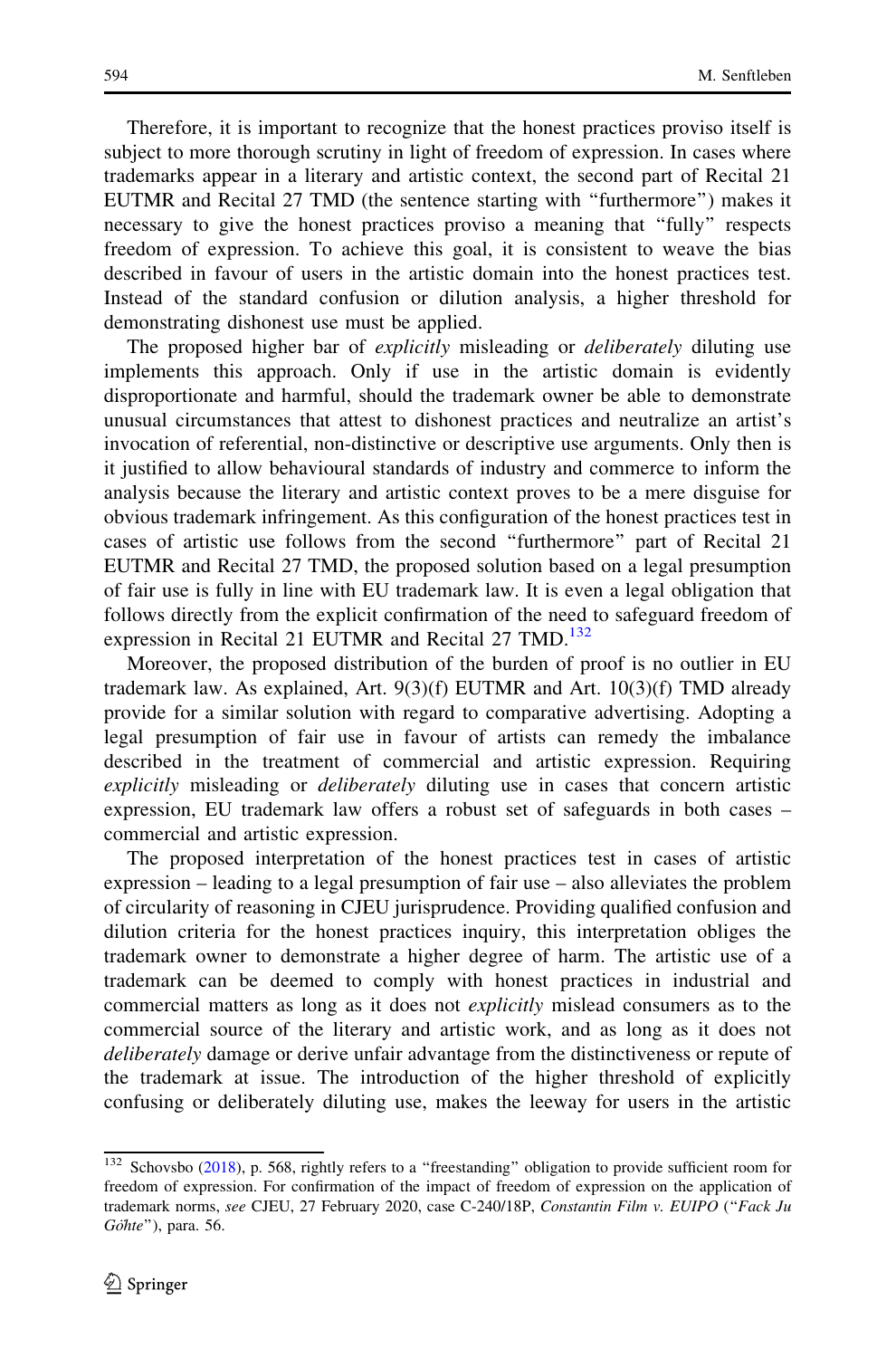<span id="page-29-0"></span>domain broader and limits the rights of the trademark owner to cases of disproportionate harm.<sup>133</sup>

To some extent, the qualified confusion and dilution criteria for the honest practices test also takes care of the concern that behavioural standards in the sector of industry and commerce may prevail over art autonomy and govern creative processes in the artistic domain. Instead of allowing trademark categories of infringement to dominate the analysis, the question of an artistic context enters the picture and raises the bar for a finding of dishonest practices. In cases where a trademark is artistically relevant to the cultural production at issue, the trademark proprietor can only succeed if the allegedly infringing use explicitly misleads the public or deliberately dilutes the mark. As a result, an assessment criterion from the artistic domain – the artistic setting of the use – reduces the impact of trademark rights. Instead of allowing any form of confusion or dilution to tip the scales against the user in the artistic domain, only forms of use that are clearly harmful from a trademark perspective are actionable. The supremacy of behavioural standards known from the field of industry and commerce is confined to cases of evidently disproportionate harm that the trademark owner can hardly be expected to tolerate.

In sum, a circular repetition of standard confusion or dilution criteria in the honest practices analysis – and an erosion of art autonomy – can be prevented by aligning the honest practices proviso with the test of explicitly confusing or deliberately diluting use. This qualified test of confusion or dilution should constitute the threshold for rebutting the legal presumption of non-actionable use in an artistic context. When the higher threshold of explicitly misleading or deliberately diluting use is applied to identify dishonest practices in connection with the use of trademarks in an artistic setting, the honest practices test no longer deprives limitations of trademark rights of their function to allow for freedom of expression and freedom of the arts. Instead, the honest practices inquiry starts with a bias in favour of the artist – the presumption of fair use – and raises the question whether the trademark owner can rebut this legal presumption by providing proof of evidently disproportionate harm that unmasks the artistic use argument as mere pretence to conceal blatant trademark infringement.

#### 5.4 Case-Law Precedents

Case-law developments on both sides of the Atlantic offer additional support for this solution of the honest practices dilemma. With regard to protection against confusion, the evolution of the so-called ''Rogers'' test in the U.S. is of particular importance (Sect. [5.4.1\).](#page-30-0) As to dilution claims, the decision of the Benelux Court of Justice in *Moet Hennessy/Cedric Art* offers a blueprint for the implementation of the bias described in favour of artistic use (Sect. [5.4.2](#page-32-0)).

 $C_f$ . the above-cited recommendation by Senftleben et al. [\(2015](#page-37-0)), p. 339.  $C_f$ . the analysis by Schovsbo ([2018\)](#page-37-0), pp. 578–579, who raises the question whether ''the courts should begin their analysis from the perspective of the artist or from the perspective of what is fair as seen from a commercial point of view'', and recommends an interpretation that supports artistic freedom of expression.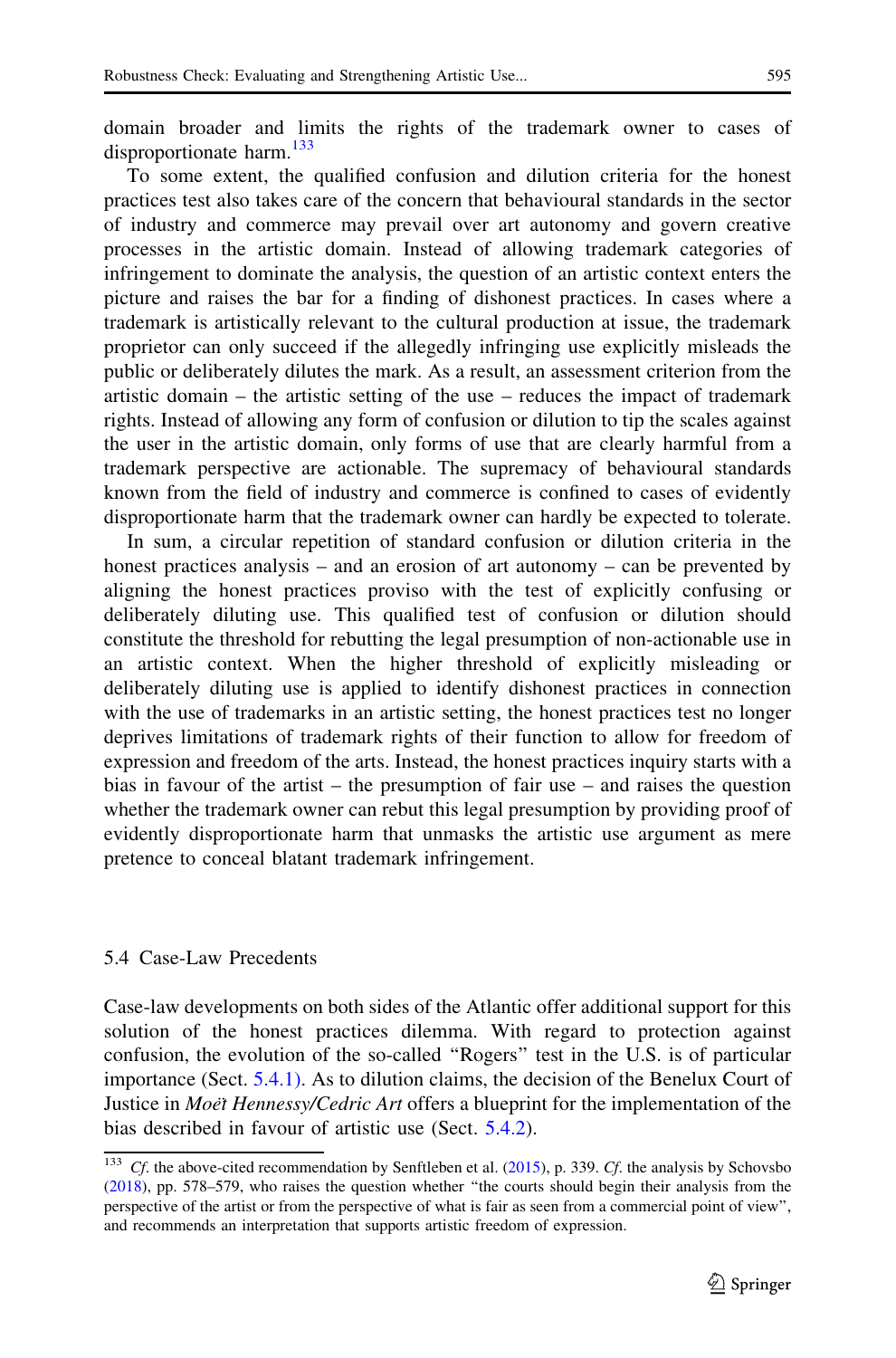#### <span id="page-30-0"></span>5.4.1 Higher Threshold for Protection Against Confusion

The development of the ''Rogers'' test in the U.S. began with the decision of the U.S. Court of Appeals for the Second Circuit in Rogers/Grimaldi. In this case, the Court was called upon to decide on an infringement claim brought by the actress Ginger Rogers against the use of her name in the title of Federico Fellini's film ''Ginger and Fred.'' The film told the story of two fictional Italian cabaret performers – Pippo and Amelia – who imitated Ginger Rogers and Fred Astaire and became known in Italy as ''Ginger and Fred.'' Seeking to make a satiric comment on television variety shows, the film focused on a televised reunion of Pippo and Amelia many years after their retirement. Ginger Rogers based her infringement claim on the argument that the film's title created the false impression that she was associated with the film production.<sup>134</sup>

Dealing with this claim, the Court of Appeals emphasized the expressive dimension of film titles. Judge Newman explained that filmmakers frequently relied on "word-play, ambiguity, irony, and allusion in titling their works".<sup>135</sup> The Court also lent weight to the interest of the audience in sufficient breathing space for free expression. The subtleties of a title could enrich understanding of the work. Consumers of artistic works had a dual interest against this background: on the one hand, the interest in not being misled; on the other hand, the interest in enjoying the results of the filmmaker's freedom of expression. For all these reasons, the Court concluded that the expressive element of titles of literary and artistic works required more protection than the labelling of ordinary commercial products:

We believe that in general the [Lanham] Act should be construed to apply to artistic works only where the public interest in avoiding consumer confusion outweighs the public interest in free expression.<sup>136</sup> (text inside square brackets added)

From the outset, the Court thus established a bias in favour of users in the artistic domain. Instead of allowing concerns about regular confusion harm to occupy centre stage, the Court was willing to let the interest in free expression prevail. This approach corresponds with the strategy recommended above: to avoid an erosion of artistic autonomy and provide sufficient scope for freedom of expression and freedom of the arts, it is necessary to depart from the standard trademark infringement analysis and factor an element into the honest practices analysis that permits the expressive nature of the use to tip the scales in favour of the artistic user. In Rogers, this approach culminated in the creation of an assessment framework that later became known as the "Rogers" test: $137$ 

In the context of allegedly misleading titles using a celebrity's name, that balance will normally not support application of the [Lanham] Act unless the

<sup>&</sup>lt;sup>134</sup> U.S. Court of Appeals for the Second Circuit, 5 May 1989, Rogers and Grimaldi, 875 F.2d 994 (2nd Cir. 1989), 997.

<sup>&</sup>lt;sup>135</sup> U.S. Court of Appeals for the Second Circuit, id., 998.

<sup>&</sup>lt;sup>136</sup> U.S. Court of Appeals for the Second Circuit, id., 999.

<sup>&</sup>lt;sup>137</sup> Cf. Dinwoodie ([2022\)](#page-35-0), pp. 1–2; Calboli [\(2014b](#page-35-0)), pp. 72–76.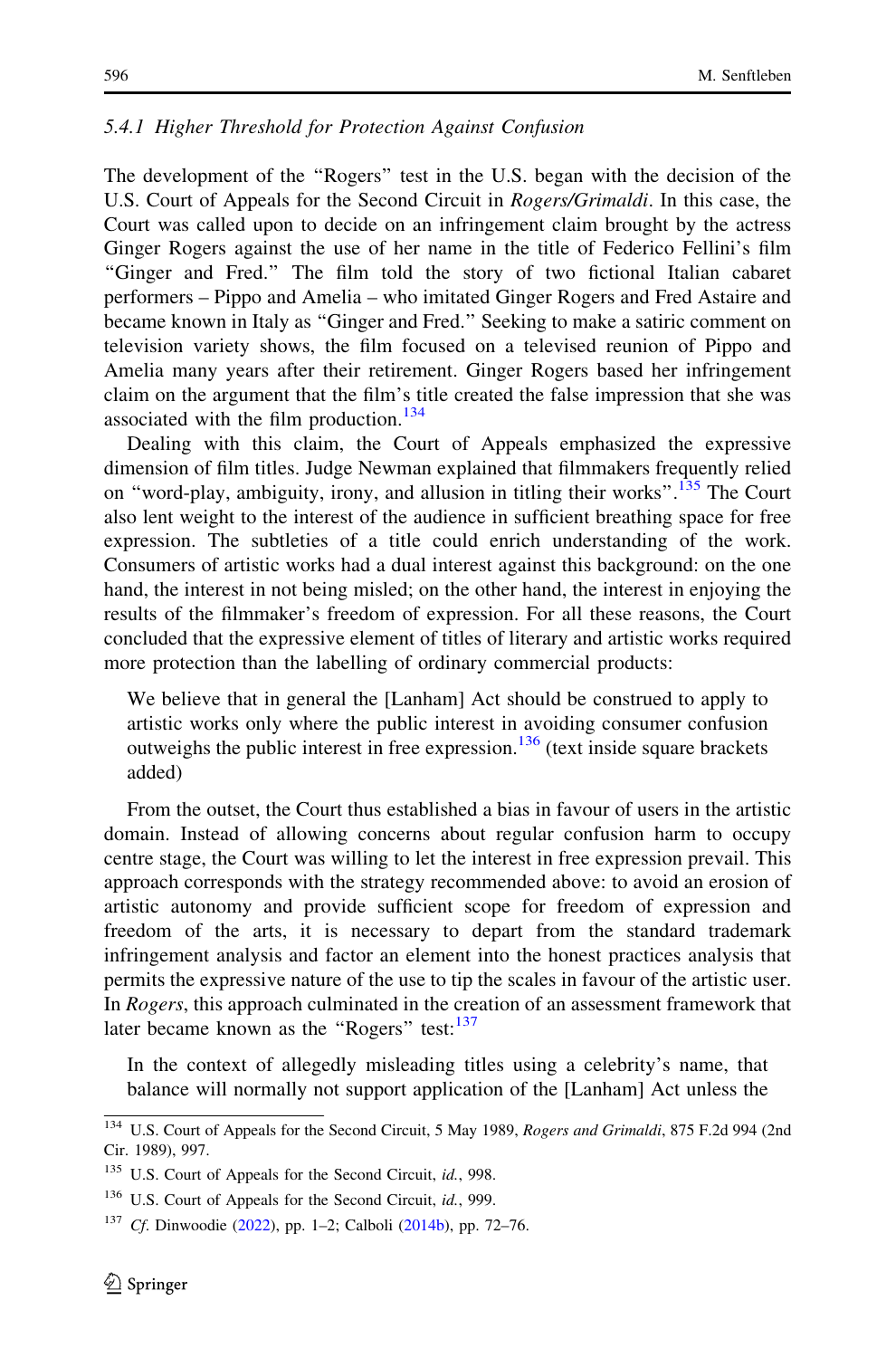title has no artistic relevance to the underlying work whatsoever, or, if it has some artistic relevance, unless the title explicitly misleads as to the source or the content of the work. $138$  (text inside square brackets added)

Hence, permitted use in an artistic context is the rule; infringing use is the exception. Only if the unauthorized use *explicitly* misleads the public can an infringement claim have success.<sup>139</sup> Following this approach, the Second Circuit focused on the question whether there were clear indications that the name ''Ginger'' had been included in the film title for the very purpose of giving the false impression that Ginger Rogers endorsed and supported the film production. As there was no evidence that the film title was explicitly misleading in this sense, the Court found no infringement:

The survey evidence, even if its validity is assumed, indicates at most that some members of the public would draw the incorrect inference that Rogers had some involvement with the film. But that risk of misunderstanding, not engendered by any overt claim in the title, is so outweighed by the interests in artistic expression as to preclude application of the Lanham Act.<sup>140</sup>

The Court thus suppressed standard infringement arguments and instead lent weight to the expressive nature of the allegedly infringing use. Ginger Rogers could only have rebutted the presumption of non-infringement by demonstrating explicitly misleading use under the guise of literary and artistic expression. This approach – allowing artistic relevance to pose a substantial obstacle to standard trademark infringement arguments – is fully in line with the configuration of the honest practices proviso proposed above.

Subsequent developments in U.S. case law confirm that the ''Rogers'' test can provide a useful template for trademark cases. Rogers concerned the allegedly misleading use of a celebrity's name in a film title.<sup>141</sup> The Second Circuit, however, did not hesitate to broaden the test's ambit of operation several months later in Cliffs Notes/Bantham Doubleday – a case that concerned book parodies in study guide format that imitated distinctive elements of the covers of Cliffs Notes' study guides for short stories, plays and books.<sup>142</sup> Dealing with the satirical play with the format and style of Cliffs Notes' books, the Second Circuit pointed out that the case did not raise the question whether a title was false advertising but whether the appearance of a work's cover was confusingly similar to the elements of an earlier cover protected by trademark. The Court also recognized that, in Cliffs Notes, an element of parody that had not been present in *Rogers* entered the picture. These differences, however, did not inhibit the Second Circuit from relying on the ''Rogers'' test. On the contrary, the Court emphasized that it was appropriate to weigh the public interest in free expression against the public interest in avoiding consumer

<sup>&</sup>lt;sup>138</sup> U.S. Court of Appeals for the Second Circuit, id., 999.

<sup>139</sup> Dinwoodie ([2022](#page-35-0)), pp. 2–3.

<sup>&</sup>lt;sup>140</sup> U.S. Court of Appeals for the Second Circuit, id., 1001.

<sup>&</sup>lt;sup>141</sup> U.S. Court of Appeals for the Second Circuit, id., 999.

<sup>&</sup>lt;sup>142</sup> U.S. Court of Appeals for the Second Circuit, 5 September 1989, Cliffs Notes v. Bantham Doubleday Dell Publishing Group, 886 F.2d 490 (2nd Cir. 1989), 492. Cf. Dinwoodie ([2022\)](#page-35-0), pp. 2–3.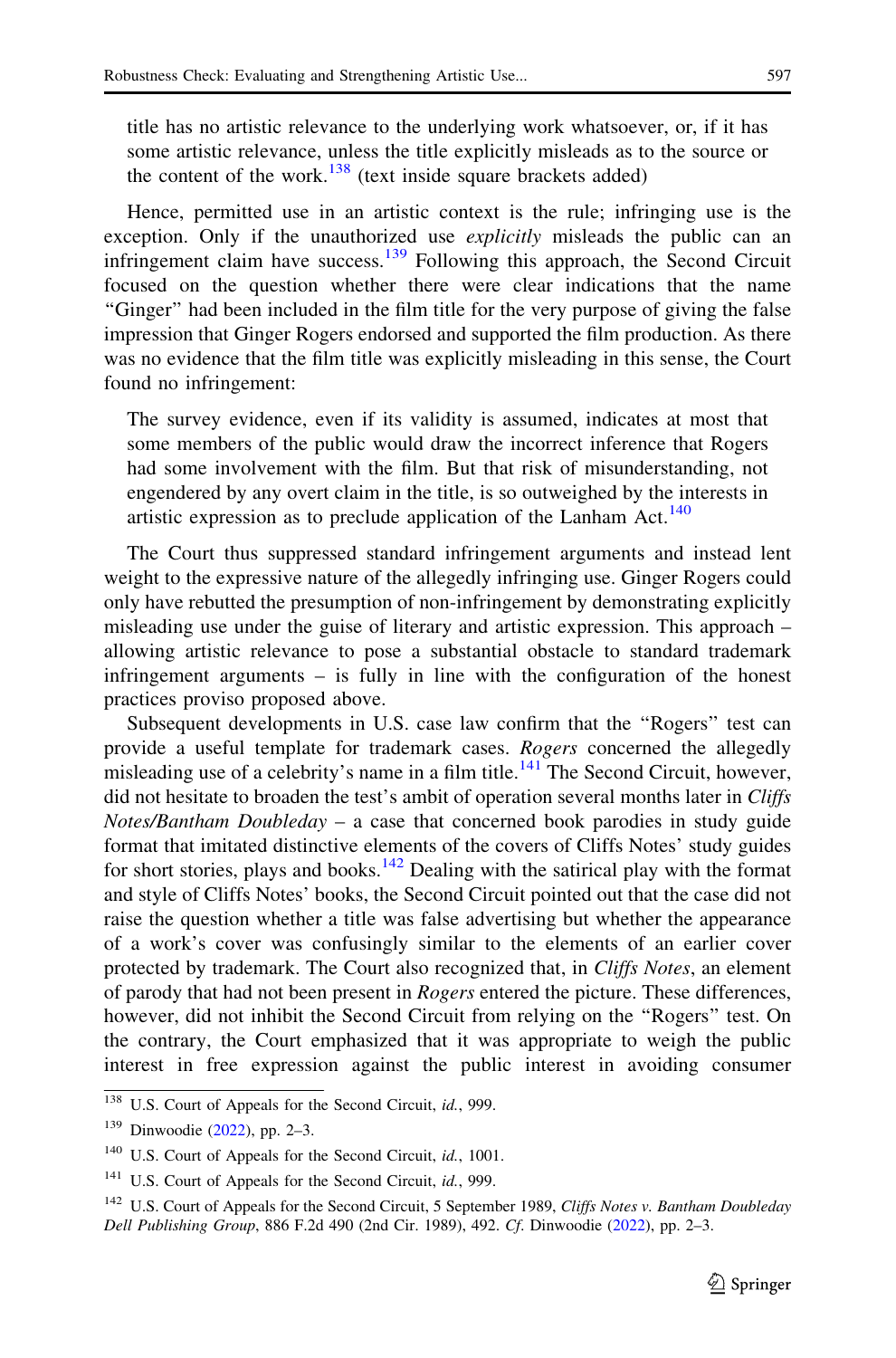<span id="page-32-0"></span>confusion in any case where an expressive work was alleged to infringe a trademark right under the U.S. Lanham Act:

Thus, we hold that the Rogers balancing approach is generally applicable to Lanham Act claims against works of artistic expression, a category that includes parody. $143$ 

Applying the ''Rogers'' test, the Court then dismissed the infringement claim as a matter of law even though the district judge had found a strong likelihood of confusion. The Second Circuit recalled that trademark owners had to tolerate more and surmount a higher hurdle when artistic expression was involved.<sup>144</sup>

#### 5.4.2 Higher Threshold for Protection Against Dilution

In the field of protection against dilution, a similar tendency of immunizing artistic use against trademark infringement claims comes to the fore in the decision of the Benelux Court of Justice in *Moet Hennessy/Cedric Art*. The case concerned the open-ended defence of ''due cause'', which, under Art. 9(2)(c) EUTMR and Art. 10(2)(c) TMD, makes it possible to escape dilution claims based on blurring, tarnishment or free-riding arguments.<sup>145</sup> In Benelux trademark law, the "due cause" defence is also available under Art.  $2.20(2)(d)$  of the Benelux Convention on Intellectual Property (BCIP), which offers trademark owners the possibility of bringing infringement claims even if use does not serve the purpose of distinguishing goods or services in the course of trade.<sup>146</sup> Prior to the decision of the Benelux Court of Justice, the due cause defence had already prevented the condemnation of biting ''Miffy'' (Nijntje) parodies that had depicted the trademarked children's book character as a  $9/11$  terrorist.<sup>147</sup> In *Moet Hennessy*, the Benelux Court of Justice went a step further. Reaching beyond parody cases, it developed an *exceptio artis* on the basis of the due cause defence. The case concerned the use of the trademarked Dom Pérignon bottle $148$  in stylized form and neon colours in paintings, which, according to the artist Cédric Peers, played with pointillism and pop art. $^{149}$ 

<sup>&</sup>lt;sup>143</sup> U.S. Court of Appeals for the Second Circuit, id., 495-496.

<sup>&</sup>lt;sup>144</sup> U.S. Court of Appeals for the Second Circuit, *id.*, 498.

<sup>&</sup>lt;sup>145</sup> As to these three anti-dilution actions, see CJEU, 18 June 2009, case C-487/07, L'Oréal v. Bellure, paras. 39–41. Cf. Kur and Senftleben [\(2017](#page-36-0)), paras. 5.182–5.192; Senftleben ([2013\)](#page-37-0), p. 152. As to the defence of due cause, see CJEU, 22 September 2011, case C-323/09, Interflora v. Marks & Spencer, para. 91; CJEU, 6 February 2014, case C-65/12, Leidseplein Beheer v. Red Bull, paras. 54–58. Cf. Kur and Senftleben [\(2017](#page-36-0)), paras. 5.265–5.268 and 6.59–6.63; Di Cataldo [\(2011\)](#page-35-0), p. 833.

<sup>&</sup>lt;sup>146</sup> Cf. Vanovermeire [\(2009\)](#page-37-0), pp. 187-188.

<sup>&</sup>lt;sup>147</sup> Court of Appeals of Amsterdam, 13 September 2011, case NL:GHAMS:2011:BS7825, Mercis and Bruna v. Punt, Tijdschrift voor auteurs-, media- en informatierecht 2012, p. 28, para. 4.19. For a further example of the successful invocation of the due cause defence in an artistic context, see German Federal Supreme Court, 3 February 2005, case I ZR 159/02, Lila Postkarte, GRUR 2005, p. 583 (585). Cf. Senftleben [\(2017](#page-37-0)), pp. 256–265.

<sup>&</sup>lt;sup>148</sup> IR No. 323543.

<sup>&</sup>lt;sup>149</sup> See <https://www.cedricgallery.com/> for examples.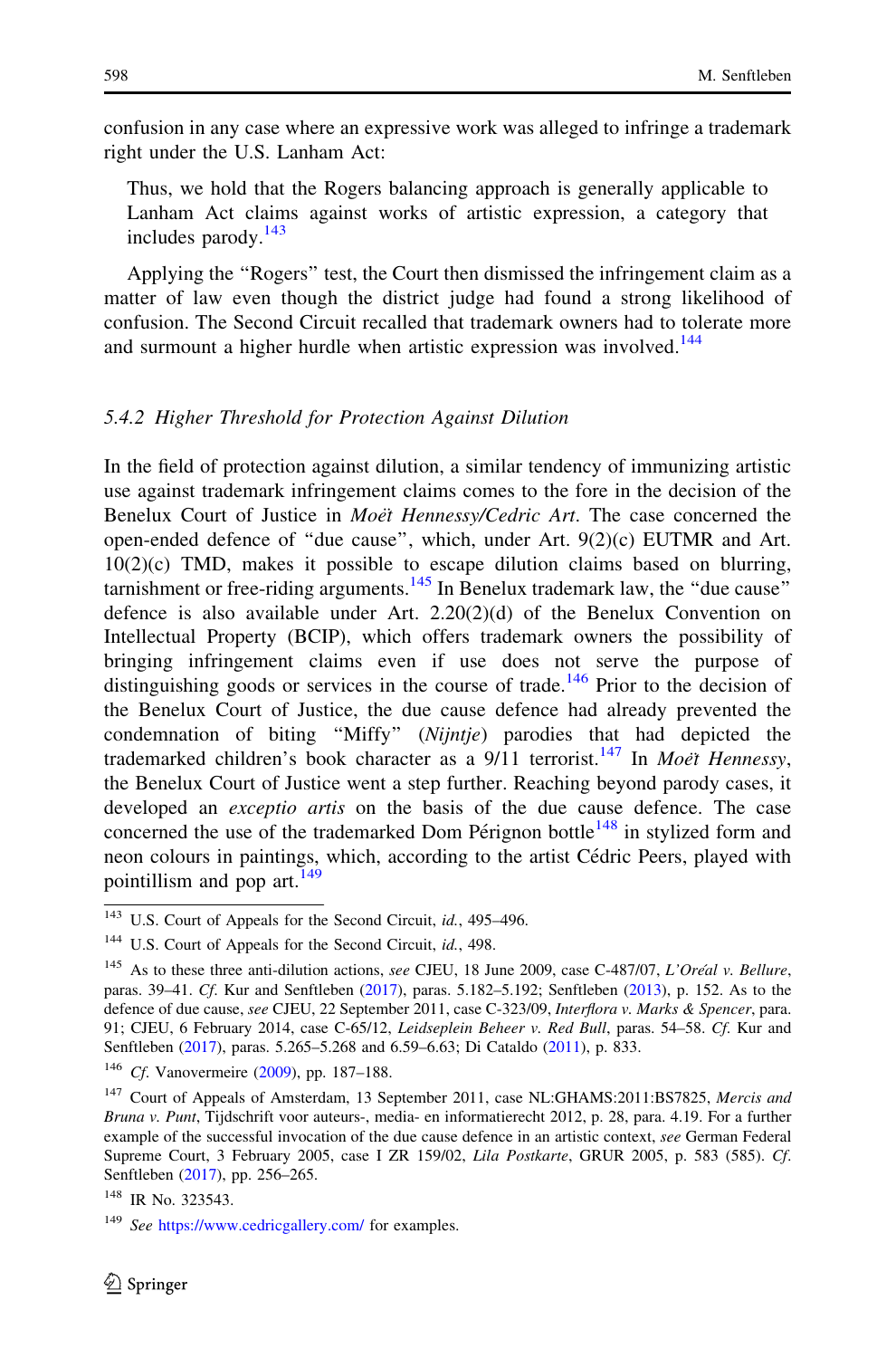<span id="page-33-0"></span>Assessing this unauthorized use of Hennessy's trademark, the Benelux Court of Justice stated that artistic freedom – as an aspect of the artist's right to freedom of expression – could constitute a due cause when ''there is an artistic expression that is the original result of a creative shaping process." $150$  The Court added, however, that the artistic expression must not specifically intend to harm the trademark or the proprietor of the trademark.<sup>151</sup> The Court thus brought into focus the question whether the artist intended to cause damage. Accordingly, it required evidence of intention to harm the trademark or the trademark owner.

Like the "Rogers" test in the U.S., the decision in  $Moe$ <sup>†</sup> Hennessy points in the direction of a legal presumption of non-infringement that can only be rebutted when exceptional circumstances arise. Interestingly, the Benelux Court of Justice explicitly relied on Art. 10(1) of the European Convention on Human Rights (ECHR) to undergird the artist's right to include trademarks in artistic expression without prior authorization. Instead of referring to trademark norms, such as the honest practices proviso, the Court based the prohibition of use that specifically aims to cause harm on Art. 10(2) ECHR, which allows limitations of freedom of expression that are ''necessary in a democratic society […] for the protection of the reputation or rights of others  $\dots$ <sup>".152</sup> Hence, the Court viewed the trademark infringement claim through the prism of fundamental rights and refrained from presuming any superiority of trademark protection that could have led to an assessment on the basis of regular confusion or dilution standards. Instead of scrutinizing the artistic use in light of trademark infringement categories, such as blurring, tarnishment and unfair free-riding, the Court aligned its ruling with the guarantee of freedom of expression in the ECHR and required use that specifically aims to cause damage.

#### 6 Conclusion

EU trademark law fails to provide for robust gatekeeper requirements that render infringement claims against use in artistic contexts futile from the outset. Under the aegis of the CJEU, the general requirements of use ''in the course of trade'' and ''in relation to goods or services'' have lost their potential to prevent trademark owners from establishing *prima facie* infringement. The regulation of artistic use differs markedly from the situation in the area of comparative advertising, where the 2015 trademark law reform led to the adoption of a new rule that shields advertisers complying with MCAD requirements against trademark infringement claims. In the absence of a comparable rule for artistic use, artists can only invoke defences for referential, descriptive and non-infringing use to justify the use of trademarks in their creative work. This imbalance in the treatment of commercial expression on the one hand, and artistic expression on the other, is further enhanced by the additional requirement to ensure compliance with honest practices in industrial and

<sup>&</sup>lt;sup>150</sup> Benelux Court of Justice, 14 October 2019, case A2018/1/8, Moët Hennessy v. Cedric Art, para. 9.

<sup>&</sup>lt;sup>151</sup> Benelux Court of Justice, id., para. 9.

<sup>&</sup>lt;sup>152</sup> Benelux Court of Justice, id., para. 9.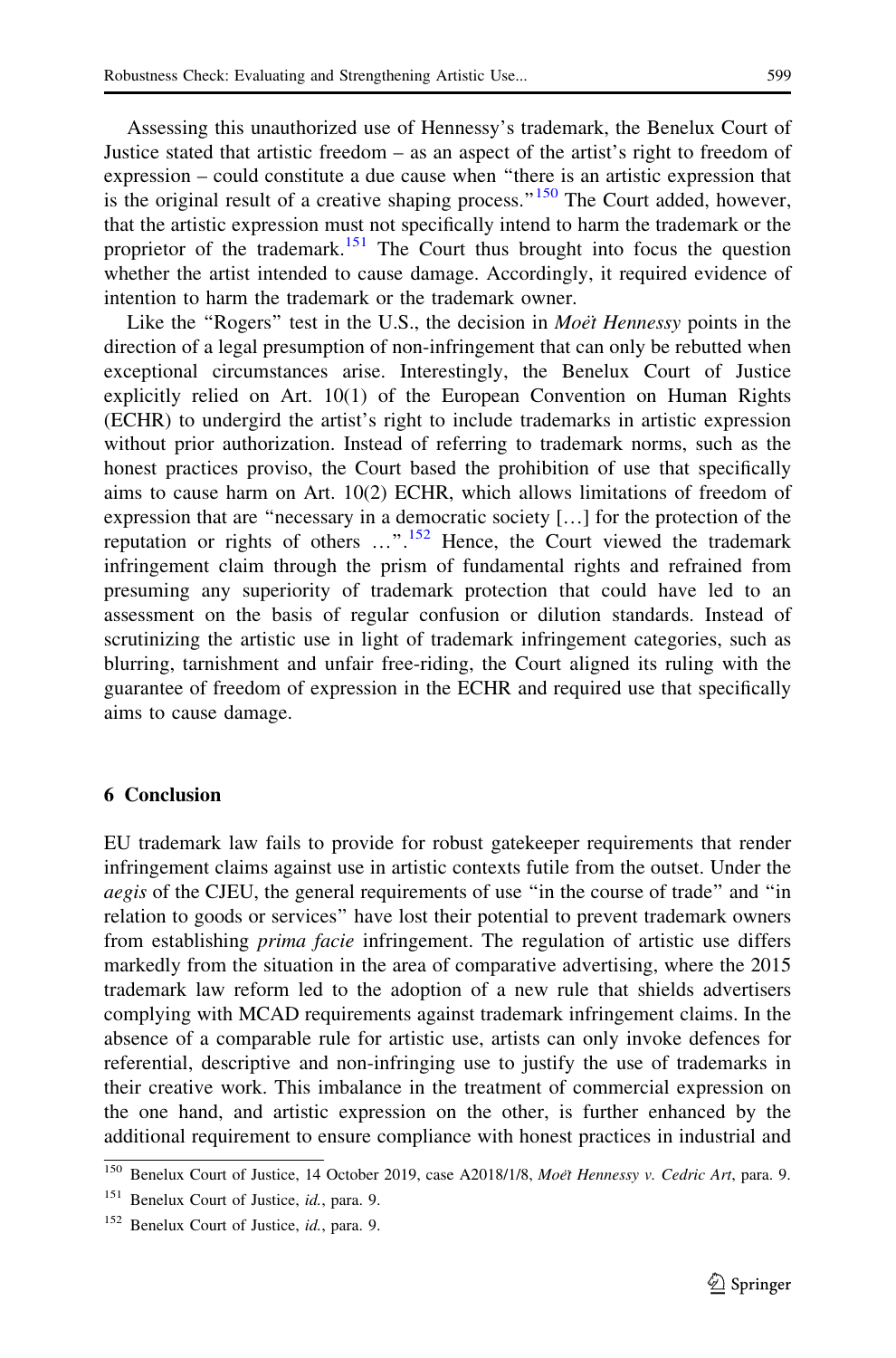<span id="page-34-0"></span>commercial matters. The honest practices test subordinates artistic creativity to behavioural standards in the field of industry and commerce. It poses a threat to art autonomy. The CJEU enhances this risk by replicating standard confusion and dilution criteria in the honest practices analysis. To provide sufficient scope for freedom of expression and freedom of the arts, it is indispensable against this background to change the configuration of the EU limitation infrastructure for artistic use. As a way out of the dilemma, a legal presumption of fair use must be introduced, which the trademark owner can only overcome by showing that the artistic use explicitly causes confusion or deliberately blurs, tarnishes or takes unfair advantage of the distinctive character or repute of a trademark with reputation.

Open Access This article is licensed under a Creative Commons Attribution 4.0 International License, which permits use, sharing, adaptation, distribution and reproduction in any medium or format, as long as you give appropriate credit to the original author(s) and the source, provide a link to the Creative Commons licence, and indicate if changes were made. The images or other third party material in this article are included in the article's Creative Commons licence, unless indicated otherwise in a credit line to the material. If material is not included in the article's Creative Commons licence and your intended use is not permitted by statutory regulation or exceeds the permitted use, you will need to obtain permission directly from the copyright holder. To view a copy of this licence, visit [http://](http://creativecommons.org/licenses/by/4.0/) [creativecommons.org/licenses/by/4.0/.](http://creativecommons.org/licenses/by/4.0/)

#### **References**

Adler A (2016) Fair use and the future of art. N Y Univ Law Rev 91:559

- Amabile TM (1996) Creativity in context. Westview Press, Boulder
- Aplin T, Bently L (2020) Global mandatory fair use: the nature and scope of the right to quote copyright works. Cambridge University Press, Cambridge
- Assaf K (2008) The dilution of culture and the law of trademarks. IDEA Intellect Prop Law Rev 1:49
- Aufderheide P, Jaszi P, Bello B, Milosevic T (2014) Copyright, permissions, and fair use in the visual arts communities: an issues report. American University, Washington D.C. [https://cmsimpact.org/wp](https://cmsimpact.org/wp-content/uploads/2016/01/fair_use_for_visual_arts_communities.pdf)[content/uploads/2016/01/fair\\_use\\_for\\_visual\\_arts\\_communities.pdf](https://cmsimpact.org/wp-content/uploads/2016/01/fair_use_for_visual_arts_communities.pdf)
- Aufderheide P, Jaszi P (2004) Untold stories: creative consequences of the rights clearance culture for documentary filmmakers. American University, Washington D.C.
- Banerjee A (2012) Non-origin infringement has trade mark law gone too far? IIC 43:555
- Benkler Y (1999) Free as the air to common use: first amendment constraints on enclosure of the public domain. N Y Univ Law Rev 74:354
- Bohaczewski M (2020) Conflicts between trade mark rights and freedom of expression under EU trade mark law: reality or illusion? IIC 51:856
- Born C (2006) Zur Zulässigkeit einer humorvollen Markenparodie Anmerkungen zum Urteil des BGH ''Lila Postkarte'', GRUR, p 192
- Bourdieu P, Chartier R, Darnton R (1985) Dialog über die Kulturgeschichte. Freibeuter Vierteljahreszeitschrift für Kultur und Politik 26:22
- Bourdieu P (1996) Die Logik der Felder. In: Bourdieu P, Wacquant LJD (eds) Reflexive Anthropologie. Suhrkamp, Frankfurt/Main, p 124
- Bourdieu P (1999) Die Regeln der Kunst. Genese und Struktur des literarischen Feldes. Suhrkamp, Frankfurt/Main 1999 (French original: Bourdieu P (1992) Les règles de l'art. Genèse et structure du champ littéraire. Éditions du Seuil, Paris)
- Buccafusco C, Bechtold S, Sprigman CJ (2017) The nature of sequential innovation. William Mary Law Rev 59:1
- Burrell R, Gangjee D (2010) Trade marks and freedom of expression: a call for caution. Int Rev Intellect Prop Compet Law 41:544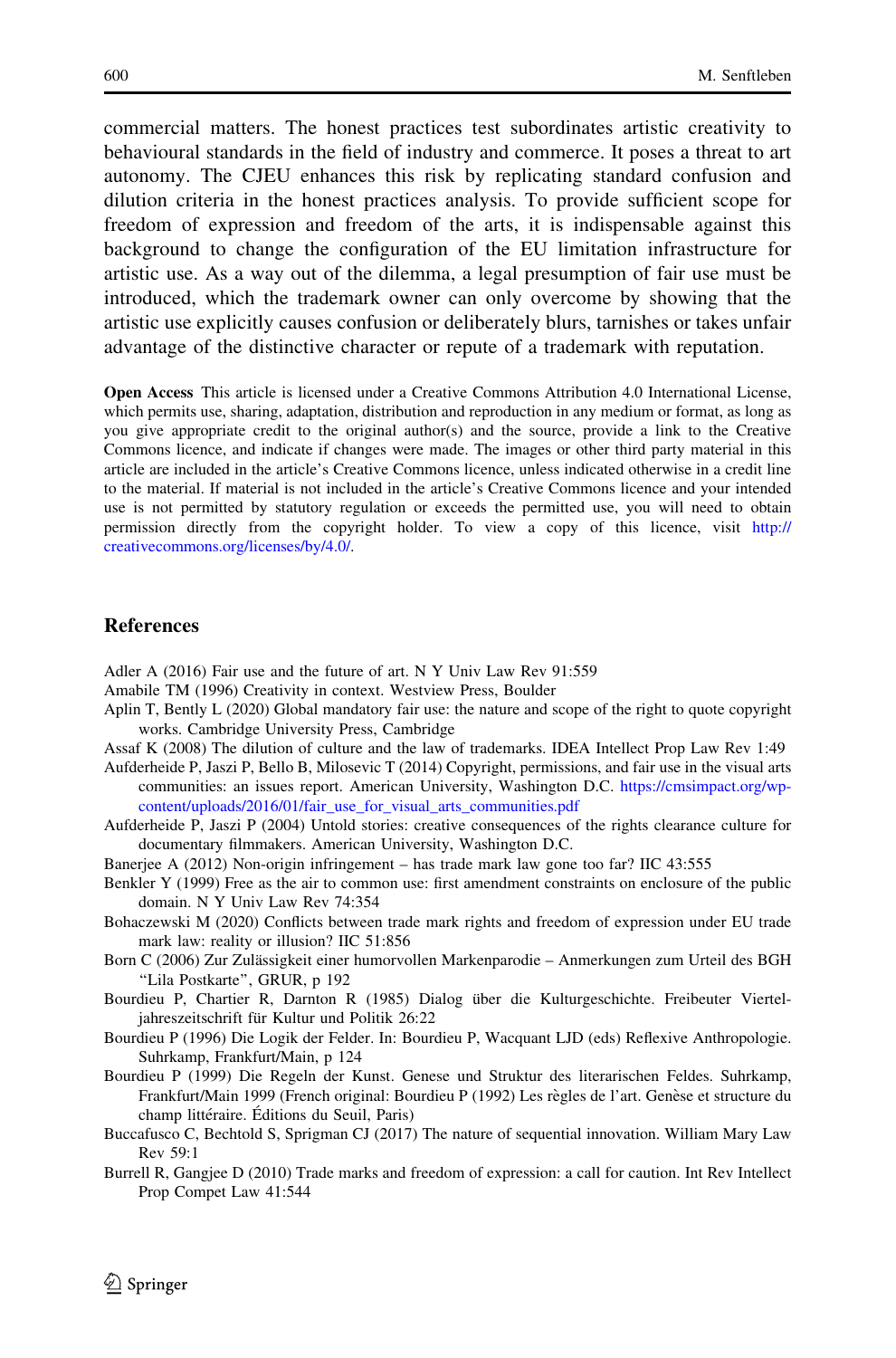- <span id="page-35-0"></span>Calboli I (2014) Overlapping rights: the negative effects of trademarking creative works. In: Frankel S, Gervais DJ (eds) The evolution and equilibrium of copyright in the digital age. Cambridge University Press, Cambridge, p 52
- Calboli I (2014a) Overlapping trademark and copyright protection: a call for concern and action. Illinois Law Review Slip Opinion No. 1, 25
- Cohen JE (2006) Copyright, commodification, and culture: locating the public domain. In: Guibault LMCR, Hugenholtz PB (eds) The future of the public domain – identifying the commons in information law. Kluwer Law International, The Hague, p 121
- Coombe RJ (2003) Fear, hope, and longing for the future of authorship and a revitalized public domain in global regimes of intellectual property. DePaul Law Rev 52:1171
- Cramer F (2015) Geef iedereen het recht op parodie. NRC Handelsblad posted 15 April 2015. [https://](https://www.nrc.nl/nieuws/2015/04/15/geef-iedereen-het-recht-op-parodie-1484558-a197827) [www.nrc.nl/nieuws/2015/04/15/geef-iedereen-het-recht-op-parodie-1484558-a197827](https://www.nrc.nl/nieuws/2015/04/15/geef-iedereen-het-recht-op-parodie-1484558-a197827). Accessed 12 Jan 2022
- Davison M, Di Giantomasso F (2009) Use as a trade mark: avoiding confusion when considering dilution. EIPR, p 443
- Derclaye E, Leistner M (2011) Intellectual property overlaps a European perspective. Hart Publishing, Oxford and Portland (Oregon)
- Di Cataldo V (2011) The trade mark with a reputation in EU law some remarks on the negative condition ''without due cause.'' IIC 42:833
- Dinwoodie GB (2022) Rogers and the structure of trademark defenses. In: Beebe B, Sun H (eds) Charting limitations on trademark rights. Oxford University Press, Oxford, p 1
- Dinwoodie GB, Janis MD (2007) Confusion over use: contextualism in trademark law. Iowa Law Rev 92:1597
- Dogan SL (2016) Bullying and opportunism in trademark and right-of-publicity law. Boston Univ Law Rev 96:1293
- Dogan SL, Lemley MA (2004) Trademarks and consumer search costs on the internet. Houston Law Rev 41:777
- Dogan SL, Lemley MA (2008) The trademark use requirement in dilution cases. Santa Clara Comput High Technol Law J 24:541
- Dreyfuss RC (1990) Expressive genericity: trademarks as language in the Pepsi generation. Notre Dame Law Rev 65:397
- Fromer JC (2010) A psychology of intellectual property. Northwest Univ Law Rev 104(2010):1441
- Frosio GF (2014) Rediscovering cumulative creativity from the oral formulaic tradition to digital remix: can I get a witness? John Marshall Rev Intellect Prop Law 13:341
- Gangjee DS (2013) Property in brands: the commodification of conversation. In: Howe HR, Griffiths J (eds) Concepts of property in intellectual property law. Cambridge University Press, Cambridge, p 29
- Geiger C (2006) "Constitutionalising" intellectual property law? The influence of fundamental rights on intellectual property in the European Union. IIC 37:371
- Geiger C (2007) Trade marks and freedom of expression the proportionality of criticism. IIC 38:317
- Geiger C (2009) Intellectual property shall be protected!? Article 17(2) of the Charter of Fundamental Rights of the European Union: a mysterious provision with an unclear scope. Eur Intellect Prop Rev 31:113
- Geiger C, Izyumenko E (2014) Copyright on the human rights' trial: redefining the boundaries of exclusivity through freedom of expression. IIC 45:316
- Geiger C, Izyumenko E (2020) The constitutionalization of intellectual property law in the EU and the Funke Medien, Pelham and Spiegel Online decisions of the CJEU: progress, but still some way to go! IIC 51:282
- Geiger C (2010) Marques et droits fondamentaux. In: Geiger C, Schmidt-Szalewski J (eds) Les de´fis du droit des marques au 21<sup>e</sup> siècle/Challenges for Trademark Law in the 21st Century. Litec 2010, Paris, p 163
- Gibson J (2007) Risk aversion and rights accretion in intellectual property law. Yale Law J 116:882
- Götting H-P (2001) Persönlichkeitsmerkmale von verstorbenen Personen der Zeitgeschichte als Marke. GRUR, p 615
- Greener J (2015) If you give a mouse a trademark: Disney's monopoly on trademarks in the entertainment industry. Wake Forest J Bus Intellect Prop Law 15:598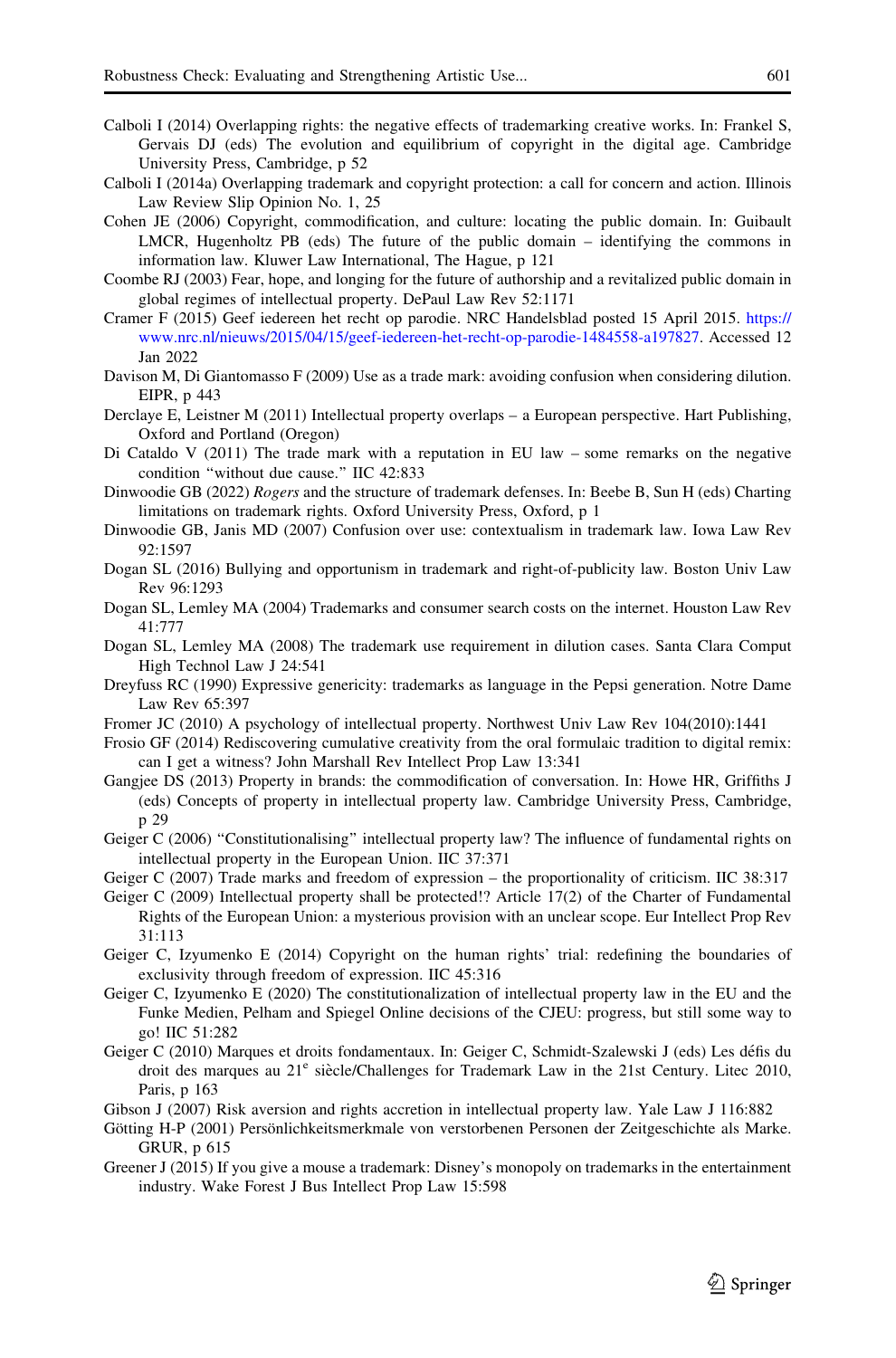- <span id="page-36-0"></span>Griffiths J, McDonagh L (2013) Fundamental rights and European IP law – the case of Art 17(2) of the EU Charter. In: Geiger C (ed) Constructing European intellectual property achievements and new perspectives. Edward Elgar, Cheltenham, p 75
- Gulasekaram P (2005) Policing the border between trademarks and free speech: protecting unauthorized trademark use in expressive works. Washington Law Rev 80:887
- Henning-Bodewig F (2008) Nicht markenmäßiger Gebrauch und Art. 5 Abs. 5 Markenrichtlinie. GRUR Int., p 301
- Hofrichter JA (2007) Tool of the trademark: brand criticism and free speech problems with the federal Dilution Revision Act of 2006. Cardozo Law Rev 28:1923
- Hugenholtz PB (2002) Copyright and freedom of expression in Europe. In: Elkin-Koren N, Netanel NW (eds) The commodification of information. Kluwer, The Hague, p 239
- Hugenholtz PB (2016) Flexible copyright, can EU author's right accommodate fair use? In: Okediji R (ed) Copyright law in an age of limitations and exceptions. Cambridge University Press, Cambridge, p 242
- Hughes J (2015) Cognitive and aesthetic functionality in trademark law. Cardozo Law Rev 36:1227
- Izyumenko E (2020) The freedom of expression perspectives on intellectual property in Europe. CEIPI, Strasbourg
- Jacques S (2016) A parody exception: why trade mark owners should get the joke. Eur Intellect Prop Rev 38:471
- Jongsma DJW (2019) Creating EU copyright law striking a fair balance. Hanken School of Economics, Helsinki
- Knaak R, Kur A, von Mühlendahl A (2011) Study on the Functioning of the European Trade Mark System, Max Planck Institute for Intellectual Property & Competition Law Research Paper No. 12–13. Max Planck Institute, Munich. [http://ec.europa.eu/internal\\_market/indprop/tm/index\\_en.htm](http://ec.europa.eu/internal_market/indprop/tm/index_en.htm)
- Kur A (2018) Yellow dictionaries, red banking services, some candies, and a sitting bunny: protection of color and shape marks from a German and European perspective. In: Calboli I, Senftleben MRF (eds) The protection of non-traditional trademarks – critical perspectives. Oxford University Press, Oxford, p 89
- Kur A (2021) "As good as new" sale of repaired or refurbished goods: commendable practice or trade mark infringement? GRUR Int 70:228
- Kur A, Senftleben MRF (2017) European trade mark law a commentary. Oxford University Press, Oxford
- Kur A (2008) Confusion over use? Die Benutzung ''als Marke'' im Lichte der EuGH-Rechtsprechung. GRUR Int., p 1
- Kur A (2017) Gemeinfreiheit und Markenschutz Bemerkungen zur Entscheidung des EFTA-Gerichtshofs im Vigeland-Fall. GRUR, p 1082
- Lemley MA, McKenna MP (2010) Irrelevant confusion. Stanford Law Rev 62:413
- Lessig L (2004) Free culture: how big media uses technology and the law to lock down culture and control creativity. Penguin Press, New York
- Leval PN (2004) Trademark: champion of free speech. Columbia J Law Arts 27:187
- Loughlan PL (2000) Protecting culturally significant uses of trade marks (without a first amendment). EIPR 22:328
- Luhmann N (1984) Soziale Systeme: Grundriß einer allgemeinen Theorie. Suhrkamp, Frankfurt/Main Macciacchini S (2000) Urheberrecht und Meinungsfreiheit. Stämpfli, Bern
- McCarthy JT (2004) Dilution of a trademark: European and United States law compared. Trademark Report 94:1163
- McGeveran W (2008) Four free speech goals for trademark law. Fordham Intellect Prop Media Entertain Law J 18:1205
- McKenna MP (2009) Trademark use and the problem of source. Univ Ill Law Rev 2009:773
- Morrison DM (2008) Bridgeport redux: digital sampling and audience recoding. Fordham Intellect Prop Media Entertain Law J 19:75
- Nasser M (2009) Trade marks and freedom of expression. IIC 40:188
- Netanel NW (1996) Copyright and a democratic civil society. Yale Law J 106:283
- Netanel NW (2008) Copyright's paradox. Oxford University Press, New York
- Ohly A (2019) Schutz von Kulturgütern durch das Markenrecht? In: Hacker F, Thiering F (eds) Festschrift für Paul Ströbele zum 75. Geburtstag, Cologne: Carl Heymanns, p 325
- Peukert A (2019) Fictitious commodities: a theory of intellectual property inspired by Karl Polanyi's great transformation. Fordham Intellect Prop Media Entertain Law J 29:1151